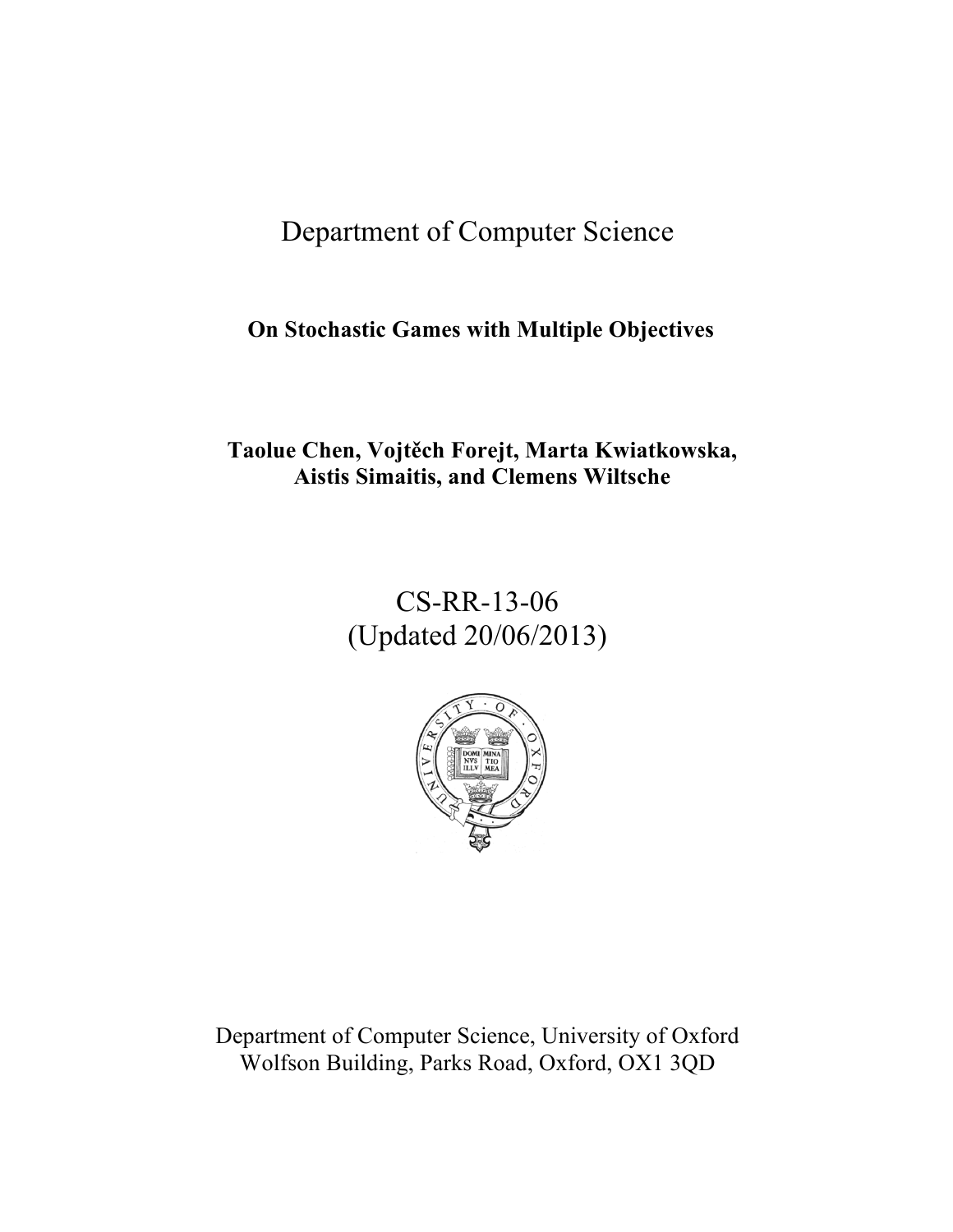## On Stochastic Games with Multiple Objectives

Taolue Chen, Vojtěch Forejt, Marta Kwiatkowska, Aistis Simaitis, and Clemens Wiltsche

Department of Computer Science, University of Oxford, United Kingdom

Abstract. We study two-player stochastic games, where the goal of one player is to satisfy a formula given as a positive boolean combination of expected total reward objectives and the behaviour of the second player is adversarial. Such games are important for modelling, synthesis and verification of open systems with stochastic behaviour. We show that finding a winning strategy is PSPACE-hard in general and undecidable for deterministic strategies. We also prove that optimal strategies, if they exists, may require infinite memory and randomisation. However, when restricted to disjunctions of objectives only, memoryless deterministic strategies suffice, and the problem of deciding whether a winning strategy exists is NP-complete. We also present algorithms to approximate the Pareto sets of achievable objectives for the class of stopping games.

## 1 Introduction

Stochastic games [\[21\]](#page-12-0) have many applications in semantics and formal verification, and have been used as abstractions for probabilistic systems [\[16\]](#page-12-1), and more recently for quantitative verification and synthesis of competitive stochastic systems [\[7\]](#page-12-2). Two-player games, in particular, provide a natural representation of open systems, where one player represents the system and the other its environment, in this paper referred to as Player 1 and Player 2, respectively. Stochasticity models uncertainty or randomisation, and leads to a game where each player can select an outgoing edge in states he controls, while in stochastic states the choice is made according to a state-dependent probability distribution. A strategy describes which actions a player picks. A fixed pair of strategies and an initial state determines a probability space on the runs of a game, and yields expected values of given objective (payoff) functions. The problem is then to determine if Player 1 has a strategy to ensure that the expected values of the objective functions meet a given set of criteria for all strategies that Player 2 may choose.

Various objective functions have been studied, for example reachability,  $\omega$ regular, or parity [\[4\]](#page-12-3). We focus here on reward functions, which are determined by a reward structure, annotating states with rewards. A prominent example is the reward function evaluating total reward, which is obtained by summing up rewards for all states visited along a path. Total rewards can be conveniently used to model consumption of resources along the execution of the system, but (with a straightforward modification of the game) they can also be used to encode other objective functions, such as reachability.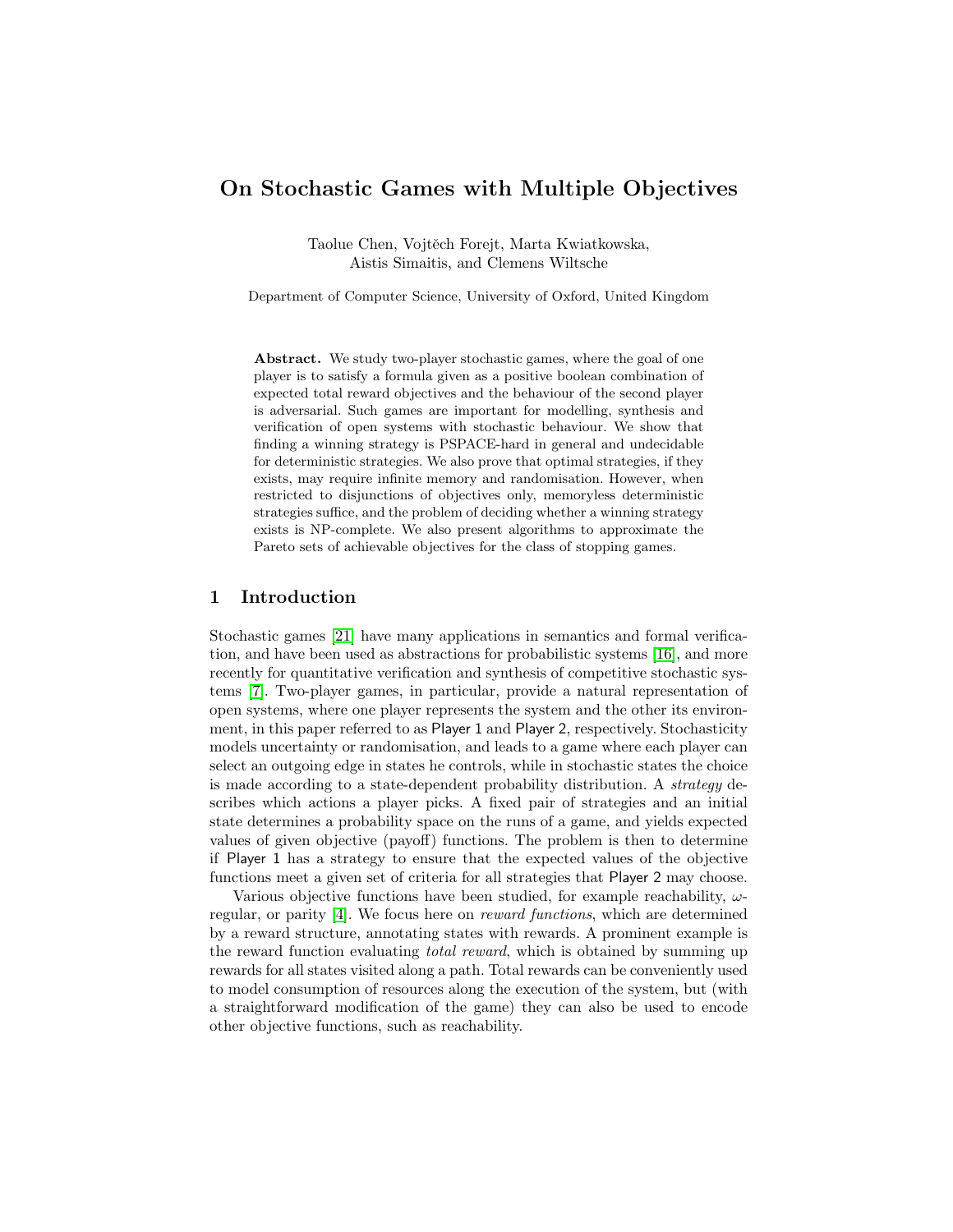Although objective functions can express various useful properties, many situations demand considering not just the value of a single objective function, but rather values of several such functions simultaneously. For example, we may wish to maximise the number of successfully provided services and, at the same time, ensure minimising resource usage. More generally, given multiple objective functions, one may ask whether an arbitrary boolean combination of upper or lower bounds on the expected values of these functions can be ensured (in this paper we restrict only to positive boolean combinations, i.e. we do not allow negations). Alternatively, one might ask to compute or approximate the Pareto set, i.e. the set of all bounds that can be assured by exploring trade-offs. The simultaneous optimisation of a conjunction of objectives (also known as multiobjective, multi-criteria or multi-dimensional optimisation) is actively studied in operations research [\[22\]](#page-12-4) and used in engineering [\[18\]](#page-12-5). In verification it has been considered for Markov decision processes (MDPs), which can be seen as one-player stochastic games, for discounted objectives [\[5\]](#page-12-6) and general  $\omega$ -regular objectives [\[9\]](#page-12-7). Multiple objectives for non-stochastic games have been studied by a number of authors, including in the context of energy games [\[23\]](#page-12-8) and strategy synthesis [\[6\]](#page-12-9).

In this paper, we study *stochastic games* with multi-objective queries, which are expressed as positive boolean combinations of total reward functions with upper or lower bounds on the expected reward to be achieved. In that way we can, for example, give several alternatives for a valid system behaviour, such as "the expected consumption of the system is at most 10 units of energy and the probability of successfully finishing the operation is at least 70%, or the expected consumption is at most 50 units, but the probability of success is at least 99%". Another motivation for our work is assume-guarantee compositional verification [\[20\]](#page-12-10), where the system satisfies a set of guarantees  $\varphi$  whenever a set of assumptions  $\psi$  is true. This can be formulated using multi-objective queries of the form  $\bigwedge \psi \Rightarrow \bigwedge \varphi$ . For MDPs it has been shown how to formulate assumeguarantee rules using multi-objective queries [\[9\]](#page-12-7). The results obtained in this paper would enable us to explore the extension to stochastic games.

Contributions. We first obtain nondeterminacy by a straightforward modification of earlier results. Then we prove the following novel results for multiobjective stochastic games:

- We prove that, even in a pure conjunction of objectives, infinite memory and randomisation are required for the winning strategy of Player 1, and that the problem of finding a deterministic winning strategy is undecidable.
- For the case of a pure disjunction of objectives, we show that memoryless deterministic strategies are sufficient for Player 1 to win, and we prove that determining the existence of such strategies is an NP-complete problem.
- For the general case, we show that the problem of deciding whether Player 1 has a winning strategy in a game is PSPACE-hard.
- We provide Pareto set approximation algorithms for stopping games. This result directly applies to the important class of *discounted rewards* for nonstopping games, due to an off-the-shelf reduction [\[8\]](#page-12-11).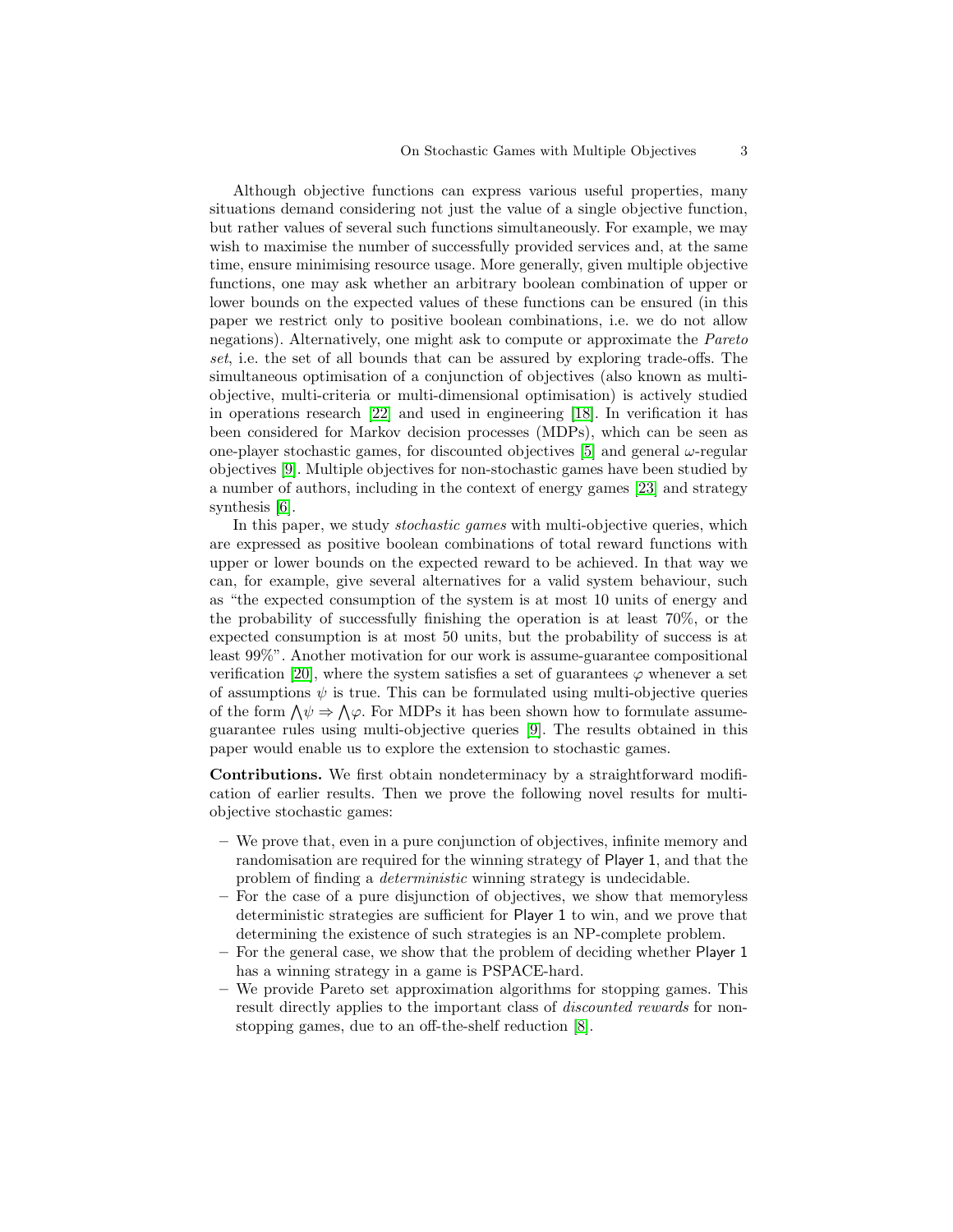Related work. Multi-objective optimisation has been studied for various subclasses of stochastic games. For non-stochastic games, multi-dimensional objectives have been considered in [\[6,](#page-12-9)[23\]](#page-12-8). For MDPs, multiple discounted objec-tives [\[5\]](#page-12-6), long-run objectives [\[2\]](#page-12-12),  $\omega$ -regular objectives [\[9\]](#page-12-7) and total rewards [\[12\]](#page-12-13) have been analysed. The objectives that we study in this paper are a special case of branching time temporal logics for stochastic games [\[3,](#page-12-14)[1\]](#page-12-15). However, already for MDPs, such logics are so powerful that it is not decidable whether there is an optimal controller [\[3\]](#page-12-14). A special case of the problem studied in this paper is the case where the goal of Player 1 is to achieve a precise value of the expectation of an objective function [\[8\]](#page-12-11). As regards applications, stochastic games with a single objective function have been employed and implemented for quantitative abstraction refinement for MDP models in [\[16\]](#page-12-1). The usefulness of techniques for verification and strategy synthesis for stochastic games with a single objective is demonstrated, e.g., for smart grid protocols [\[7\]](#page-12-2). Applications of multi-objective verification include assume-guarantee verification [\[17\]](#page-12-16) and controller synthesis [\[13\]](#page-12-17) for MDPs.

## 2 Preliminaries

We begin this section by introducing notations used throughout the paper. We then provide the definition of stochastic two-player games together with the concepts of strategies and paths of the game. Finally, we introduce the objectives that are studied in this paper.

#### 2.1 Notation

Given a vector  $\mathbf{x} \in \mathbb{R}^n$ , we use  $x_i$  to refer to its *i*-th component, where  $1 \leq i \leq n$ , and define the norm  $||x|| \stackrel{\text{def}}{=} \sum_{i=1}^{n} |x_i|$ . Given a number  $y \in \mathbb{R}$ , we use  $x \pm y$  to denote the vector  $(x_1 \pm y, x_2 \pm y, \ldots, x_n \pm y)$ . Given two vectors  $x, y \in \mathbb{R}^n$ , the dot product of x and y is defined by  $x \cdot y = \sum_{i=1}^{n} x_i \cdot y_i$ , and the comparison operator  $\leq$  on vectors is defined to be the componentwise ordering. The sum of two sets of vectors  $X, Y \subseteq \mathbb{R}^n$  is defined by  $X + Y = \{x + y \mid x \in X, y \in Y\}$ . Given a set X, we define the *downward closure* of X as  $\mathsf{dwc}(X) \stackrel{\text{def}}{=} {\{y \mid \exists x \in X : y \leq x\}}$ and the *upward closure* as  $\text{up}(X) \stackrel{\text{def}}{=} \{ \mathbf{y} \mid \exists \mathbf{x} \in X \cdot \mathbf{x} \leq \mathbf{y} \}$ . We denote by  $\mathbb{R}_{\pm \infty}$ the set  $\mathbb{R} \cup \{+\infty, -\infty\}$ , and we define the operations  $\cdot$  and  $+$  in the expected way, defining  $0 \cdot x = 0$  for all  $x \in \mathbb{R}_{\pm \infty}$  and leaving  $-\infty + \infty$  undefined. We also define function  $sgn(x) : \mathbb{R}_{\pm\infty} \to \mathbb{N}$  to be 1 if  $x > 0$ ,  $-1$  if  $x < 0$  and 0 if  $x = 0$ .

A discrete probability distribution (or just distribution) over a (countable) set S is a function  $\mu : S \to [0,1]$  such that  $\sum_{s \in S} \mu(s) = 1$ . We write  $\mathcal{D}(S)$  for the set of all distributions over S. Let  $\text{supp}(\mu) = \{s \in S \mid \mu(s) > 0\}$  be the support set of  $\mu \in \mathcal{D}(S)$ . We say that a distribution  $\mu \in \mathcal{D}(S)$  is a *Dirac distribution* if  $\mu(s) = 1$  for some  $s \in S$ . We represent a distribution  $\mu \in \mathcal{D}(S)$  on a set  $S = \{s_1, \ldots, s_n\}$  as a map  $[s_1 \mapsto \mu(s_1), \ldots, s_n \mapsto \mu(s_n)]$  and omit the elements of S outside  $\text{supp}(\mu)$  to simplify the presentation. If the context is clear we sometimes identify a Dirac distribution  $\mu$  with the unique element in supp( $\mu$ ).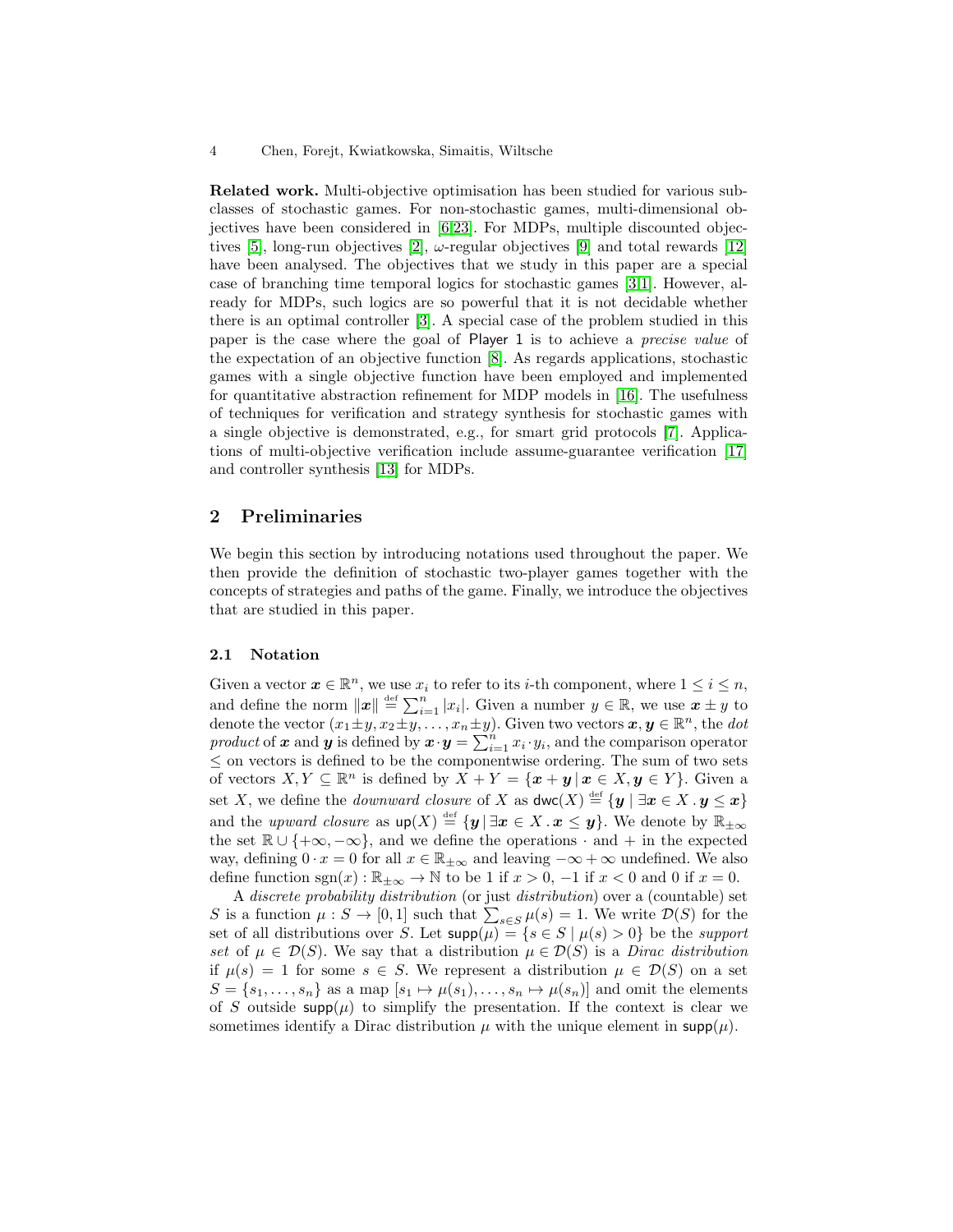#### 2.2 Stochastic games

In this section we introduce turn-based stochastic two-player games.

**Stochastic two-player games.** A stochastic two-player game is a tuple  $\mathcal{G} =$  $\langle S, (S_{\Box}, S_{\Diamond}, S_{\bigcirc}), \Delta \rangle$  where S is a finite set of states partitioned into sets  $S_{\Box}$ ,  $S_{\Diamond}$ , and  $S_{\bigcirc}$ ;  $\varDelta$  :  $S \times S \rightarrow [0,1]$  is a probabilistic transition function such that  $\Delta(\langle s,t\rangle) \in \{0,1\}$  if  $s \in S_{\square} \cup S_{\lozenge}$  and  $\sum_{t \in S} \Delta(\langle s,t\rangle) = 1$  if  $s \in S_{\bigcirc}$ .

 $S_{\Box}$  and  $S_{\Diamond}$  represent the sets of states controlled by players Player 1 and Player 2, respectively, while  $S_{\bigcirc}$  is the set of stochastic states. For a state  $s \in S$ , the set of successor states is denoted by  $\Delta(s) \stackrel{\text{def}}{=} \{t \in S \mid \Delta(\langle s,t \rangle) > 0\}.$  We assume that  $\Delta(s) \neq \emptyset$  for all  $s \in S$ . A state from which no other states except for itself are reachable is called terminal, and the set of terminal states is denoted by Term  $\stackrel{\text{def}}{=} \{ s \in S \mid \Delta(\langle s, t \rangle)=1 \text{ iff } s=t \}.$ 

**Paths.** An infinite path  $\lambda$  of a stochastic game G is an infinite sequence  $s_0s_1 \ldots$ of states such that  $s_{i+1} \in \Delta(s_i)$  for all  $i \geq 0$ . A finite path is a finite such sequence. For a finite or infinite path  $\lambda$  we write  $\text{len}(\lambda)$  for the number of states in the path. For  $i < \text{len}(\lambda)$  we write  $\lambda_i$  to refer to the *i*-th state  $s_i$  of  $\lambda$ . For a finite path  $\lambda$  we write last( $\lambda$ ) for the last state of the path. For a game G we write  $\Omega_{\mathcal{G}}^{+}$  for the set of all finite paths, and  $\Omega_{\mathcal{G}}$  for the set of all infinite paths, and  $\Omega_{\mathcal{G},s}$  for the set of infinite paths starting in state s. We denote the set of paths that reach a state in  $T \subseteq S$  by  $\Diamond T \stackrel{\text{def}}{=} {\{\omega \in \Omega_{\mathcal{G}} \mid \exists i \,.\, \omega_i \in T\}}.$ 

**Strategies.** A *strategy* of Player 1 is a (partial) function  $\pi : \Omega_{\mathcal{G}}^+ \to \mathcal{D}(S)$ , which is defined for  $\lambda \in \Omega_{\mathcal{G}}^+$  only if  $\mathsf{last}(\lambda) \in S_{\square}$ , such that  $s \in \mathsf{supp}(\pi(\lambda))$  only if  $\Delta(\langle \textsf{last}(\lambda), s \rangle) = 1$ . A strategy  $\pi$  is a *finite-memory* strategy if there is a finite automaton A over the alphabet S such that  $\pi(\lambda)$  is determined by last( $\lambda$ ) and the state of A in which it ends after reading the word  $\lambda$ . We say that  $\pi$  is memoryless if  $\textsf{last}(\lambda) = \textsf{last}(\lambda')$  implies  $\pi(\lambda) = \pi(\lambda')$ , and *deterministic* if  $\pi(\lambda)$  is Dirac for all  $\lambda \in \Omega_{\mathcal{G}}^{+}$ . If  $\pi$  is a memoryless strategy for Player 1 then we identify it with the mapping  $\pi: S_{\square} \to \mathcal{D}(S)$ . A strategy  $\sigma$  for Player 2 is defined similarly. We denote by  $\Pi$  and  $\Sigma$  the sets of all strategies for Player 1 and Player 2, respectively.

**Probability measures.** A stochastic game  $\mathcal{G}$ , together with a strategy pair  $(\pi, \sigma) \in \Pi \times \Sigma$  and a starting state s, induces an infinite Markov chain on the game (see e.g. [\[8\]](#page-12-11)). We define the probability measure of this Markov chain by  $\Pr_{\mathcal{G},s}^{\pi,\sigma}$ . The expected value of a measurable function  $f: S^{\omega} \to \mathbb{R}_{\pm \infty}$  is defined as  $\mathbb{E}_{\mathcal{G},s}^{\pi,\sigma}[f] \stackrel{\text{def}}{=} \int_{\Omega_{\mathcal{G},s}} f d\mathrm{Pr}_{\mathcal{G},s}^{\pi,\sigma}$ . We say that a game  $\mathcal{G}$  is a *stopping game* if, for every pair of strategies  $\pi$  and  $\sigma$ , a terminal state is reached with probability 1.

**Rewards.** A reward function  $r : S \to \mathbb{Q}^n$  assigns a reward vector  $r(s) \in \mathbb{Q}^n$  to each state s of the game G. We use  $r_i$  for the function defined by  $r_i(t) = r(t)_i$ for all t. We assume that for each i the reward assigned by  $r_i$  is either nonnegative or non-positive for all states (we adopt this approach in order to express minimisation problems via maximisation, as explained in the next subsection). The analysis of more general reward functions is left for future work. We define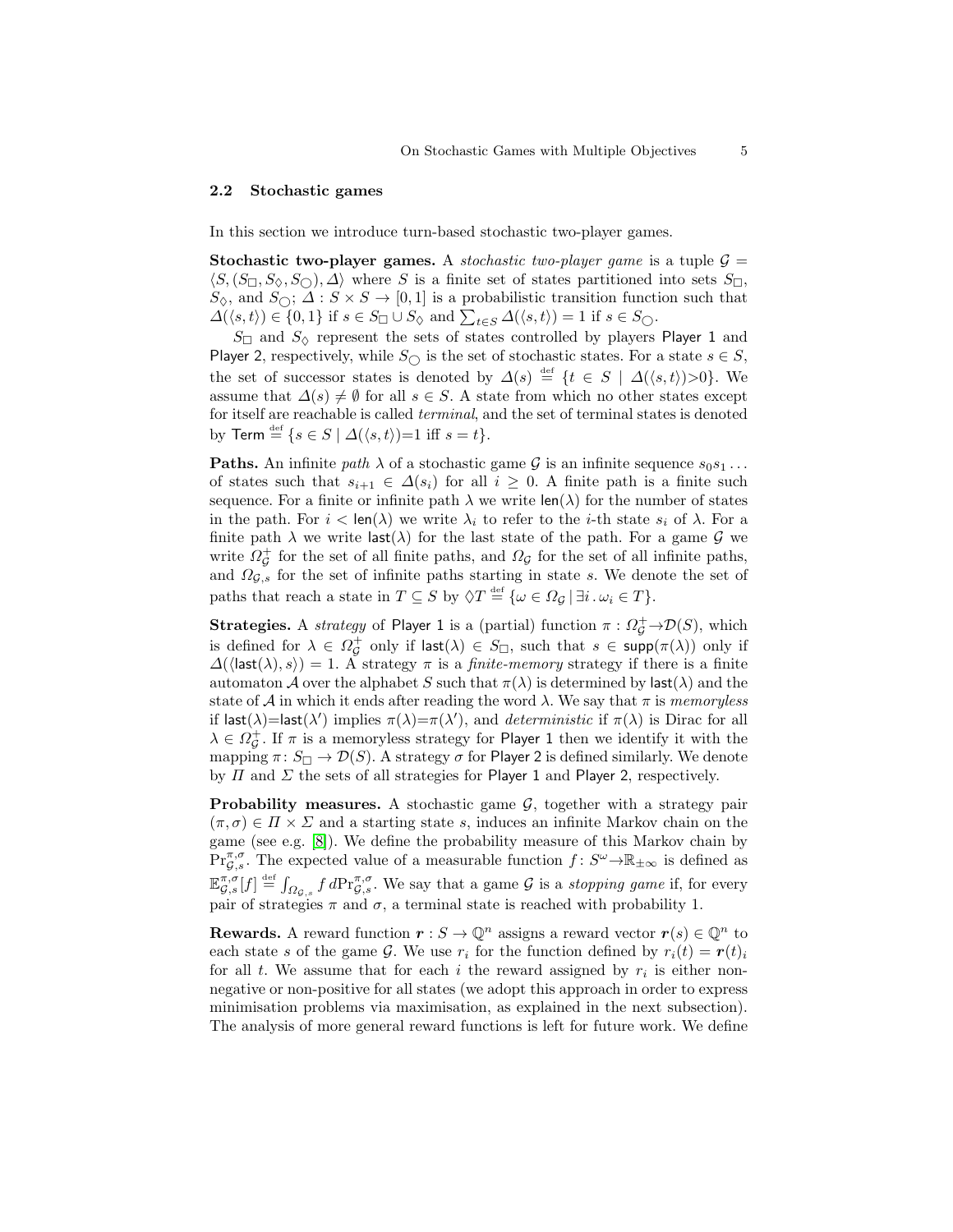the vector of *total reward* random variables  $rew(r)$  such that, given a path  $\lambda$ ,  $rew(\boldsymbol{r})(\lambda) = \sum_{j\geq 0} \boldsymbol{r}(\lambda_j).$ 

#### 2.3 Multi-objective queries

A multi-objective query (MQ)  $\varphi$  is a positive boolean combination (i.e. disjunctions and conjunctions) of predicates (or *objectives*) of the form  $r \bowtie v$ , where r is a reward function,  $v \in \mathbb{Q}$  is a bound and  $\bowtie \in \{\geq, \leq\}$  is a comparison operator. The validity of an MQ is defined inductively on the structure of the query: an objective  $r \bowtie v$  is true in a state s of G under a pair of strategies  $(\pi, \sigma)$  if and only if  $\mathbb{E}_{\mathcal{G},s}^{\pi,\sigma}[rew(r)] \bowtie v$ , and the truth value of disjunctions and conjunctions of queries is defined straightforwardly. Using the definition of the reward function above, we can express the operator  $\leq$  by using  $\geq$ , applying the equivalence  $r \leq v \equiv (-r \geq -v)$ . Thus, throughout the paper we often assume that MQs only contain the operator  $\geq$ .

We say that Player 1 achieves the MQ  $\varphi$  (i.e., wins the game) in a state s if it has a strategy  $\pi$  such that for all strategies  $\sigma$  of Player 2 the query  $\varphi$  evaluates to true under  $(\pi, \sigma)$ . An MQ  $\varphi$  is a *conjunctive query* (CQ) if it is a conjunction of objectives, and a disjunctive query (DQ) if it is a disjunction of objectives.

For a MQ  $\varphi$  containing *n* objectives  $r_i \bowtie_i v_i$  for  $1 \leq i \leq n$  and for  $\boldsymbol{x} \in \mathbb{R}^n$ we use  $\varphi[\mathbf{x}]$  to denote  $\varphi$  in which each  $r_i \bowtie_i v_i$  is replaced with  $r_i \bowtie_i x_i$ .

Reachability. We can enrich multi-objective queries with *reachability objectives*, i.e. objectives  $\Diamond T \geq p$  for a set of target states  $T \subseteq S$ , where  $p \in [0,1]$  is a bound. The objective  $\Diamond T \geq p$  is true under a pair of strategies  $(\pi, \sigma)$  if  $Pr_{\mathcal{G}, s}^{\pi, \sigma}(\Diamond T) \geq p$ , and notions such as achieving a query are defined straightforwardly. Note that queries containing reachability objectives can be reduced to queries with total expected reward only (see Appendix [A](#page-13-0) for a reduction). It also follows from the construction that if all target sets contain only terminal states, the reduction works in polynomial time.

**Pareto sets.** Let  $\varphi$  be an MQ containing *n* objectives. The vector  $v \in \mathbb{R}^n$  is a *Pareto vector* if and only if (a)  $\varphi[\mathbf{v} - \varepsilon]$  is achievable for all  $\varepsilon > 0$ , and (b)  $\varphi[\mathbf{v} + \varepsilon]$  is not achievable for any  $\varepsilon > 0$ . The set P of all such vectors is called a Pareto set. Given  $\varepsilon > 0$ , an  $\varepsilon$ -approximation of a Pareto set is a set of vectors Q satisfying that, for any  $w \in Q$ , there is a vector v in the Pareto set such that  $\|\boldsymbol{v} - \boldsymbol{w}\| \leq \varepsilon$ , and for every  $\boldsymbol{v}$  in the Pareto set there is a vector  $\boldsymbol{w} \in Q$  such that  $\|\boldsymbol{v} - \boldsymbol{w}\| \leq \varepsilon.$ 

**Example.** Consider the game  $G$  from Figure [1](#page-6-0) (left). It consists of one Player 1 state  $s_0$ , one Player 2 state  $s_1$ , six stochastic states  $s_2$ ,  $s_3$ ,  $s_4$ ,  $s_5$ ,  $t_1$  and  $t_2$ , as well as two terminal states  $t'_1$  and  $t'_2$ . Outgoing edges of stochastic states are assigned uniform distributions by convention. For the MQ  $\varphi_1 = r_1 \geq \frac{2}{3} \wedge r_2 \geq \frac{1}{6}$ , where the reward functions are defined by  $r_1(t_1)=r_2(t_2)=1$  and all other values are zero, the Pareto set for the initial state  $s_0$  is shown in Figure [1](#page-6-0) (centre). Hence,  $\varphi_1$  is satisfied at  $s_0$ , as  $(\frac{2}{3}, \frac{1}{6})$  is in the Pareto set. For the MQ  $\varphi_2 = r_1 \geq \frac{2}{3} \wedge -r_2 \geq -\frac{1}{6}$ , Figure [1](#page-6-0) (right) illustrates the Pareto set for  $s_0$ , showing that  $\varphi_2$  is not satisfied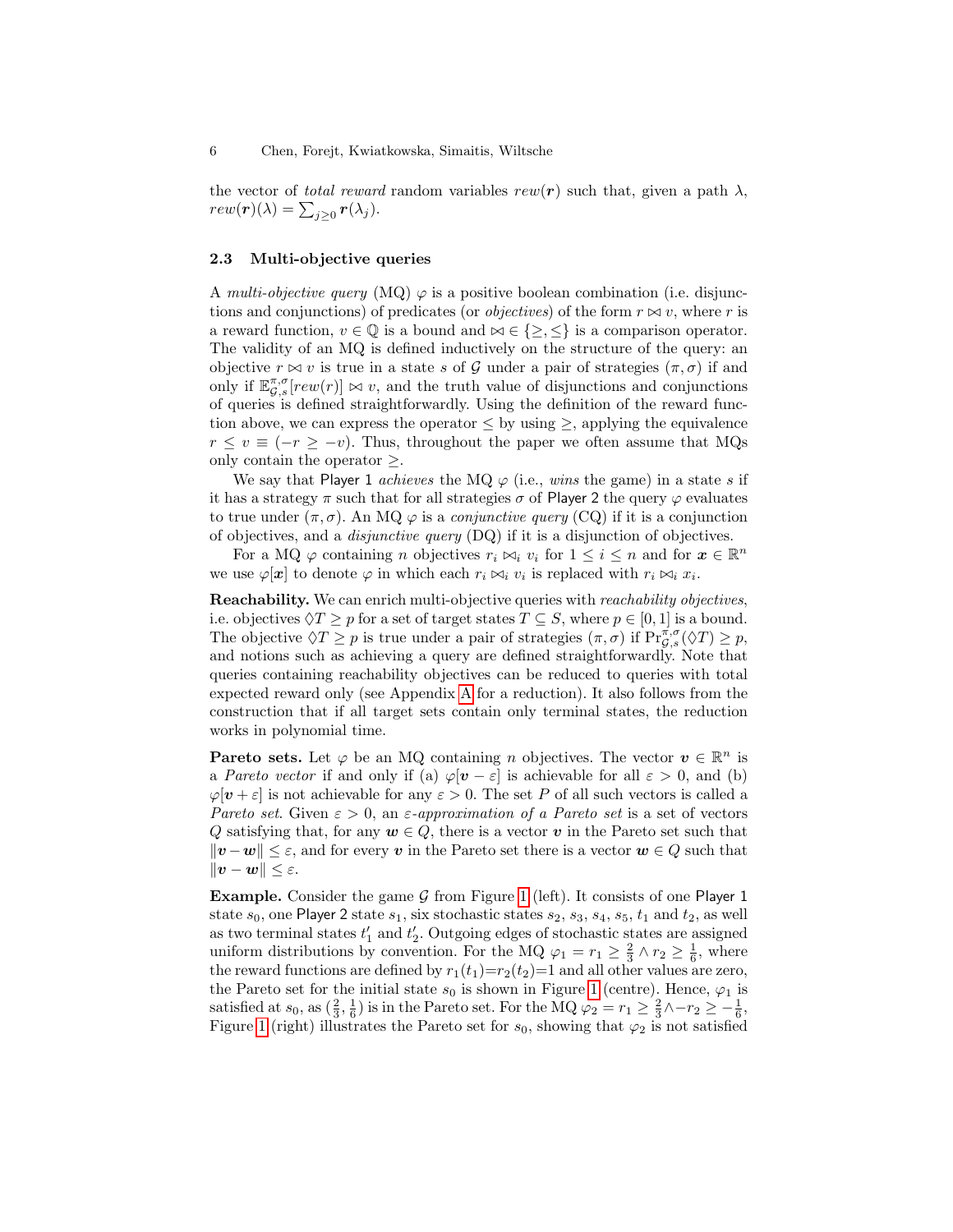<span id="page-6-0"></span>

Fig. 1: An example game (left), Pareto set for  $\varphi_1$  at  $s_0$  (centre), and Pareto set for  $\varphi_2$  at  $s_0$  (right), with bounds indicated by a dot. Note that the sets are unbounded towards  $-\infty$ .

at  $s_0$ . Note that  $\varphi_1$  and  $\varphi_2$  correspond to the combination of reachability and safety objectives, i.e.,  $\Diamond \{t'_1\} \ge \frac{2}{3} \land \Diamond \{t'_2\} \ge \frac{1}{6}$  and  $\Diamond \{t'_1\} \ge \frac{2}{3} \land \Diamond \{t'_2\} \le \frac{1}{6}$ .

## <span id="page-6-3"></span>3 Conjunctions of Objectives

In this section we present the results for CQs. We first recall that the games are not determined, and then show that Player 1 may require an infinite-memory randomised strategy to win, while it is not decidable whether deterministic winning strategies exist. We also provide fixpoint equations characterising the Pareto sets of achievable vectors and their successive approximations.

<span id="page-6-1"></span>Theorem 1 (Non-determinacy, optimal strategies [\[8\]](#page-12-11)). Stochastic games with multiple objectives are, in general, not determined, and optimal strategies might not exist, already for CQs with two objectives.

Theorem [1](#page-6-1) carries over from the results for precise value games, because the problem of reaching a set of terminal states  $T \subseteq$  Term with probability precisely p is a special case of multi-objective stochastic games and can be expressed as a CQ  $\varphi = \Diamond T \geq p \land \Diamond T \leq p$ .

<span id="page-6-2"></span>Theorem 2 (Infinite memory). An infinite-memory randomised strategy may be required for Player 1 to win a multi-objective stochastic game with a CQ even for stopping games with reachability objectives.

Proof. To prove the theorem we will use the example game from Figure [2.](#page-7-0) We only explain the intuition behind the need of infinite memory here; the formal proof is presented in Appendix [B.1.](#page-13-1) First, we note that it is sufficient to consider deterministic counter-strategies for Player 2, since, after Player 1 has proposed his strategy, the resulting model is an MDP with finite branching [\[19\]](#page-12-18). Consider the game starting in the initial state  $s_0$  and a CQ  $\varphi = \bigwedge_{i=1}^3 \varphi T_i \geq \frac{1}{3}$ , where the target sets  $T_1$ ,  $T_2$  and  $T_3$  contain states labelled 1, 2 and 3, respectively. We note that target sets are terminal and disjoint, and for any  $\pi$  and  $\sigma$  we have that note that target sets are terminal and disjoint, and for any  $\pi$  and  $\sigma$  we have that  $\sum_{i=1}^{3} \Pr_{\mathcal{G},s_0}^{\pi,\sigma}(\Diamond T_i) = 1$ , and hence for any winning Player 1 strategy  $\pi$  it must be the case that, for any  $\sigma$ ,  $\Pr_{\mathcal{G},s_0}^{\pi,\sigma}(\lozenge T_i) = \frac{1}{3}$  for  $1 \leq i \leq 3$ .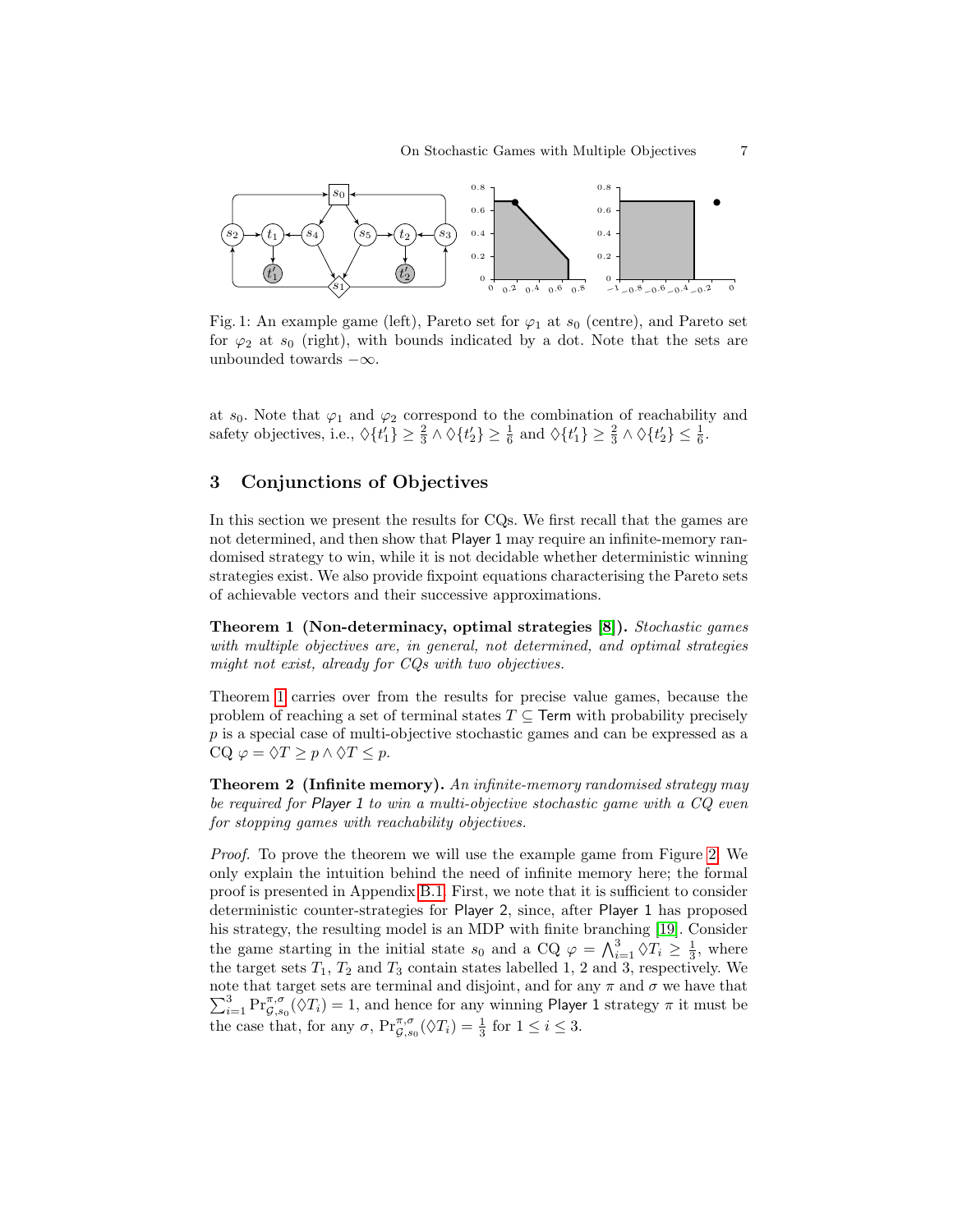<span id="page-7-0"></span>8 Chen, Forejt, Kwiatkowska, Simaitis, Wiltsche



Fig. 2: Game where Player 1 requires infinite memory to win.

Let  $E$  be the set of runs which never take any transition *check*. The game proceeds by alternating between the two steps A and B as indicated in Figure [2.](#page-7-0) In step A, Player 1 chooses a probability to go to  $T_1$  from state  $s_4$ , and then Player 2 gets an opportunity to "verify" that the probability  $\Pr_{\mathcal{G},s_0}^{\pi,\sigma}(\Diamond T_1|E)$  of runs reaching  $T_1$  conditional on the event that no *check* action was taken is  $\frac{1}{3}$ . She can do this by taking the action *check* and so ensuring that  $\Pr_{\mathcal{G},s_0}^{\pi,\sigma}(\Diamond T_1|\Omega_{\mathcal{G}}\Diamond E)=$  $\frac{1}{3}$ . If Player 2 again does not choose to take *check*, the game continues in step B, where the same happens for  $T_2$ , and so on.

When first performing step A, Player 1 has to pick probability  $\frac{1}{3}$  to go to  $T_1$ . But since the probability of going from  $s_4$  to  $T_2$  is  $\langle \frac{1}{3}, \text{ when step B is} \rangle$ performed for the first time, Player 1 must go to  $T_2$  with probability  $y_0 > \frac{1}{3}$  to compensate for the "loss" of the probability in step A. However, this decreases the probability of reaching  $T_1$  at step B, and so Player 1 must compensate for it in the subsequent step A by taking probability  $> \frac{1}{3}$  of going to  $T_1$ . This decreases the probability of reaching  $T_2$  in the second step B even more (compared to first execution of step A), for which Player 1 must compensate by picking  $y_1 > y_0 > \frac{1}{3}$ in the second execution of step B, and so on. So, in order to win, Player 1 has to play infinitely many different probability distributions in states  $s_4$  and  $s_8$ . Note that, if Player 2 takes action "check", Player 1 can always randomise in states  $s_7$ and  $s_{11}$  to achieve expectations exactly  $\frac{1}{3}$  for all objectives.

In fact, the above idea allows us to encode natural numbers together with operations of increment and decrement, and obtain a reduction of the location reachability problem in the two-counter machine (which is known to be undecidable [\[15\]](#page-12-19)) to the problem of deciding whether there exists a deterministic winning strategy for Player 1 in a multi-objective stochastic game.

<span id="page-7-1"></span>**Theorem 3 (Undecidability).** The problem whether there exists a deterministic winning strategy for Player 1 in a multi-objective stochastic game is undecidable already for stopping games and conjunctions of reachability objectives.

Our proof is inspired by the proof of [\[3\]](#page-12-14) which shows that the problem of existence of a winning strategy in an MDP for a PCTL formula is undecidable. However, the proof of [\[3\]](#page-12-14) relies on branching time features of PCTL to ensure the counter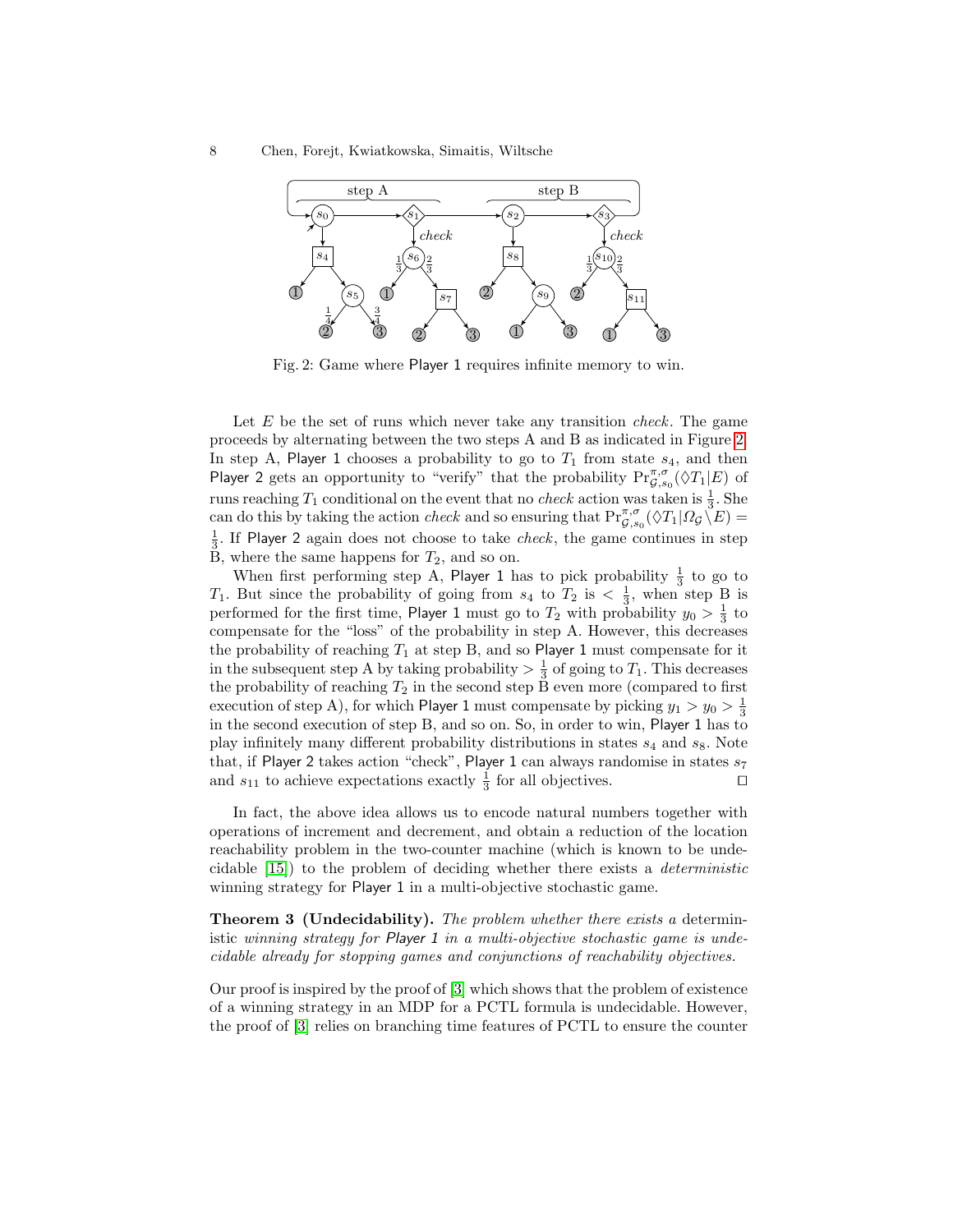<span id="page-8-0"></span>

Fig. 3: Increment gadget for counter j.

values of the two-counter machine are encoded correctly. Since MQs only allow us to express combinations of linear-time properties, we need to take a different approach, utilising ideas of Theorem [2.](#page-6-2) We present the proof idea here; for the full proof see Appendix [B.2.](#page-16-0) We encode the counter machine instructions in gadgets similar to the ones used for the proof of Theorem [2,](#page-6-2) where Player 1 has to change the probabilities with which he goes to the target states based on the current value of the counter. For example, the gadget in Figure [3](#page-8-0) encodes the instruction to *increment* the counter  $j$ . The basic idea is that, if the counter value is  $c_j$  when entering the increment gadget, then in state  $s_5$  Player 1 has to assign probability exactly  $\frac{2}{3 \cdot 2^{c_j}}$  to the edge  $\langle s_5, s_6 \rangle$ , and then probability  $\frac{2}{3 \cdot 2^{c_j+1}}$  to the edge  $\langle s_9, s_{10} \rangle$  in s<sub>9</sub>, resulting in the counter being incremented. The gadgets for counter decrement and zero-check can be found in the appendix. The resulting query contains six target sets. In particular, there is a conjunct  $\Diamond T_t \geq 1$ , where the set  $T_t$  is not reached with probability 1 only if the gadget representing the target counter machine location is reached. The remaining five objectives ensure that Player 1 updates the counter values correctly (by picking corresponding probability distributions) and so the strategy encodes a valid computation of the two-counter machine. Hence, the counter machine terminates if and only if there does not exist a winning strategy for Player 1.

We note that the problem of deciding whether there is a *randomised* winning strategy for Player 1 remains open, since the gadgets modelling decrement instructions in our construction rely on the strategy being deterministic. Nevertheless, for stopping games, in Theorem [4](#page-8-1) below we provide a functional that, given a CQ  $\varphi$ , computes  $\varepsilon$ -approximations of the Pareto sets, i.e. the sets containing the bounds x so that Player 1 has a winning strategy for  $\varphi$ [x –  $\varepsilon$ ]. As a corollary of the theorem, using a simple reduction (see e.g. [\[8\]](#page-12-11)) we get an approximation algorithm for the Pareto sets in non-stopping games with (multiple) discounted reward objectives.

<span id="page-8-1"></span>Theorem 4 (Pareto set approximation). For a stopping game  $G$  and a  $CQ$  $\varphi = \bigwedge_{i=1}^n r_i \geq v_i$ , an  $\varepsilon$ -approximation of the Pareto sets for all states can be computed in  $k = |S| + \lceil |S| \cdot \frac{\ln(\varepsilon \cdot (n \cdot M)^{-1})}{\ln(1-\delta)}$  $\lim_{\ln(1-\delta)}$  iterations of the operator  $F:(S \to$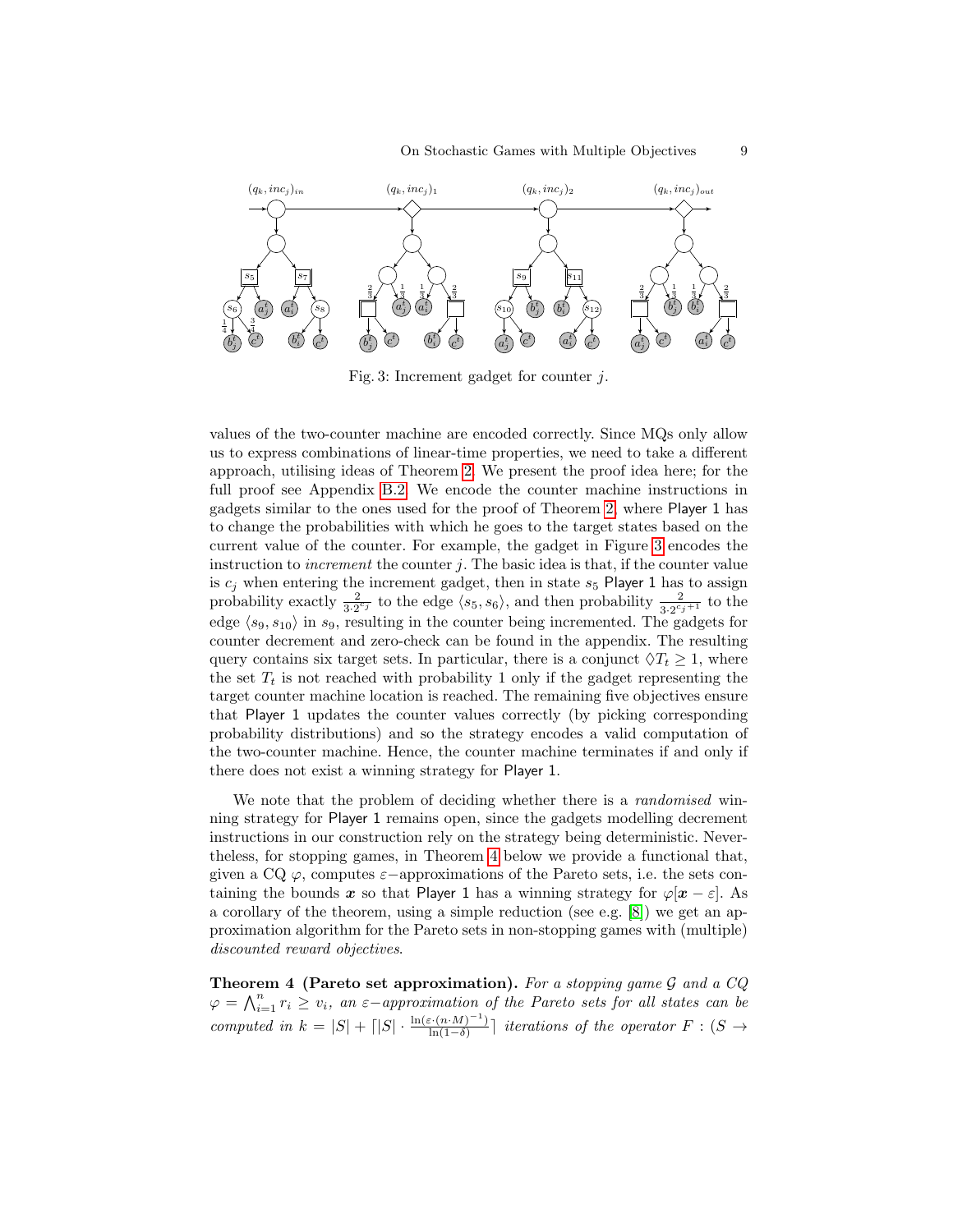$\mathcal{P}(\mathbb{R}^n) \to (S \to \mathcal{P}(\mathbb{R}^n))$  defined by

$$
F(X)(s) \stackrel{\text{def}}{=} \begin{cases} \text{dwc}(\text{conv}(\bigcup_{t \in \Delta(s)} X_t) + r(s)) & \text{if } s \in S_{\square} \\ \text{dwc}(\bigcap_{t \in \Delta(s)} X_t + r(s)) & \text{if } s \in S_{\lozenge} \\ \text{dwc}(\sum_{t \in \Delta(s)} \Delta(\langle s, t \rangle) \cdot X_t + r(s)) & \text{if } s \in S_{\square}, \end{cases}
$$

where the initial sets are  $X_s^0 \stackrel{\text{def}}{=} {\{x \in \mathbb{R}^n \mid x \leq r(s)\}}$  for all  $s \in S$ , and  $M =$  $|S| \cdot \frac{\max_{s \in S, i} |r_i(s)|}{\delta}$  for  $\delta = p_{\min}^{|S|}$  and  $p_{\min}$  being the smallest positive probability in G.

We first explain the intuition behind the operations when  $r(s) = 0$ . For  $s \in$  $S_{\Box}$ , Player 1 can randomise between successor states, so any convex combination of achievable points in  $X_t^{k-1}$  for the successors  $t \in \Delta(s)$  is achievable in  $X_s^k$ , and so we take the convex closure of the union. For  $s \in S_{\lozenge}$ , a value in  $X_s^k$  is achievable if it is achievable in  $X_s^{k-1}$  for all successors  $t \in \Delta(s)$ , and hence we take the intersection. Finally, stochastic states  $s \in S_{\bigcirc}$  are like Player 1 states with a fixed probability distribution, and hence the operation performed is the weighted Minkowski sum. When  $r(s) \neq 0$ , the reward is added as a contribution to what is achievable at s.

Proof (Outline). The proof, presented in Appendix [B.3,](#page-22-0) consists of two parts. First, we prove in Proposition [2](#page-22-1) that the result of the k-th iteration of F contains exactly the points achievable by some strategy in  $k$  steps; this is done by applying induction on  $k$ . As the next step, we observe that, since the game is *stopping*, after |S| steps the game has terminated with probability at least  $\delta = p_{\min}^{|S|}$ . Hence, the maximum change to any dimension to any vector in  $X_s^k$  after k steps of the iteration is less than  $M \cdot (1-\delta)^{\lfloor \frac{k}{|S|} \rfloor}$ . It follows that  $k = |S| + \lceil |S| \cdot \frac{\ln(\varepsilon \cdot (n \cdot M)^{-1})}{\ln(1-\delta)}$  $\frac{\sin(n \cdot M)}{\ln(1-\delta)}$ ] iterations of F suffice to yield all points which are within  $\varepsilon$  from the Pareto points for r.

### <span id="page-9-1"></span>4 General Multi-Objective Queries

In this section we consider the general case where the objective is expressed as an arbitrary MQ. The nondeterminacy result from Theorem [1](#page-6-1) carries over to the more general MQs, and, even if we restrict to DQs, the games stay nondetermined (see Appendix [C.1](#page-25-0) for a proof). The following theorem establishes lower complexity bounds for the problem of deciding the existence of the winning strategy for Player 1.

<span id="page-9-0"></span>Theorem 5. The problem of deciding whether there is a winning strategy for Player 1 for an MQ  $\varphi$  is PSPACE-hard in general, and NP-hard if  $\varphi$  is a DQ.

The above theorem is proved by reductions from QBF and 3SAT, respectively (see Appendix [C.2](#page-26-0) and Appendix [C.3\)](#page-28-0). The reduction from QBF is similar to the one in [\[10\]](#page-12-20), the major differences being that our results apply even when the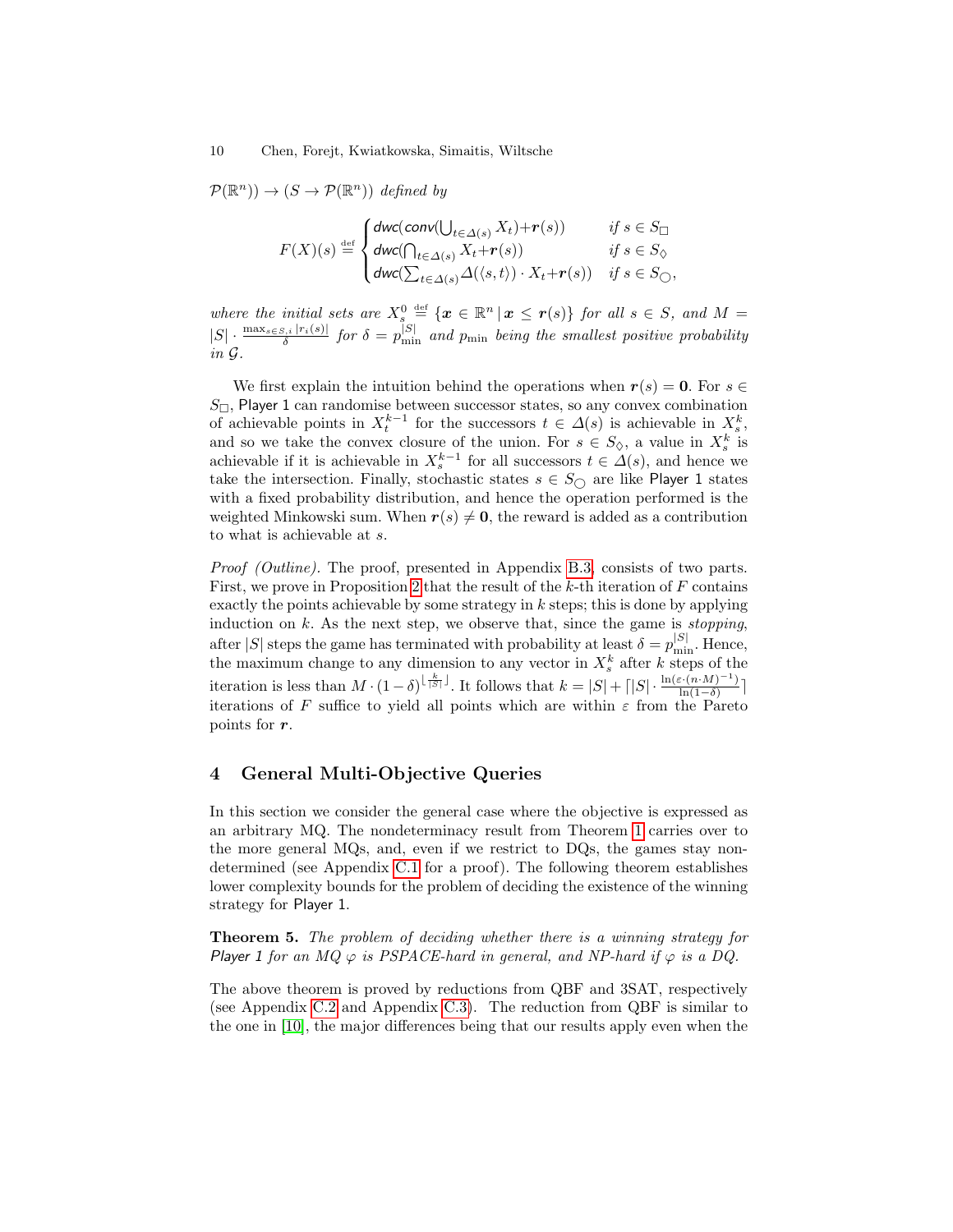target states are terminal, and that we need to deal with possible randomisation of the strategies.

We now establish conditions under which a winning strategy for Player 1 exists. Before we proceed, we note that it suffices to consider MQs in conjunctive normal form (CNF) that contain no negations, since any MQ can be converted to CNF using standard methods of propositional logic. Before presenting the proof of Theorem [6,](#page-10-0) we give the following reformulation of the separating hyperplane theorem, proved in Appendix [C.6.](#page-30-0)

<span id="page-10-2"></span>**Lemma 1.** Let  $W \subseteq \mathbb{R}^m_{\pm \infty}$  be a convex set satisfying the following. For all j, whenever there is  $x \in W$  such that  $sgn(x_j) \geq 0$  (resp.  $sgn(x_j) \leq 0$ ), then  $sgn(y_j) \geq 0$  (resp.  $sgn(y_j) \leq 0$ ) for all  $y \in W$ . Let  $z \in \mathbb{R}^m$  be a point which does not lie in the closure of  $up(W)$ . Then there is a non-zero vector  $x \in \mathbb{R}^m$  such that the following conditions hold:

<span id="page-10-3"></span>1. for all  $1 \leq j \leq m$  we have  $x_j \geq 0$ ;

<span id="page-10-5"></span><span id="page-10-4"></span>2. for all  $1 \le j \le m$ , if there is  $w \in W$  satisfying  $w_j = -\infty$ , then  $x_j = 0$ ; and 3. for all  $w \in W$ , the product  $w \cdot x$  is defined and satisfies  $w \cdot x \geq z \cdot x$ .

<span id="page-10-0"></span>**Theorem 6.** Let  $\psi = \bigwedge_{i=1}^{n} \bigvee_{j=1}^{m} q_{i,j} \geq u_{i,j}$  be an MQ in CNF, and let  $\pi$  be a strategy of Player 1. The following two conditions are equivalent.

- The strategy  $\pi$  achieves  $\psi$ .
- $-$  For all  $\varepsilon > 0$  there are nonzero vectors  $\boldsymbol{x}_1, \ldots \boldsymbol{x}_n \in \mathbb{R}_{\geq 0}^m$ , such that  $\pi$  achieves the conjunctive query  $\varphi = \bigwedge_{i=1}^n r_i \ge v_i$ , where  $r_i(s) = x_i \cdot (q_{i,1}(s), \ldots, q_{i,m}(s))$ and  $v_i = \boldsymbol{x}_i \cdot (u_{i,1} - \varepsilon, \ldots, u_{i,m} - \varepsilon)$  for all  $1 \leq i \leq n$ .

Proof (Sketch). We only present high-level intuition here, see Appendix [C.4](#page-29-0) for the full proof. Using the separating hyperplane theorem we show that if there exists a winning strategy for Player 1, then there exist separating hyperplanes, one per conjunct, separating the objective vectors within each conjunct from the set of points that Player 2 can enforce, and vice versa. This allows us to reduce the MQ expressed in CNF into a CQ, by obtaining one reward function per conjuct, which is constructed by weighthing the original reward function by the characteristic vector of the hyperplane.

When we restrict to DQs only, it follows from Theorem [6](#page-10-0) that there exists a strategy achieving a DQ if and only if there is a strategy achieving a certain single-objective expected total reward, and hence we obtain the following theorem.

<span id="page-10-1"></span>Theorem 7 (Memoryless deterministic strategies). Memoryless deterministic strategies are sufficient for Player 1 to achieve a DQ.

Since memoryless deterministic strategies suffice for optimising single total reward, to determine whether a DQ is achievable we can guess such a strategy for Player 1, which uniquely determines an MDP. We can then use the polynomial time algorithm of [\[9\]](#page-12-7) to verify that there exists no winning Player 2 strategy. This NP algorithm, together with Theorem [5,](#page-9-0) gives us the following corollary.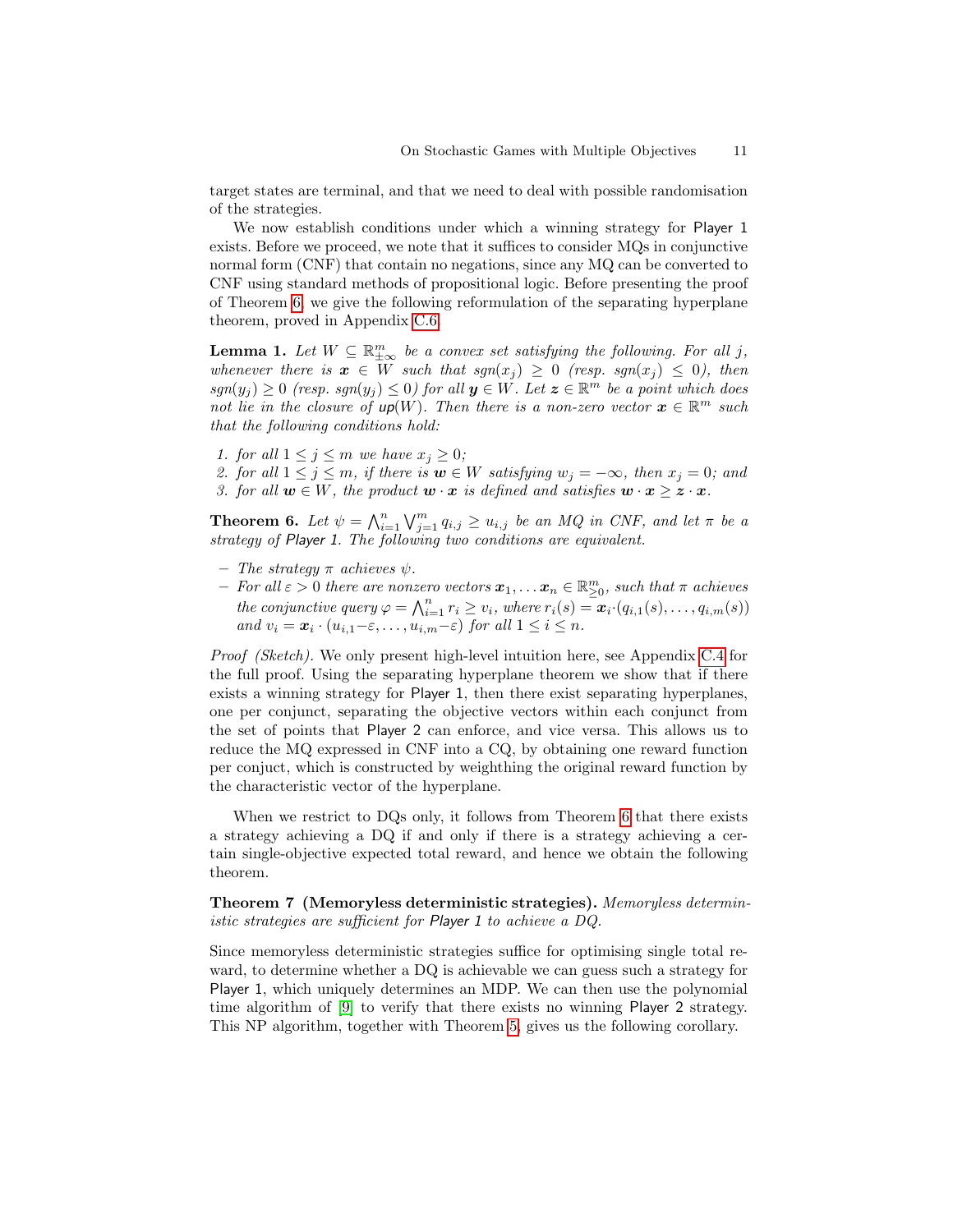Corollary 1. The problem whether a DQ is achievable is NP-complete.

Using Theorem [6](#page-10-0) we can construct an approximation algorithm computing Pareto sets for disjunctive objectives for stopping games, which performs multiple calls to the algorithm for computing optimal value for the single-objective reward.

<span id="page-11-0"></span>**Theorem 8 (Pareto sets).** For stopping games, given a vector  $\mathbf{r} = (r_1, \ldots, r_m)$ of reward functions, an ε-approximation of the Pareto sets for disjunction of objectives for **r** can be computed by  $\left(\frac{2 \cdot m^2 \cdot (M+1)}{\varepsilon}\right)$  $\frac{(M+1)}{\varepsilon})^{m-1}$  calls to a NP∩coNP algorithm computing single-objective total reward, where  $M$  is as in Theorem [4.](#page-8-1)

*Proof (Sketch).* By Theorem [6](#page-10-0) and Lemma [3](#page-31-0) (see Appendix [C.6\)](#page-30-0), we have that a DQ  $\varphi = \bigvee_{j=1}^{m} r_j \geq v_j$  is achievable if and only if there exists  $\pi$  and  $\boldsymbol{x} \in \mathbb{R}^m_{\geq 0}$ such that  $\forall \sigma \in \Sigma \cdot \mathbb{E}_{\mathcal{G},s}^{\pi,\sigma}[\mathbf{x} \cdot \textit{rew}(r)] \geq \mathbf{x} \cdot \mathbf{v}$ , which is a single-objective query decidable by an NP∩coNP oracle. Given a finite set  $X \subseteq \mathbb{R}^m$ , we can compute values  $d_{\boldsymbol{x}} = \sup_{\pi} \inf_{\sigma} \mathbb{E}_{\mathcal{G},s}^{\pi,\sigma} [\boldsymbol{x} \cdot \textit{rew}(\boldsymbol{r})]$  for all  $\boldsymbol{x} \in X$ , and define  $U_X = \bigcup_{\boldsymbol{x} \in X} \{ \boldsymbol{p} \mid$  $\mathbf{x} \cdot \mathbf{p} \leq d_{\mathbf{x}}$ . It is not difficult to see that  $U_X$  yields an under-approximation of achievable points. Let  $\tau = \frac{\varepsilon}{2 \cdot m^2 \cdot (M+1)}$ . We argue that when we let X be the set of all non-zero vectors x such that  $||x|| = 1$ , and where all  $x_i$  are of the form  $\tau \cdot k_i$  for some  $k_i \in \mathbb{N}$ , we obtain an  $\varepsilon$ -approximation of the Pareto set by taking all Pareto points on  $U_X$  (see Appendix [C.7](#page-32-0) for a proof).

The above approach, together with the algorithm for Pareto set approxima-tions for CQs from Theorem [4,](#page-8-1) can be used to compute  $\varepsilon$ -approximations of the Pareto sets for MQs expressed in CNF. The set  $U_X$  would then contain tuples of vectors, one per conjunct.

## 5 Conclusions

We studied stochastic games with multiple expected total reward objectives, and analysed the complexity of the related algorithmic problems. There are several interesting directions for future research. Probably the most obvious is settling the question whether the problem of existence of a strategy achieving a MQ is decidable. Further, it is natural to extend the algorithms to handle long-run objectives containing mean-payoff or  $\omega$ -regular goals, or to lift the restriction on reward functions to allow both negative and positive rewards at the same time. Another direction is to investigate practical algorithms for the solution for the problems studied here, such as more sophisticated methods for the approximation of Pareto sets.

Acknowledgements. The authors would like to thank Klaus Draeger, Ashutosh Trivedi and Michael Ummels for the discussions about the problem. The authors are partially supported by ERC Advanced Grant VERIWARE, the Institute for the Future of Computing at the Oxford Martin School, EPSRC grant EP/F001096, and the German Academic Exchange Service (DAAD). V. Forejt was suppoted by the Newton Fellowship of Royal Society and is also affiliated with the Faculty of Informatics, Masaryk University, Czech Republic.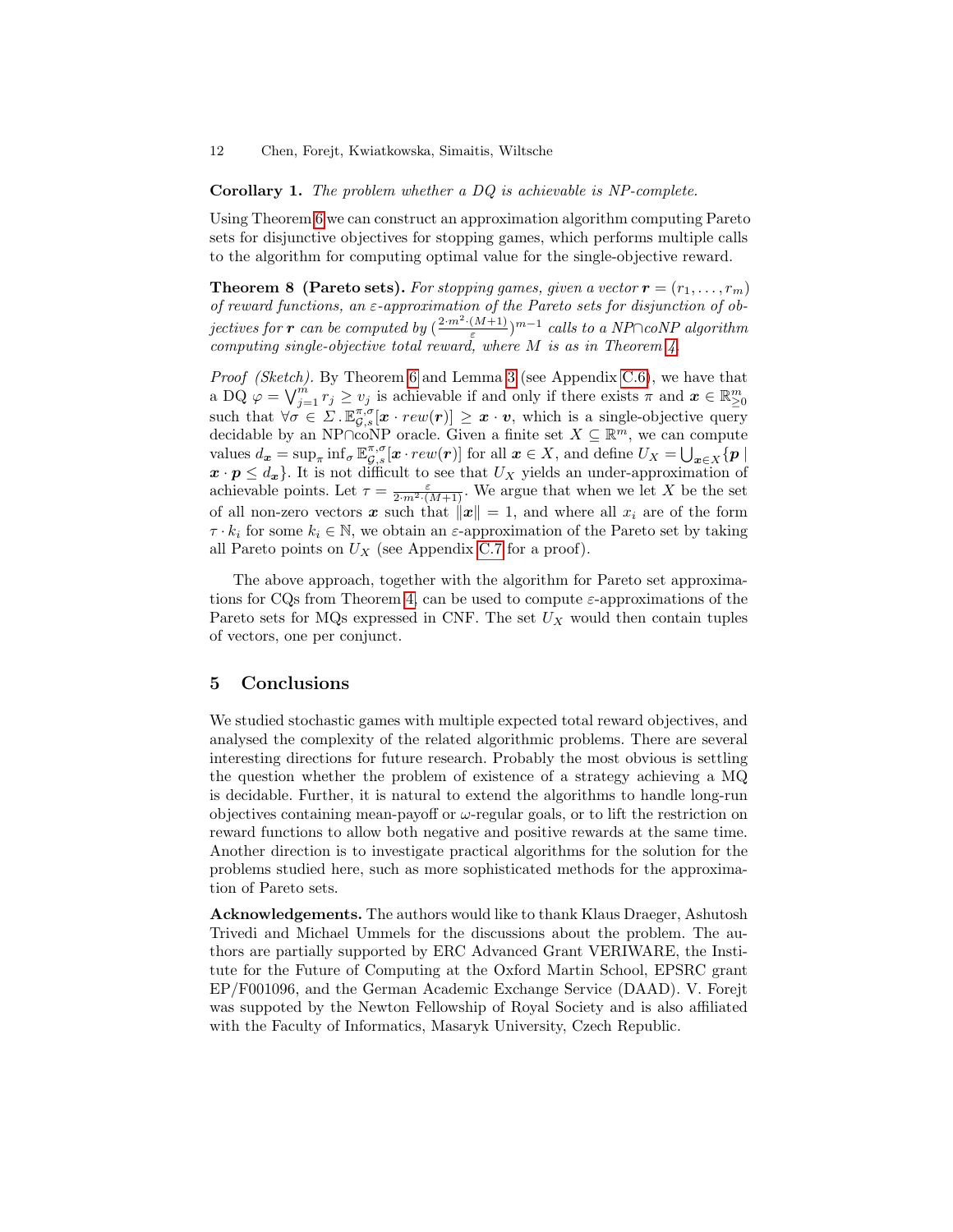## References

- <span id="page-12-15"></span>1. C. Baier, T. Brázdil, M. Größer, and A. Kucera. Stochastic game logic. Acta Inf., 49(4):203–224, 2012.
- <span id="page-12-12"></span>2. T. Brázdil, V. Brožek, K. Chatterjee, V. Forejt, and A. Kučera. Two views on multiple mean-payoff objectives in Markov decision processes. In LICS, 2011.
- <span id="page-12-14"></span>3. T. Brázdil, V. Brožek, V. Forejt, and A. Kučera. Stochastic games with branchingtime winning objectives. In LICS, pages 349–358, 2006.
- <span id="page-12-3"></span>4. K. Chatterjee. Stochastic Omega-Regular Games. PhD thesis, EECS Department, University of California, Berkeley, October 2007.
- <span id="page-12-6"></span>5. K. Chatterjee, R. Majumdar, and T. Henzinger. Markov decision processes with multiple objectives. In STACS, pages 325–336. Springer, 2006.
- <span id="page-12-9"></span>6. K. Chatterjee, M. Randour, and J.-F. Raskin. Strategy synthesis for multidimensional quantitative objectives. In CONCUR, pages 115–131, 2012.
- <span id="page-12-2"></span>7. T. Chen, V. Forejt, M. Z. Kwiatkowska, D. Parker, and A. Simaitis. Automatic verification of competitive stochastic systems. In TACAS, pages 315–330, 2012.
- <span id="page-12-11"></span>8. T. Chen, V. Forejt, M. Z. Kwiatkowska, A. Simaitis, A. Trivedi, and M. Ummels. Playing stochastic games precisely. In CONCUR, pages 348–363, 2012.
- <span id="page-12-7"></span>9. K. Etessami, M. Kwiatkowska, M. Vardi, and M. Yannakakis. Multi-objective model checking of Markov decision processes. LMCS, 4(4):1–21, 2008.
- <span id="page-12-20"></span>10. N. Fijalkow and F. Horn. The surprizing complexity of reachability games. CoRR, abs/1010.2420, 2010.
- <span id="page-12-21"></span>11. J. Filar and K. Vrieze. Competitive Markov Decision Processes. Springer, 1997.
- <span id="page-12-13"></span>12. V. Forejt, M. Kwiatkowska, G. Norman, D. Parker, and H. Qu. Quantitative multi-objective verification for probabilistic systems. In TACAS, 2011.
- <span id="page-12-17"></span>13. V. Forejt, M. Kwiatkowska, and D. Parker. Pareto curves for probabilistic model checking. In ATVA, LNCS, pages 317–332. Springer, 2012.
- <span id="page-12-22"></span>14. M. Grötschel, L. Lovász, and A. Schrijver. Geometric Algorithms and Combinatorial Optimization. Springer, 2nd edition, 1993.
- <span id="page-12-19"></span>15. D. Harel. Effective transformations on infinite trees, with applications to high undecidability, dominoes, and fairness. J. ACM, 33(1):224–248, 1986.
- <span id="page-12-1"></span>16. M. Kattenbelt, M. Z. Kwiatkowska, G. Norman, and D. Parker. A game-based abstraction-refinement framework for markov decision processes. FMSD, 2010.
- <span id="page-12-16"></span>17. M. Kwiatkowska, G. Norman, D. Parker, and H. Qu. Assume-guarantee verification for probabilistic systems. In TACAS, pages 23–37. Springer, 2010.
- <span id="page-12-5"></span>18. R. T. Marler and J. S. Arora. Survey of multi-objective optimization methods for engineering. Structural and Multidisciplinary Optimization, 26(6):369–395, 2004.
- <span id="page-12-18"></span>19. D. Martin. The determinacy of Blackwell games. JSL, 63(4):1565–1581, 1998.
- <span id="page-12-10"></span>20. A. Pnueli. Logics and models of concurrent systems. Springer, 1985.
- <span id="page-12-0"></span>21. L. S. Shapley. Stochastic games. PNAS, 39(10):1095, 1953.
- <span id="page-12-4"></span>22. B. Suman and P. Kumar. A survey of simulated annealing as a tool for single and multiobjective optimization. J. Oper. Res. Soc., 57(10):1143–1160, 2005.
- <span id="page-12-8"></span>23. Y. Velner, K. Chatterjee, L. Doyen, T. A. Henzinger, A. Rabinovich, and J.-F. Raskin. The complexity of multi-mean-payoff and multi-energy games. CoRR'12.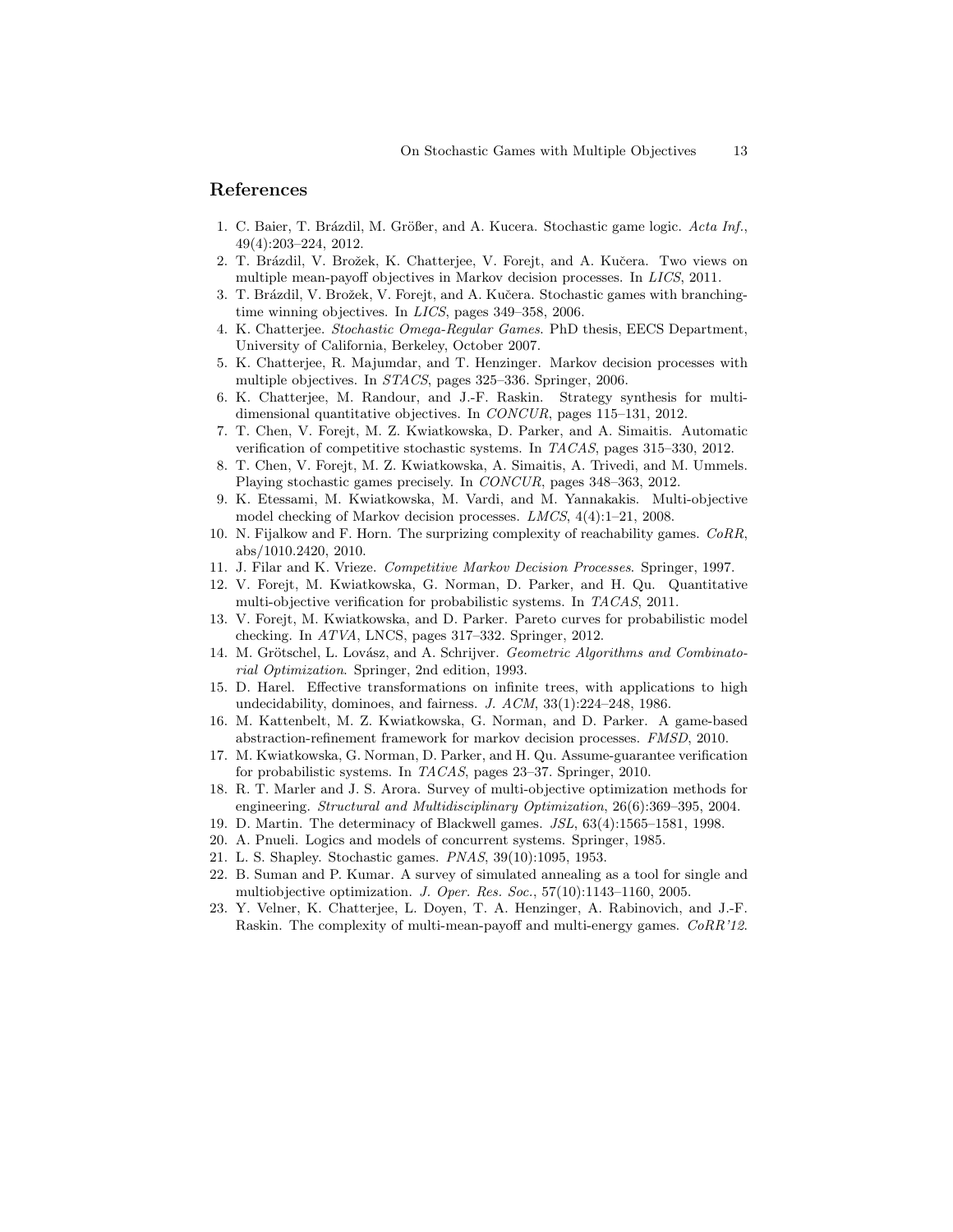## <span id="page-13-0"></span>A Reachability to expected reward

Here we present a reduction of the reachability problem to the one of expected total reward (a similar reduction was used by Etessami et al. [\[9\]](#page-12-7)). Note that the presented reduction yields a game, which is exponential only in the number of non-terminal target states. Hence, when all states in the target sets are terminal, the reduction provides a game with polynomial number of reachable states.

**Proposition 1.** Given a game  $\mathcal{G} = \langle S, (S_{\Box}, S_{\Diamond}, S_{\bigcirc}), \Delta \rangle$  with a boolean combination  $\phi$  of n reachability predicates  $\Diamond T_i \Join_i v_i$  (for  $1 \leq i \leq n$ ), there is a game  $\mathcal{G}' = \langle S', (S'_{\Box}, S'_{\Diamond}, S'_{\Box}), \Delta' \rangle$  of size  $\mathcal{O}(|\mathcal{G}| \cdot 2^n)$  and an  $MQ \varphi$  combining the individual objectives  $r_i \Join_i v_i$  in the same way as in  $\phi$ , such that the query  $\varphi$  is achievable in  $\mathcal G$  if and only if the query  $\phi$  is achievable in  $\mathcal G'$ .

*Proof.* We define  $\mathcal{G}'$  so that a reward  $r_i$  of 1 is gained when a target set  $T_i$  is visited, and so that is not possible to visit any target set twice. Formally, we let  $S' = \{(s, I, J) \mid s \in S, I, J \subseteq \{1, ..., n\}\}\$ , where in the partition of  $S'$ ,  $(s, I, J)$ is assigned to  $S'_{\Box}$ ,  $S'_{\Diamond}$  or  $S'_{\Box}$  if s is in  $S_{\Box}$ ,  $S_{\Diamond}$  or  $S_{\bigcirc}$ , respectively. The transition function  $\Delta'$  is defined by  $\overline{\Delta'(\langle (s, I, J), (s', I', J') \rangle)} = x$  whenever

$$
- \Delta(s, s') = x;
$$
  
- 
$$
I' = I \cup J; \text{ and } -J' = \{i \mid s \in T_i\} \setminus I
$$

 $\overline{\phantom{a}}$ .

For all other values,  $\Delta'$  returns 0. The reward functions  $r_i$  are defined by  $r_i(s, I, J) = 1$  if  $i \in J$  and  $r_i(s, I, J) = 0$  otherwise for all  $1 \leq i \leq n$ .

To every run  $s_0s_1 \ldots$  in G corresponds a unique run  $(s_0, I_0, J_0)(s_1, I_1, J_1) \ldots$ in  $\mathcal{G}'$  initiated in  $(s_0, \emptyset, \emptyset)$ . These runs satisfy that for every  $1 \leq i \leq n$  and  $j \geq 0$ ,  $r_i((s_j, I_j, J_j)) = 1$  if and only if  $j \geq 1$ ,  $s_{j-1} \in T_i$  and  $s_{\ell} \notin T_i$  for any  $\ell < j - 1$ . The result easily follows by considering the correspondence between Player 1 strategies of  $G$  and  $G'$ . The contract of the contract of  $\Box$ 

## B Proofs for Section [3](#page-6-3)

#### <span id="page-13-1"></span>B.1 Proof of Theorem [2](#page-6-2)

We show that a strategy with infinite memory is needed for Player 1 to win the game from Figure [2](#page-7-0) for  $x = \frac{1}{4}$ , when the objective is to ensure that for all  $\sigma$  we have  $\Pr_{\mathcal{G},s_0}^{\pi,\sigma}(\lozenge T_i) = \frac{1}{3}$  for  $1 \leq i \leq 3$ .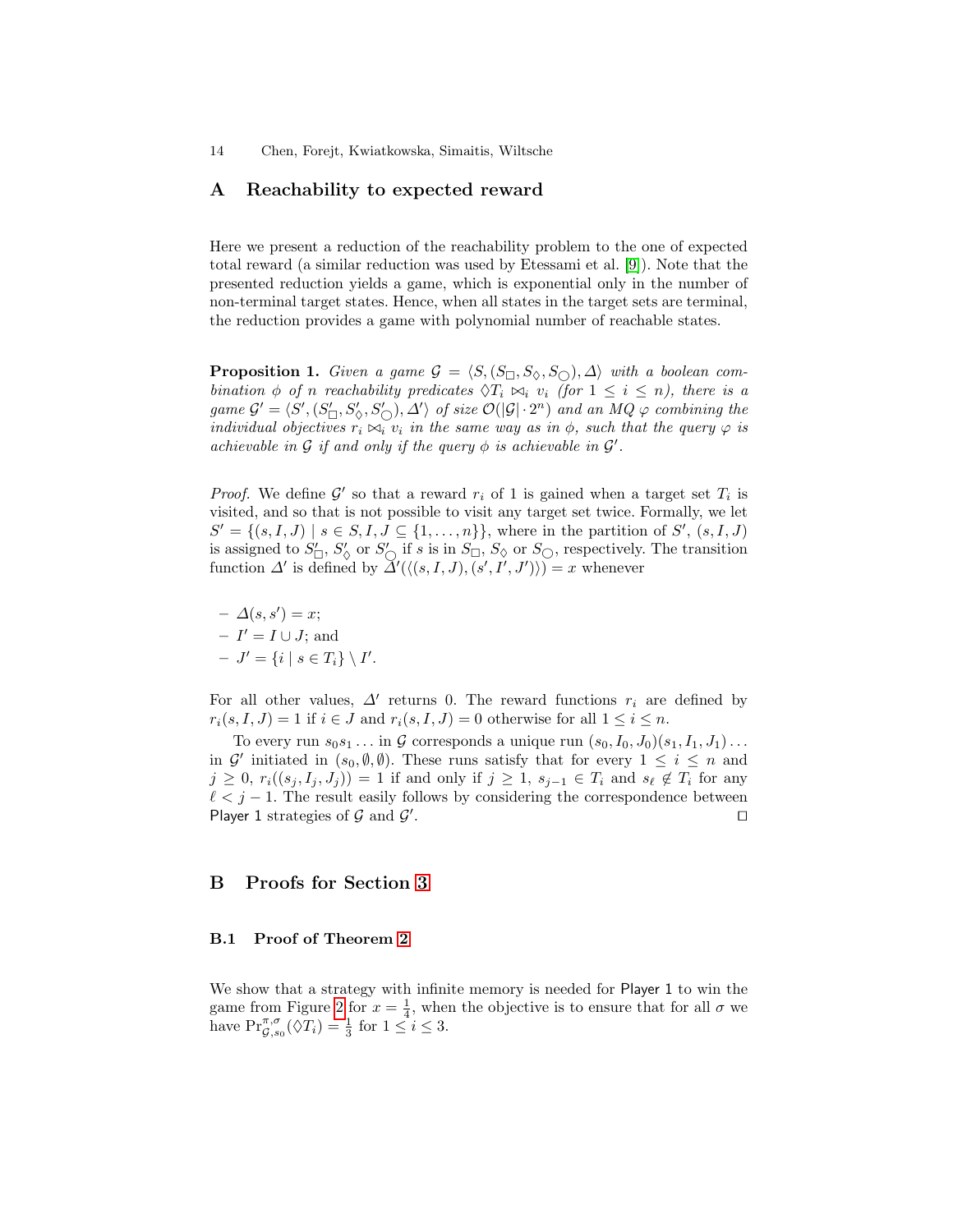Let  $h(k) = s_0(s_1s_2s_3s_0)^k$ . Every strategy  $\pi$  for Player 1 determines (and is uniquely given by) an infinite sequence of vectors

$$
\begin{split} \mathbf{p}^{k} &= (\pi(h(k)s_{4})(s_{4},1),\pi(h(k)s_{4})(s_{4},s_{5})\cdot\frac{1}{4},\pi(h(k)s_{4})(s_{4},s_{5})\cdot\frac{3}{4}),\\ \mathbf{q}^{k} &= (\pi(h(k)s_{1}s_{2}s_{8})(s_{8},s_{9})\cdot\frac{1}{2},\pi(h(k)s_{1}s_{2}s_{8})(s_{8},2),\pi(h(k)s_{1}s_{2}s_{8})(s_{8},s_{9})\cdot\frac{1}{2}),\\ \mathbf{w}^{k} &= (\frac{1}{3},\frac{2}{3}\cdot\pi(h(k)s_{1}s_{6}s_{7})(s_{7},2),\frac{2}{3}\cdot\pi(h(k)s_{1}s_{6}s_{7})(s_{7},3)),\\ \mathbf{z}^{k} &= (\frac{2}{3}\cdot\pi(h(k)s_{1}s_{2}s_{3}s_{10}s_{11})(s_{11},1),\frac{1}{3},\frac{2}{3}\cdot\pi(h(k)s_{1}s_{2}s_{3}s_{10}s_{11})(s_{11},1)). \end{split}
$$

The intuitive interpretation of vector  $p^k$  (resp.  $q^k, w^k, z^k$ ) is that it represents the probability of reaching  $(T_1, T_2, T_3)$  from  $s_4$  (resp.  $s_8$ ,  $s_6$ ,  $s_{10}$ ) in the k-th step A (resp. B).

We define a winning strategy  $\pi$  by means of the vectors

$$
\begin{array}{ll} \pmb p^k=(1-\frac{1}{3\cdot 2^{k-1}},\frac{1}{3\cdot 2^{k+1}},\frac{1}{2^{k+1}}), & \qquad \pmb q^k=(\frac{1}{3\cdot 2^{k+1}},1-\frac{1}{3\cdot 2^{k}},\frac{1}{3\cdot 2^{k+1}}),\\ \pmb w^k=(\frac{1}{3},+\frac{1}{6}+\frac{1}{2}-\frac{1}{3\cdot 2^{n+2}}),1-w_1^k-w_2^k), & \qquad \pmb z^k=(\frac{2}{3}-\frac{1}{3\cdot 2^{n+1}},\frac{1}{3},1-z_1^k-z_2^k). \end{array}
$$

as follows. First, suppose Player 2 picks a strategy  $\sigma$  which does not take the check transition before the  $n + 1$ -th visit to  $s_0$ . Then the probability of the runs that reach  $T_1$  while visiting  $s_0$  at most  $n+1$  times is independent of  $\sigma$  and equal to  $V(1,n) = \frac{1}{3} - \frac{1}{3 \cdot 2^{2n+1}}$ , as can be shown by the straightforward induction on  $\overline{n}$ .

$$
V(1, n) = V(1, n - 1) + \frac{1}{2^{2n}} \cdot (q_1^n + \frac{1}{2} \cdot p_1^{n+1})
$$
  
=  $V(1, n - 1) + \frac{1}{2^{2n}} \cdot (\frac{1}{3 \cdot 2^{n+1}} + \frac{1}{2}(1 - \frac{1}{3 \cdot 2^n}))$   
=  $V(1, n - 1) + \frac{1}{2^{2n}} \cdot (\frac{1}{3 \cdot 2^{n+1}} + \frac{1}{2} - \frac{1}{3 \cdot 2^{n+1}})$   
=  $V(1, n - 1) + \frac{1}{2^{2n+1}}$   
=  $\frac{1}{3} - \frac{1}{3} \cdot \frac{1}{2^{2n-1}} + \frac{1}{2^{2n+1}}$   
=  $\frac{1}{3} + \frac{-4 + 3}{3 \cdot 2^{2n+1}}$   
=  $\frac{1}{3} - \frac{1}{3 \cdot 2^{2n+1}}$ 

Further, supposing Player 2 picks a strategy  $\sigma$  which does not take the *check* transition before the  $n + 1$ -th visit to  $s_2$ , the probability of the runs that reach  $T_1$  while visiting  $s_2$  at most  $n + 1$  times is also independent of  $\sigma$  and equal to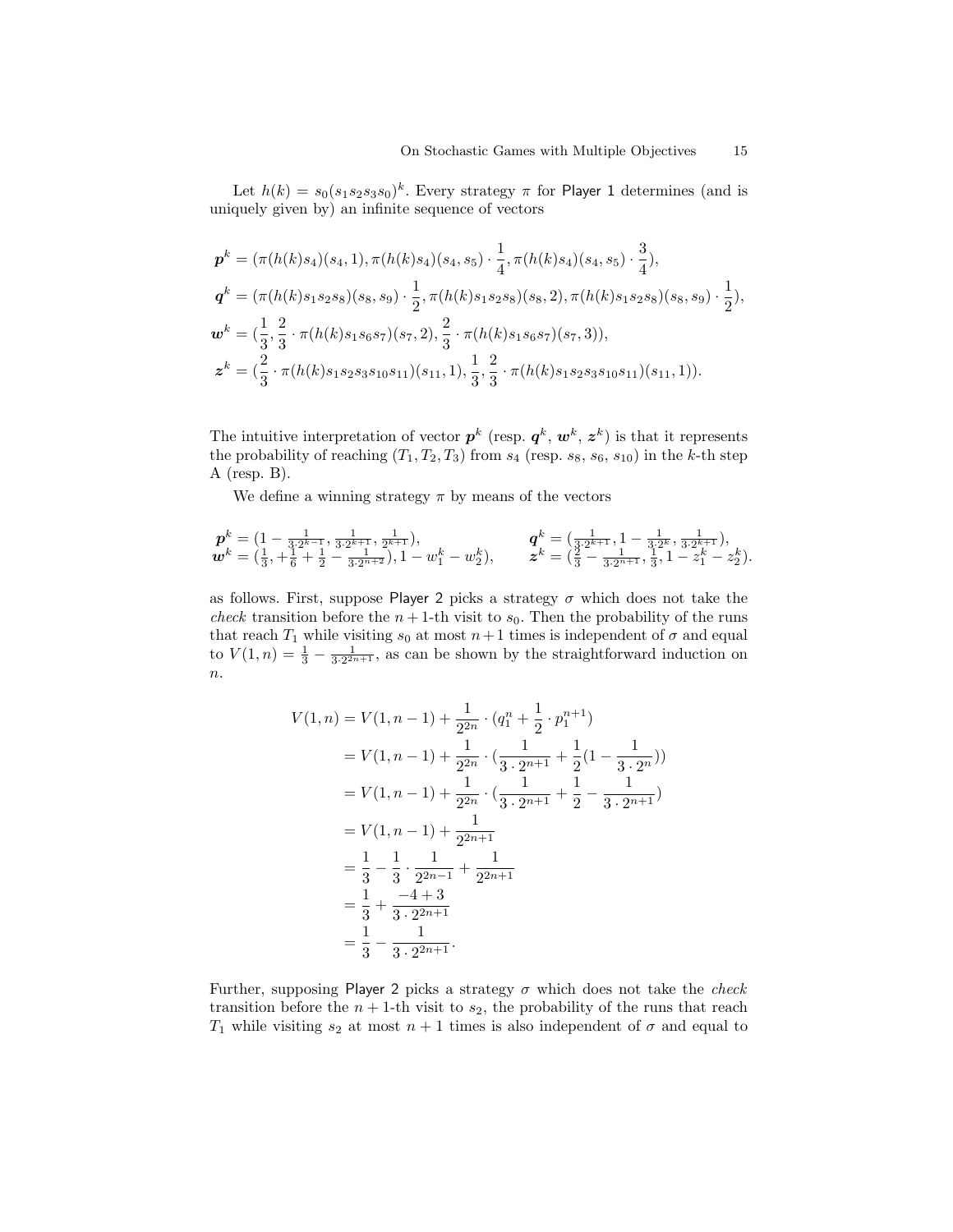$V(2, n) = \frac{1}{3} - \frac{1}{3 \cdot 2^{2n+2}}$ . This is again shown by an induction on n.

$$
V(2, n) = V(2, n - 1) + \frac{1}{2^{2n+1}} \cdot (p_2^{n+1} + \frac{1}{2}q_2^{n+1})
$$
  
=  $V(2, n - 1) + \frac{1}{2^{2n+1}} \cdot (\frac{1}{3 \cdot 2^{n+2}} + \frac{1}{2}(1 - \frac{1}{3 \cdot 2^{n+1}}))$   
=  $V(2, n - 1) + \frac{1}{2^{2n+1}} \cdot (\frac{1}{3 \cdot 2^{n+2}} + \frac{1}{2} - \frac{1}{3 \cdot 2^{n+2}}))$   
=  $V(2, n - 1) + \frac{1}{2^{2n+2}}$   
=  $\frac{1}{3} - \frac{1}{3 \cdot 2^{2n}} + \frac{1}{2^{2n+2}}$   
=  $\frac{1}{3} + \frac{-4 + 3}{3 \cdot 2^{2n+2}}$   
=  $\frac{1}{3} - \frac{1}{3 \cdot 2^{2n+2}}$ .

Now we are ready to show that  $\pi$  is winning by showing that probabilities of reaching  $T_1$  and  $T_2$  are both  $\frac{1}{3}$  under any  $\sigma$ . By [\[19\]](#page-12-18) it suffices to consider deterministic strategies  $\sigma$ . First, consider a strategy  $\sigma$  which never takes any transition labelled check. We have

$$
\Pr_{\mathcal{G},s}^{\pi,\sigma}(\lozenge T_1) = \lim_{n \to \infty} V(1,n) = \frac{1}{3},
$$
  

$$
\Pr_{\mathcal{G},s}^{\pi,\sigma}(\lozenge T_2) = \lim_{n \to \infty} V(2,n) = \frac{1}{3}.
$$

For a strategy  $\sigma$  which picks *check* on the  $(n+1)$ -th visit to  $s_1$  we have

$$
\begin{split} \Pr_{\mathcal{G},s}^{\pi,\sigma}(\lozenge T_1) &= V(1,n) + w_1^n = \frac{1}{3} - \frac{1}{3 \cdot 2^{2n+1}} + \frac{1}{2^{2n+1}} \cdot \frac{1}{3} = \frac{1}{3}, \\ \Pr_{\mathcal{G},s}^{\pi,\sigma}(\lozenge T_2) &= V(2,n) - \frac{1}{2^{2n+2}} \cdot (1 - \frac{1}{3 \cdot 2^{n+1}}) + \frac{1}{2^{2n+1}} \cdot w_2^n \\ &= \frac{1}{3} - \frac{1}{3 \cdot 2^{2n+2}} - \frac{1}{2^{2n+2}} \cdot (1 - \frac{1}{3 \cdot 2^{n+1}}) + \frac{1}{2^{2n+1}} \cdot w_2^n \\ &= \frac{1}{3}. \end{split}
$$

Finally, for a strategy  $\sigma$  which picks *check* on the  $(n+1)$ -th visit to  $s_3$  we have

$$
\begin{split} \Pr_{\mathcal{G},s}^{\pi,\sigma}(\lozenge T_1) &= V(1,n) + \frac{1}{2^{2n+2}} \cdot \frac{1}{3 \cdot 2^{n+1}} + \frac{1}{2^{2n+2}} \cdot z_1^n \\ &= \frac{1}{3} - \frac{1}{3 \cdot 2^{2n+1}} + \frac{1}{2^{2n+2}} \cdot \frac{1}{3 \cdot 2^{n+1}} + \frac{1}{2^{2n+2}} \cdot z_1^n \\ &= \frac{1}{3}, \\ \Pr_{\mathcal{G},s}^{\pi,\sigma}(\lozenge T_2) &= V(2,n) + z_2^n = \frac{1}{3} - \frac{1}{3 \cdot 2^{2n+2}} + \frac{1}{2^{2n+2}} \cdot \frac{1}{3} = \frac{1}{3} \end{split}
$$

.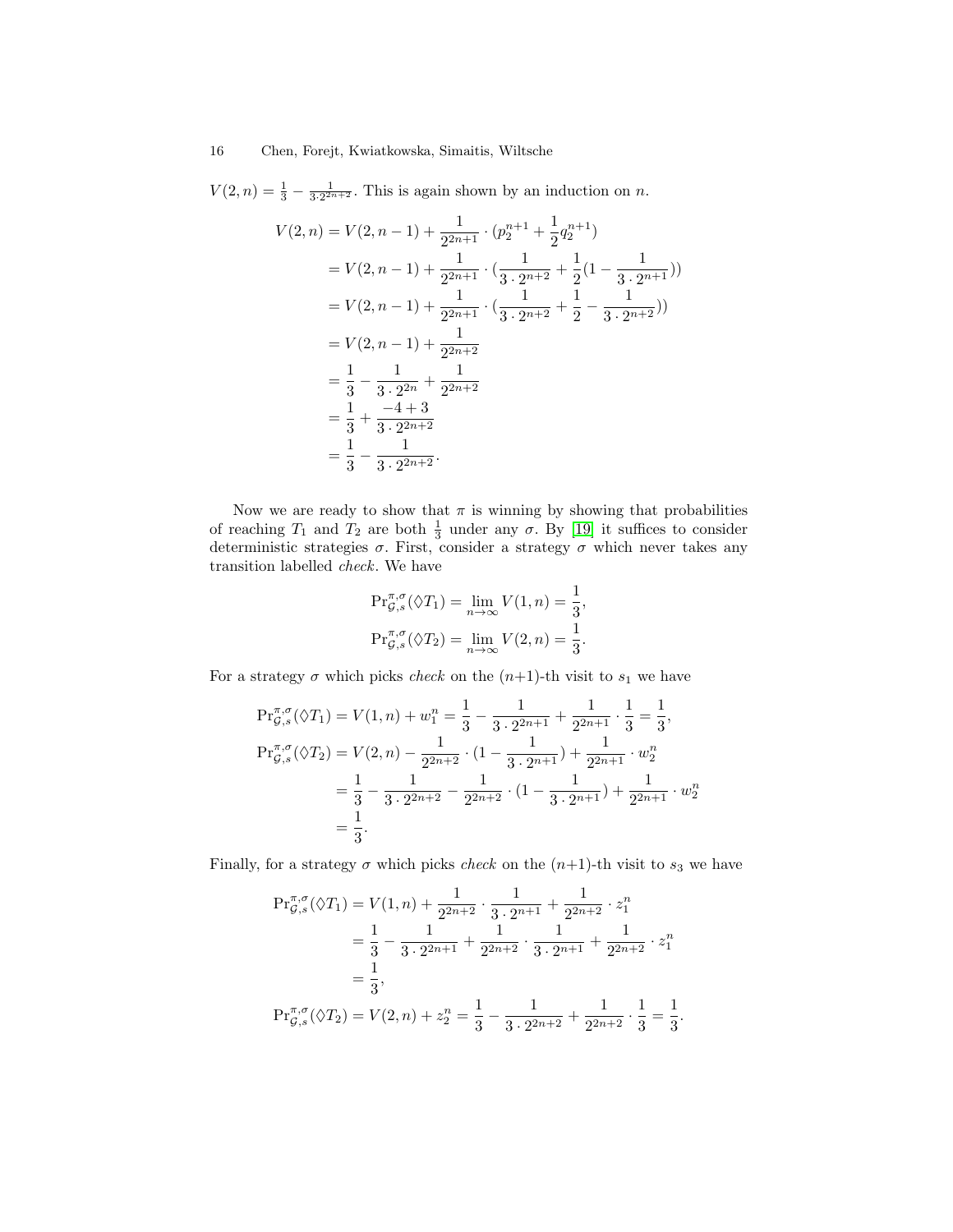We have shown that  $\sigma$  ensures that each of the target sets  $T_1$ ,  $T_2$  and  $T_3$  is reached with probability exactly  $\frac{1}{3}$ .

Now we show that there is no finite-memory strategy ensuring this. Let  $\bar{\pi}$ be a finite memory strategy, determined by vectors  $\bar{\mathbf{p}}^k$ ,  $\bar{\mathbf{q}}^k$ ,  $\bar{\mathbf{w}}^i$  and  $\bar{\mathbf{z}}^i$ . Since  $\bar{\pi}$ is finite memory, there must be a k such that  $\bar{p}^k \neq p$  or  $\bar{q}^k \neq q$ . Let k be the lowest such number. There are two possibilities:

- $-\bar{p}^k \neq p^k$ . Then necessarily  $\bar{p}_1^k \neq p_1^k$ . Also note that  $w_1^k = \bar{w}_1^k = \frac{1}{3}$ . We define the counter-strategy  $\sigma$  to take *check* on the  $(k+1)$ -th visit to  $s_1$  and get (by minimality of k) that  $\Pr_{\mathcal{G},s}^{\pi,\sigma}(\lozenge T_1) = \frac{1}{3} + \frac{1}{2^{2k+1}}(\bar{p}_1^k - p_1^k) \neq \frac{1}{3}$ .
- $-\bar{\mathbf{q}}^k \neq \mathbf{q}^k$ . Then necessarily  $\bar{q}_2^k \neq q_2^k$  and  $z_1^k = \bar{z}_1^k = \frac{1}{3}$  and so we can define the counter-strategy  $\sigma$  to take *check* on the  $(k+1)$ -th visit to  $s_3$ . We get  $\Pr_{\mathcal{G},s}^{\pi,\sigma}(\lozenge T_2) = \frac{1}{3} + \frac{1}{2^{2k+1}} (\bar{q}_2^k - q_2^k) \neq \frac{1}{3}.$

This completes the proof.

#### <span id="page-16-0"></span>B.2 Proof of Theorem [3](#page-7-1)

We show the undecidability of the problem via a reduction to the termination problem of two-counter machines. The proof proceeds to establish that a twocounter machine  $\mathcal M$  does not terminate if and only if there exists a winning strategy for the game  $\mathcal{G}(\mathcal{M})$  constructed by the reduction from  $\mathcal{M}$ .

- 1. Formally a two-counter machine  $M$  consists of a sequence of instructions  $l_1 : ins_1, \dots, l_n : ins_n$ , where each  $ins_i$  has one of the following forms:
	- (a)  $c_1 := c_2 := 0$  and goto  $l_i$ ;
	- (b)  $c_1 = c_1 + 1$  and goto  $l_j$ ;
	- (c)  $c_2 = c_2 + 1$  and goto  $l_j$ ;
	- (d) if  $c_1 = 0$  then goto  $l_j$  else  $c_1 = c_1 1$  and goto  $l_k$ ;
	- (e) if  $c_2 = 0$  then goto  $l_j$  else  $c_2 = c_2 1$  and goto  $l_k$ ;
	- (f) Terminate.

The *state* of the two-counter machine is encoded by a location  $l$  and two counter values  $c_1, c_2 \in \mathbb{N}$ , i.e.,  $\langle l, c_1, c_2 \rangle$ . Given an initial location  $l_0$  with both counter values 0, the termination problem asks to determine whether a terminal location  $l_t$  is reached. The problem is known to be undecidable [\[15\]](#page-12-19).

2. Let M be a Minsky machine. We construct a game  $\mathcal{G}(\mathcal{M})$  and a CQ

$$
\varphi = \Diamond T_{a_1} \geq \frac{1}{6} \land \Diamond T_{b_1} \geq \frac{1}{6} \land \Diamond T_{a_2} \geq \frac{1}{6} \land \Diamond T_{b_2} \geq \frac{1}{6} \land \Diamond T_c \geq \frac{1}{3} \geq \Diamond T_t \geq 1,
$$

where  $T_{a_1} = \{a_1^t, a_1\}, T_{b_1} = \{b_1^t, b_1\}, T_{a_2} = \{a_2^t, a_2\}, T_{b_2} = \{b_2^t, b_2\}, T_c =$  ${c^t, c}$ , and  $T_t = {a_1^t, a_2^t, b_1^t, b_2^t, c^t}$ .

We define the game  $\mathcal{G}(\mathcal{M})$  incrementally. For each type of instructions, we have a corresponding gadget, i.e., Init, Terminate, Increment, and Decrement, which are shown in Figure [4.](#page-17-0) In this figure, Player 1 states with double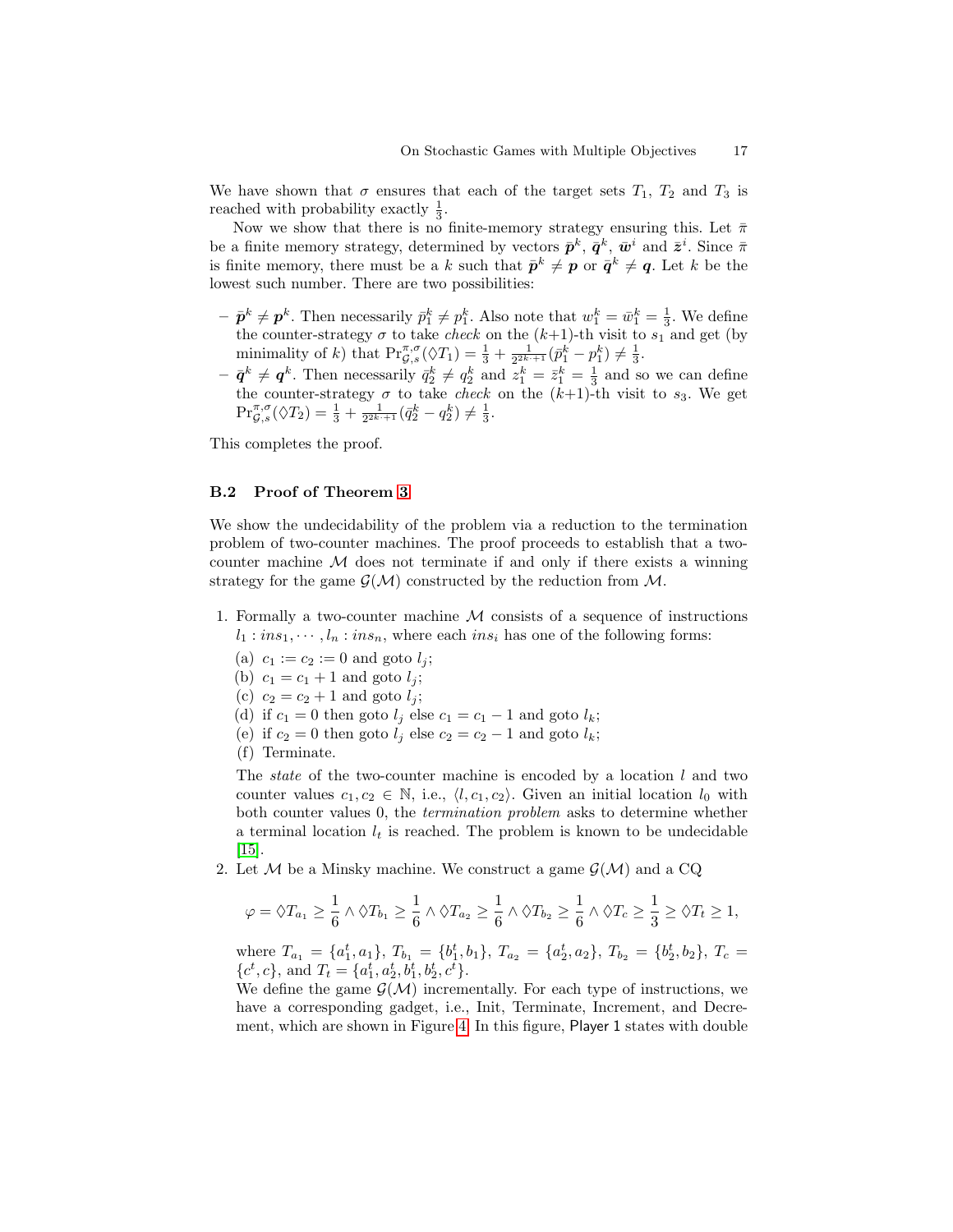<span id="page-17-0"></span>

Fig. 4: Operations for counter  $j$ . Transition probabilities in stochastic states are uniform unless specified otherwise. Player 1 states with doubled border contain a gadget allowing to select arbitrary probability distributions even with deterministic strategies. Self-loops in target states omitted.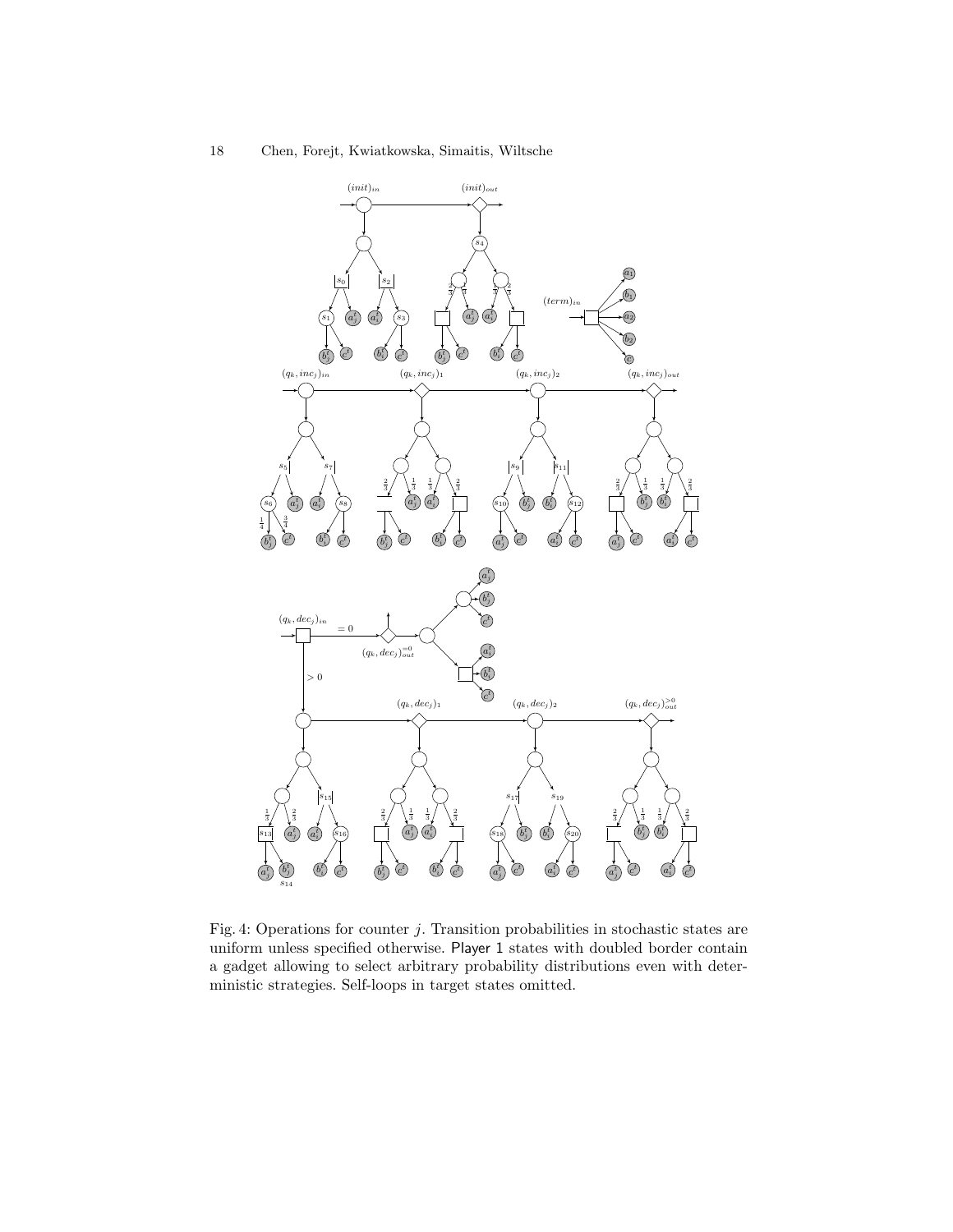border are of the form  $\bigcup$   $\bigcup$   $\bigcup$ , which allows Player 1 states to simulate any probability distribution even with deterministic strategies.

Note that for Increment and Decrement gadgets,  $j \in \{1, 2\}$  refers to the counter  $(c_1 \text{ or } c_2)$  that under the operation in the instruction. Moreover we set  $i = 3-j$ . The game  $\mathcal{G}(\mathcal{M})$  is then constructed by "gluing" the instructions together. Namely,

- for the init instruction  $l_i : c_1 := c_2 := 0$  and goto  $l_k$ , use the Init gadget and link  $(int)_{out}$  to  $(q_k, op)_{in}$ , where *op* is the operation type of  $l_k$ ;
- for the increment instruction  $l_i : c_j := c_j + 1$  and goto  $l_k$ , use the Increment gadget and link  $(q_i, inc_j)_{out}$  to  $(q_k, op)_{in}$ , where *op* is the operation type of  $l_k$ ;
- for the decrement instruction if  $c_j = 0$  then goto  $l_k$  else  $c_j = c_j 1$  and goto  $l_{k'}$ , use the Decrement gadget and link  $(q_i, dec_j)_{out}^{-0}$  to  $(q_k, op_k)_{in}$ , and link  $(q_i, dec_j)_{out}^{>0}$  to  $(q_{k'}, op_{k'})_{in}$ .

Note that the  $(init)_{in}$  is also the initial state  $s_0$  of the whole game. In the sequel we denote the winning strategy of the game  $\mathcal{G}(\mathcal{M})$  by  $\pi^*$ .

3. First observe that, since  $T_{a_1}, T_{b_1}, T_{a_2}, T_{b_2}$ , and  $T_c$  form a partition of the terminal states of  $\mathcal{G}(\mathcal{M})$ , for any pair of strategies  $\pi$  and  $\sigma$ ,  $Pr_{\mathcal{G},s_0}^{\pi,\sigma}(\Diamond T_{a_1})$  +  $\Pr_{\mathcal{G},s_0}^{\pi,\sigma}(\Diamond T_{a_2}) + \Pr_{\mathcal{G},s_0}^{\pi,\sigma}(\Diamond T_{b_1}) + \Pr_{\mathcal{G},s_0}^{\pi,\sigma}(\Diamond T_{b_2}) + \Pr_{\mathcal{G},s_0}^{\pi,\sigma}(\Diamond T_{c}) = 1.$  It follows that for any winning strategy  $\pi$ , it must be the case that for any Player 2 strategy  $\sigma, \ \Pr_{\mathcal{G},s_0}^{\pi,\sigma}(\lozenge T_{a_1}) \ = \ \Pr_{\mathcal{G},s_0}^{\pi,\sigma}(\lozenge T_{a_2}) \ = \ \Pr_{\mathcal{G},s_0}^{\pi,\sigma}(\lozenge T_{b_1}) \ = \ \Pr_{\mathcal{G},s_0}^{\pi,\sigma}(\lozenge T_{b_2}) \ = \ \frac{1}{6} \ \ \mathrm{and}$  $\mathrm{Pr}^{\pi,\sigma}_{\mathcal{G},s_0}(\lozenge T_c) = \frac{1}{3}.$ 

We then show that, in  $G(\mathcal{M})$ ,  $\pi^*$  must guarantee that, under any Player 2 strategy  $\sigma$ , the following properties hold:

- (a) For each state  $(q_k, inc_j)_i$ ,  $(q_k, dec_j)_i$ , the reachability probability to  $T_{b_1}$  and the reachability probability to  $T_{b_2}$  both must be exactly  $\frac{1}{6}$ .
- (b) For each state  $(q_k, inc_j)_2$  and  $(q_k, dec_j)_2^{>0}$ , the reachability probability to  $T_{a_1}$  and the reachability probability to  $T_{a_2}$  both must be exactly  $\frac{1}{6}$ .

To see (a), we examine each gadget, in particular, the "out" states  $(q_k, \star)_{out}$ , where  $\star \in \{dec_j, inc_j\}$ . Consider any two different Player 2 strategies  $\sigma_1$  and  $\sigma_2$  which select, at  $(q_k, \star)_{out}$ , the horizontal and the vertical edge respectively. As  $\pi^*$  has to guarantee that for any Player 2 strategy the probability to reach  $T_{b_1}$  is the same for  $\sigma_1$  and  $\sigma_2$  (namely  $\frac{1}{6}$ ), at  $(q_k, \star)_{out}$ , the strategy pairs  $\pi^*, \sigma_1$  and  $\pi^*, \sigma_2$  must give the same probability to reach  $T_{b_1}$  as well. From the gadget, the probability to reach  $T_{b_1}$  following  $\sigma_2$  is  $\frac{1}{2} \cdot \frac{1}{3} = \frac{1}{6}$ , hence the claim. The same holds for  $T_{b_2}$ .

To see (b), we examine each gadget, in particular, the state labelled by  $(q_k, inc_j)_1$  or  $(q_k, dec_j)_1^{>0}$ . By the same argument as (a), the probability to  $T_{a_1}$  must be  $\frac{1}{2} \cdot \frac{1}{3} = \frac{1}{6}$ . The same holds for  $T_{a_2}$ .

4. Below we show some properties for each gadget separately.

**Init.** A basic observation is that at Player 1 state  $s_0$ ,  $\pi$  must select the edge  $\langle s_0, s_1 \rangle$  with probability  $x = \frac{2}{3} = \frac{2}{3 \cdot 2^0}$ . To see this, consider the strategy  $\sigma$ for Player 2 which selects  $s_4$  at state  $(init)_{out}$ . As the probability of reaching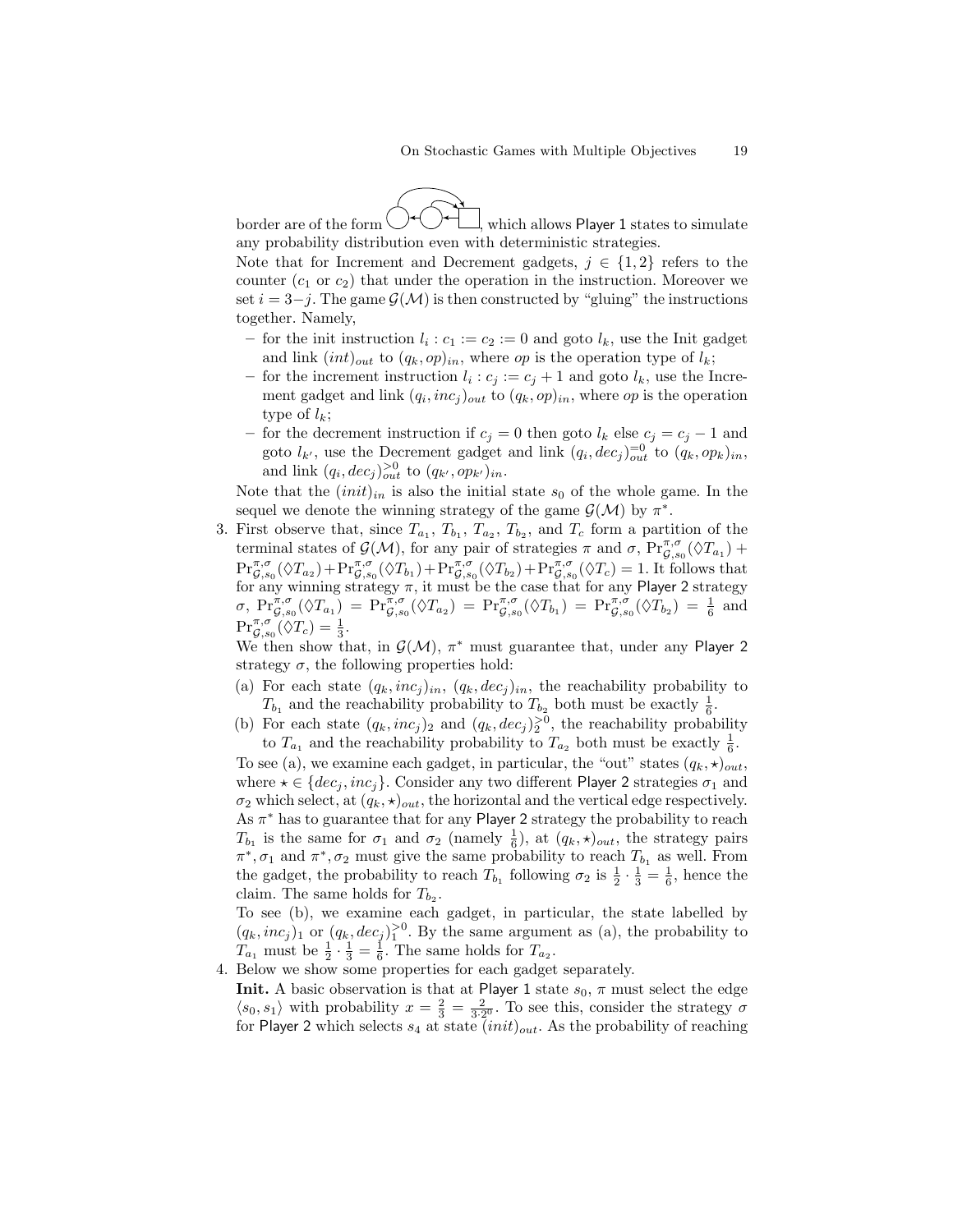$T_{a_1}$  under  $\pi^*$  and  $\sigma$  is  $\frac{1}{6}$ , we have that

$$
\frac{1}{2} \cdot \frac{1}{2} \cdot (1-x) + \frac{1}{2} \cdot \frac{1}{2} \cdot \frac{1}{3} = \frac{1}{6},
$$

yielding that  $x = \frac{2}{3}$ , as desired.

By a similar argument, at state  $s_2$ , for  $\pi$  the probability of selecting the edge  $\langle s_2, s_3 \rangle$  must be  $\frac{2}{3} = \frac{2}{3 \cdot 2^0}$ .

Increment. A basic observation is that when the probability of selecting edge  $\langle s_5, s_6 \rangle$  for  $\pi^*$  is  $\frac{2}{3 \cdot 2^{c_j}}$ , then the probability of the edge  $\langle s_9, s_{10} \rangle$  must be  $\frac{2}{3 \cdot 2^{c_j+1}}$ . To see this, suppose the probability of the edge  $\langle s_9, s_{10} \rangle$  is x, and consider a Player 2 strategy  $\sigma$  which selects the vertical edge at  $(q_k, inc_j)_{out}$ . By (a), the reachability probability to  $T_{b_j}$  must be  $\frac{1}{6}$ . This entails that

$$
\frac{1}{2} \cdot \frac{1}{2} \cdot \frac{2}{3 \cdot 2^{c_j}} \cdot \frac{1}{4} + \frac{1}{2} \cdot \frac{1}{2} \cdot \frac{1}{2} \cdot (1 - x) + \frac{1}{2} \cdot \frac{1}{2} \cdot \frac{1}{2} \cdot \frac{1}{3} = \frac{1}{6},
$$

which implies that  $x = \frac{2}{3.2^{c}}$  $\frac{2}{3\cdot2^{c_j+1}}$ , as desired.

Similarly, if the probability of selecting edge  $\langle s_7, s_8 \rangle$  for  $\pi^*$  is  $\frac{2}{3 \cdot 2^{c_i}}$ , then the probability of selecting edge  $\langle s_{11}, s_{12} \rangle$  must be  $\frac{2}{3 \cdot 2^{c_i}}$  as well. To see this, we repeat the same argument as the previous case and consider the the reachability probability to  $T_{b_i}$  which yields, by (a), that

$$
\frac{1}{2} \cdot \frac{1}{2} \cdot \frac{2}{3 \cdot 2^{c_i}} \cdot \frac{1}{2} + \frac{1}{2} \cdot \frac{1}{2} \cdot \frac{1}{2} \cdot (1 - x) + \frac{1}{2} \cdot \frac{1}{2} \cdot \frac{1}{2} \cdot \frac{1}{3} = \frac{1}{6},
$$

where x is the probability of selecting edge  $\langle s_{11}, s_{12} \rangle$  for  $\pi^*$ . This implies that  $x = \frac{2}{3 \cdot 2^{c_i}}$ , as desired.

**Decrement.** A basic observation is that when entering the state  $(q_k, dec_j)_{in}$ , suppose that  $\pi^*$  selects the edge labelled by " $> 0$ ," and that the probability of selecting the edge  $\langle s_{13}, s_{14} \rangle$  is  $\frac{2}{2^{c_j}}$ , then the probability of selecting edge  $\langle s_{17}, s_{18} \rangle$  must be  $\frac{2}{3 \cdot 2^{c_j-1}}$ . To see this, suppose the probability of the edge  $\langle s_{17}, s_{18} \rangle$  is x, and consider a Player 2 strategy  $\sigma$  which selects the vertical edge at  $(q_k, dec_j)_{out}$ . It follows that the reachability probability to  $T_{b_i}$  must satisfy

$$
\frac{1}{2} \cdot \frac{1}{2} \cdot \frac{1}{3} \cdot \frac{2}{2^{c_j}} + \frac{1}{2} \cdot \frac{1}{2} \cdot \frac{1}{2} \cdot (1-x) + \frac{1}{2} \cdot \frac{1}{2} \cdot \frac{1}{2} \cdot \frac{1}{3} = \frac{1}{6},
$$

which implies that  $x = \frac{2}{3 \pi^c}$  $\frac{2}{3\cdot 2^{c_j-1}}$ , as desired.

Similarly, suppose that  $\pi^{3/2}$  selects the edge labelled by "> 0," and that the probability of selecting edge  $\langle s_{15}, s_{16} \rangle$  is  $\frac{2}{3 \cdot 2^{c_i}}$ , then the probability of selecting edge  $\langle s_{19}, s_{20} \rangle$  must be  $\frac{2}{3 \cdot 2^{c_i}}$  as well. To see this, we we repeat the same argument as the previous case and consider the reachability probability to  $\mathcal{T}_{b_i}$  which yields

$$
\frac{1}{2} \cdot \frac{1}{2} \cdot \frac{2}{3 \cdot 2^{c_i}} \cdot \frac{1}{2} + \frac{1}{2} \cdot \frac{1}{2} \cdot \frac{1}{2} \cdot \frac{1}{2} \cdot (1 - x) + \frac{1}{2} \cdot \frac{1}{2} \cdot \frac{1}{2} \cdot \frac{1}{3} = \frac{1}{6}
$$

.

This implies that  $x = \frac{2}{3 \cdot 2^{c_i}}$ , as desired.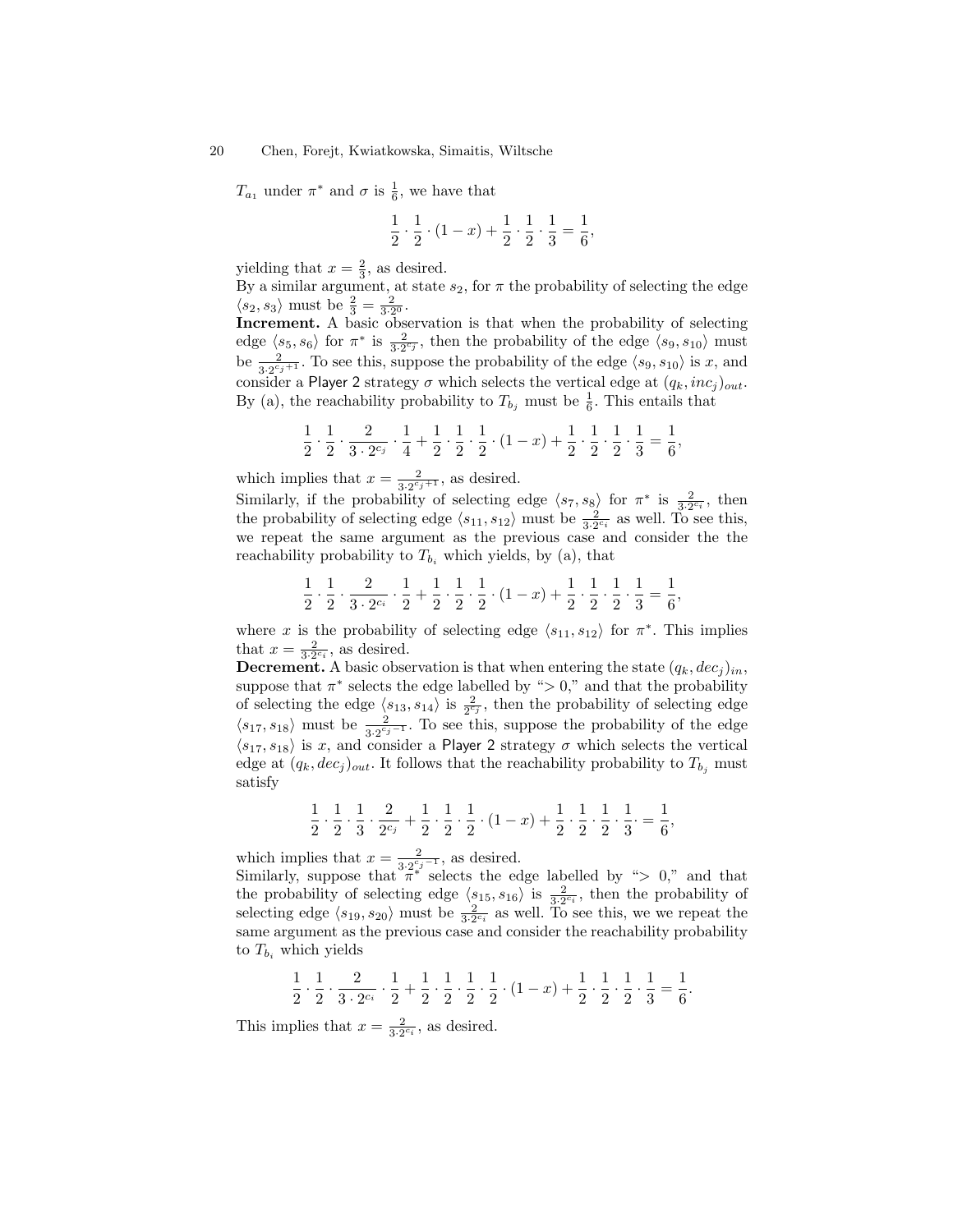5. As the next step, we shall verify that when two instructions are "glued" together, the counter values do not change.

**Init+Increment.** We show that the probabilities of selecting edges  $\langle s_5, s_6 \rangle$ and  $\langle s_7, s_8 \rangle$  for  $\pi^*$  must be  $x = \frac{2}{3}$ . To see this, consider the Player 2 strategy  $\sigma$  which selects the vertical edge at state  $(q_k, inc_j)_1$ . Since from  $(init)_{in}$  the reachability to  $T_{a_j}$  must be  $\frac{1}{6}$ , we have that

$$
\frac{1}{2} \cdot \frac{1}{2} \cdot \frac{1}{3} + \frac{1}{2} \cdot \frac{1}{2} \cdot \frac{1}{2} \cdot (1 - x) + \frac{1}{2} \cdot \frac{1}{2} \cdot \frac{1}{2} \cdot \frac{1}{3} = \frac{1}{6},
$$

which implies that  $x = \frac{2}{3}$ , as desired.

**Init**+Decrement. We show that at state  $(q_k, dec_j)_{in}$ ,  $\pi^*$  must choose the edge labelled by "=  $0$ ." To see this, suppose the opposite, i.e.,  $\pi^*$  chooses the edge labelled by " $> 0$ ." The reachability probability to  $T_{b_j}$  is

$$
\frac{1}{2} \cdot \frac{1}{2} \cdot \frac{1}{3} + \frac{1}{2} \cdot \frac{1}{2} \cdot \frac{1}{2} \cdot (\frac{2}{3} + \frac{1}{3} \cdot x) > \frac{1}{6},
$$

which contradicts (b).

**Increment+Increment.** The first instruction is  $l_h : c_{j'} := c_{j'} + 1$ , goto  $l_k$ , and the second instruction is  $l_k : c_j := c_j + 1$ . We show that the probability of selecting edge  $\langle s_5, s_6 \rangle$  for  $\pi^*$  must be  $\frac{2}{3 \cdot 2^{c_j}}$ , and the probability for edge  $\langle s_7, s_8 \rangle$  must be  $x = \frac{2}{3 \cdot 2^{c_i}}$ . By (b), from  $(q_h, inc_{j'})_2$  the reachability probability to  $T_{a_j}$  must be  $\frac{1}{6}$ , which stipulates

$$
\frac{1}{2} \cdot \frac{1}{2} \cdot \frac{2}{3 \cdot 2^{c_j}} \cdot \frac{1}{2} + \frac{1}{2} \cdot \frac{1}{2} \cdot \frac{1}{2} \cdot (1 - x) + \frac{1}{2} \cdot \frac{1}{2} \cdot \frac{1}{2} \cdot \frac{1}{3} = \frac{1}{6},
$$

yielding that  $x = \frac{2}{3 \cdot 2^{c_j}}$ , as desired.

**Increment+Decrement.** The first instruction is  $l_h : c_{j'} := c_{j'} + 1$ , goto  $l_k$ , and the second instruction is  $l_k : if \ c_j = 0 \cdots$ . If  $c_j > 0$  when executing instruction  $l_k$ , we show that  $\pi^*$  must choose the edge labelled by "> 0." Assume that this is not the case, and we immediately have that the probability to reach  $T_{a_j}$  is

$$
\frac{1}{2} \cdot \frac{1}{2} \cdot \frac{2}{3 \cdot 2^{c_j+1}} \cdot \frac{1}{2} + \frac{1}{2} \cdot \frac{1}{6} < \frac{1}{6},
$$

which contradicts (b). Hence, the edge labelled by " $> 0$ " is taken. Then by (b), from  $(q_h, inc_{j'})_2$  the probability to reach  $T_{a_j}$  must be  $\frac{1}{6}$ , which gives

$$
\frac{1}{2}\cdot \frac{1}{2}\cdot \frac{2}{3\cdot 2^{c_j}}\cdot \frac{1}{2}+\frac{1}{2}\cdot \frac{1}{2}\cdot \frac{1}{2}\cdot \frac{2}{3}+\frac{1}{2}\cdot \frac{1}{2}\cdot \frac{1}{2}\cdot \frac{1}{3}\cdot (1-x)+\frac{1}{2}\cdot \frac{1}{2}\cdot \frac{1}{2}\cdot \frac{1}{3}=\frac{1}{6},
$$

yielding that the probability of  $\pi^*$  selecting the edge  $\langle s_{13}, s_{14} \rangle$  is  $x = \frac{2}{2^{c_j}}$ . For the counter *i*, again by (b), from  $(q_h, inc_{j'})_2$  the probability to reach  $T_{a_j}$ must be  $\frac{1}{6}$ , which gives

$$
\frac{1}{2} \cdot \frac{1}{2} \cdot \frac{2}{3 \cdot 2^{c_i}} \cdot \frac{1}{2} + \frac{1}{2} \cdot \frac{1}{2} \cdot \frac{1}{2} \cdot \frac{2}{3} + \frac{1}{2} \cdot \frac{1}{2} \cdot \frac{1}{2} \cdot (1 - x) + \frac{1}{2} \cdot \frac{1}{2} \cdot \frac{1}{2} \cdot \frac{1}{3} = \frac{1}{6},
$$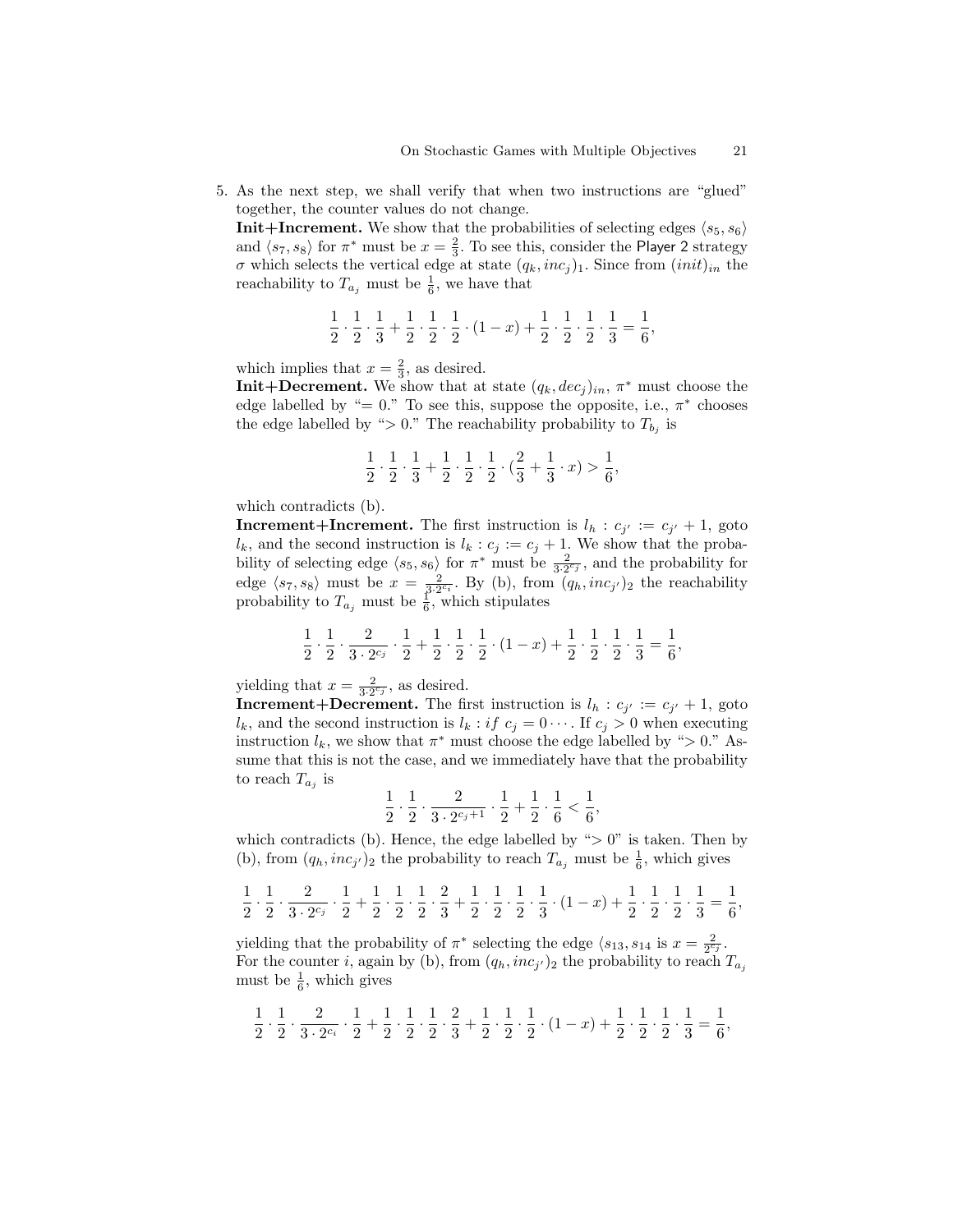yielding that  $x = \frac{2}{3 \cdot 2^{c_i}}$ , as desired.

If  $c_j = 0$  when executing instruction  $l_k$ , we have that  $\pi^*$  must choose the edge labelled by  $= 0$ , by exactly the same argument as for the Init+Decrement case.

#### Decrement+Decrement.

Here we verify two cases: the first case is that  $(q_h, dec_j)_{out}^{=0}$  is linked with  $(q_k, dec_j)_{in}$ , which is the same as for the Init+Decrement case; the second case is that  $(q_h, dec_{j'})_{out}^{>0}$  is linked with  $(q, dec_j)_{in}$ , which is the same as for the Increment+Decrement case.

#### Decrement+Increment.

Here we verify two cases: the first case is that  $(q_h, dec_j)_{out}^{-0}$  is linked with  $(q_k, inc_j)_{in}$ , which is the same as for the Init+Increment case; the second case is that  $(q_h, dec_{j'})_{out}^{>0}$  is linked with  $(q_h, inc_{j'})_{in}$ , which is the same as for the Increment+Increment case.

- 6. We are now in a position to show the main claim which establishes the correctness of the construction, namely, that Player 1 has a winning strategy in  $\mathcal{G}(\mathcal{M})$  if and only if M does not terminate. We show two directions:
	- " $\Leftarrow$ ". Suppose that M does not terminate, then consider a Player 1 strategy  $\pi^*$  for  $\mathcal{G}(\mathcal{M})$ . We can pick  $\pi^*$  such that it follows the counter update, i.e.,  $\pi^*$  must perform the following:
	- For the Init gadget, at state  $s_0$ , the probability of selecting edge  $\langle s_0, s_1 \rangle$ is  $\frac{2}{3}$ , and at state  $s_2$ , the probability of selecting edge  $\langle s_2, s_3 \rangle$  is  $\frac{2}{3}$ .
	- For each Increment gadget with index  $k$ , if the counter values are  $c_1$  and  $c_2$  respectively, then
		- $\langle s_5, s_6 \rangle$  is chosen with probability  $\frac{2}{3 \cdot 2^{c_j}}$ ;
		- $\langle s_7, s_8 \rangle$  is chosen with probability  $\frac{2}{3 \cdot 2^{c_i}}$ ;
		- $\langle s_9, s_{10} \rangle$  is chosen with probability  $\frac{2}{3 \cdot 2^{c_j+1}}$ ; and
		- $\langle s_{11}, s_{12} \rangle$  is chosen with probability  $\frac{2}{3 \cdot 2^{c_i}}$ .
	- For each Decrement gadget with index  $\overline{k}$ , suppose the counter values are  $c_1$  and  $c_2$  respectively. Then, if  $c_j = 0$ , then at state  $(q_k, dec_j)_{in}$ ,  $\pi^*$  selects the edge labelled with "= 0," and if  $c_j > 0$ , then at state  $(q_k, dec_j)_i$ ,  $\pi^*$  selects the edge labelled with "> 0," and
		- $\bullet$   $\langle s_{13}, s_{14} \rangle$  is chosen with probability  $\frac{2}{2^{c_j}}$ ;
		- $\langle s_{15}, s_{16} \rangle$  is chosen with probability  $\frac{2}{3 \cdot 2^{c_i}_{\zeta}}$ ;
		- $\langle s_{17}, s_{18} \rangle$  is chosen with probability  $\frac{2}{3 \cdot 2^{c_j-1}}$ ; and
		- $\langle s_{19}, s_{20} \rangle$  is chosen with probability  $\frac{2}{3 \cdot 2^{c_i}}$ .

It is not difficult to verify that  $\pi$  achieves the first five objectives. Furthermore, as M does not terminate, under any  $\sigma$ ,  $T_t$  is reached with probability 1. This is because the only way to reach terminal states  $a_1, b_1, a_1, a_2$  or c is by reaching the Termination gadget.

"⇒". For the other direction, suppose that there is a winning Player 1 strategy  $\pi^*$ . Then in order to satisfy the first five objectives,  $\pi^*$  must follow the counter update, as described above. However, in order to satisfy the last objective, i.e. reaching  $T_t$  with probability one,  $\pi^*$  must ensure that the probability to reach terminals  $a_1, b_1, a_1, a_2$  and c is zero. This is only possible if the Terminal gadget is never reached, implying that  $\mathcal M$  does not terminate.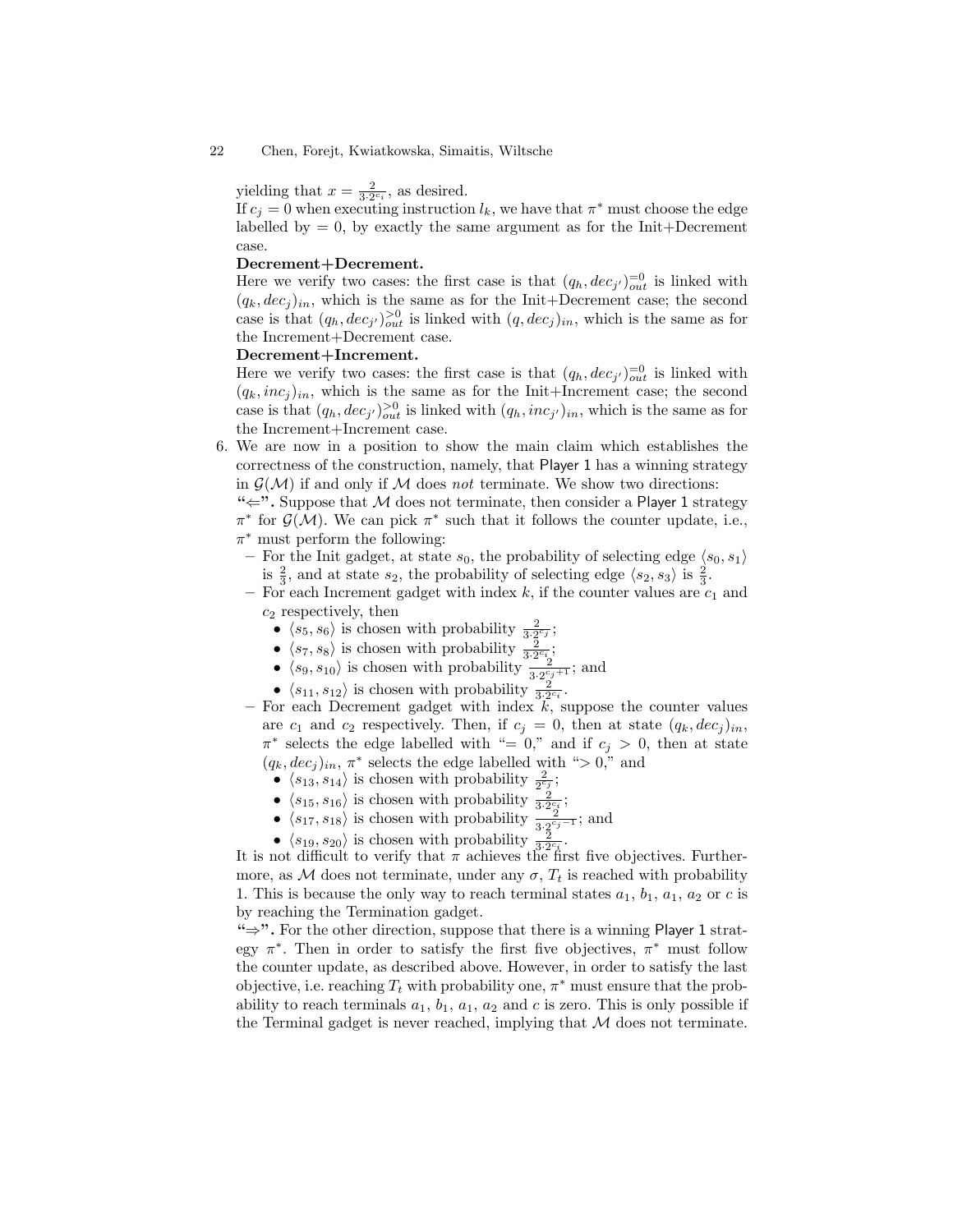#### <span id="page-22-0"></span>B.3 Proof of Theorem [4](#page-8-1)

We define the set of vectors than can be achieved by Player 1 strategy  $\pi$  in k steps as

$$
R_{s,k}^{\pi} \stackrel{\text{def}}{=} \{ \boldsymbol{y} \in \mathbb{R}^n \, | \, \forall \sigma \in \Sigma \, . \, \mathbb{E}_{\mathcal{G},s}^{\pi,\sigma} [rew^{\leq k}(\boldsymbol{r})] \geq \boldsymbol{y} \},
$$

where  $rew^{\leq k}(r)(\lambda) \stackrel{\text{def}}{=} \sum_{j=0}^{k} r(\lambda_j)$ , and we let  $R_{s,k} \stackrel{\text{def}}{=} \bigcup_{\pi \in \Pi} R_{s,k}^{\pi}$ . For all  $s \in$ S, let  $X_s^k$  be the k-th iteration of the functional given by the equations from Theorem [4,](#page-8-1) starting with  $X_s^0 = \{ \boldsymbol{x} \in \mathbb{R}^n \mid \boldsymbol{x} \leq \boldsymbol{r}(s) \}.$ 

<span id="page-22-1"></span>**Proposition 2.** For all  $k \geq 0$ , it is the case that  $R_{s,k} = X_s^k$ .

*Proof.* We prove the claim by induction on  $k$ . The induction hypothesis is

$$
\forall s \in S. \bigcup_{\pi \in \Pi} R_{s,k-1}^{\pi} = X_s^{k-1},
$$

and we want to show that

$$
\forall s \in S \, . \, \bigcup_{\pi \in \Pi} R_{s,k}^{\pi} = X_s^k.
$$

– **Base case.** Let  $k = 0$ . We have that for all  $s \in S$  and all strategies  $\pi \in \Pi$ ,

$$
R_{s,0}^{\pi} = \{ \boldsymbol{x} \in \mathbb{R}^n \, | \, \forall \sigma \in \Sigma \cdot \mathbb{E}_{\mathcal{G},s}^{\pi,\sigma}[rew^{\leq 0}(\boldsymbol{r})] \geq \boldsymbol{x} \} \\
= \{ \boldsymbol{x} \in \mathbb{R}^n \, | \, \boldsymbol{x} \leq \boldsymbol{r}(s) \} \\
= X_s^0.
$$

Hence,  $\forall s \in S$ .  $\bigcup_{\pi \in \Pi} R_{s,0}^{\pi} = X_s^0$ .

- Induction step. Suppose the claim holds for  $k-1$ , i.e. for all  $s \in S$  we have that  $\bigcup_{\pi \in \Pi} R_{s,k-1}^{\pi} = X_s^{k-1}$ . We suppose w.l.o.g. that s has exactly two successors  $s_1$  and  $s_2$ . Furthermore, for  $\ell \in \{1, 2\}$  we define  $\pi^{\ell}$  to be the strategy  $\pi$  conditioned on picking the edge  $\langle s, s_{\ell} \rangle$ , i.e.  $\pi^{\ell}(s_{\ell} \cdot \lambda) \stackrel{\text{def}}{=} \pi(s \cdot s_{\ell} \cdot \lambda)$ . We now distinguish several cases for  $s \in S$ .
	- $s \in S_{\Box}$ . For any  $\pi \in \Pi$  we have that Player 1 picks  $s_1$  with some probability  $p \in [0, 1]$  and  $s_2$  with probability  $1 - p$ . Hence in s, Player 1 can achieve all points that can be achieved by some convex combination of some points in the successors of s. This can be stated formally as

$$
R_{s,k}^{\pi} = \text{dwc}(\bigcup_{p \in [0,1]} (p \times R_{s_1,k-1}^{\pi^1} + (1-p) \times R_{s_2,k-1}^{\pi^2}) + \mathbf{r}(s)). \tag{1}
$$

Further, for any convex sets  $X_{\ell} \subseteq \mathbb{R}^n$  for  $\ell \in \{1, 2\}$ , by the definition of the convex hull,

<span id="page-22-3"></span><span id="page-22-2"></span>
$$
\bigcup_{p \in [0,1]} (p \times X_1 + (1-p) \times X_2) = \text{conv}(\bigcup_{\ell} X_{\ell}). \tag{2}
$$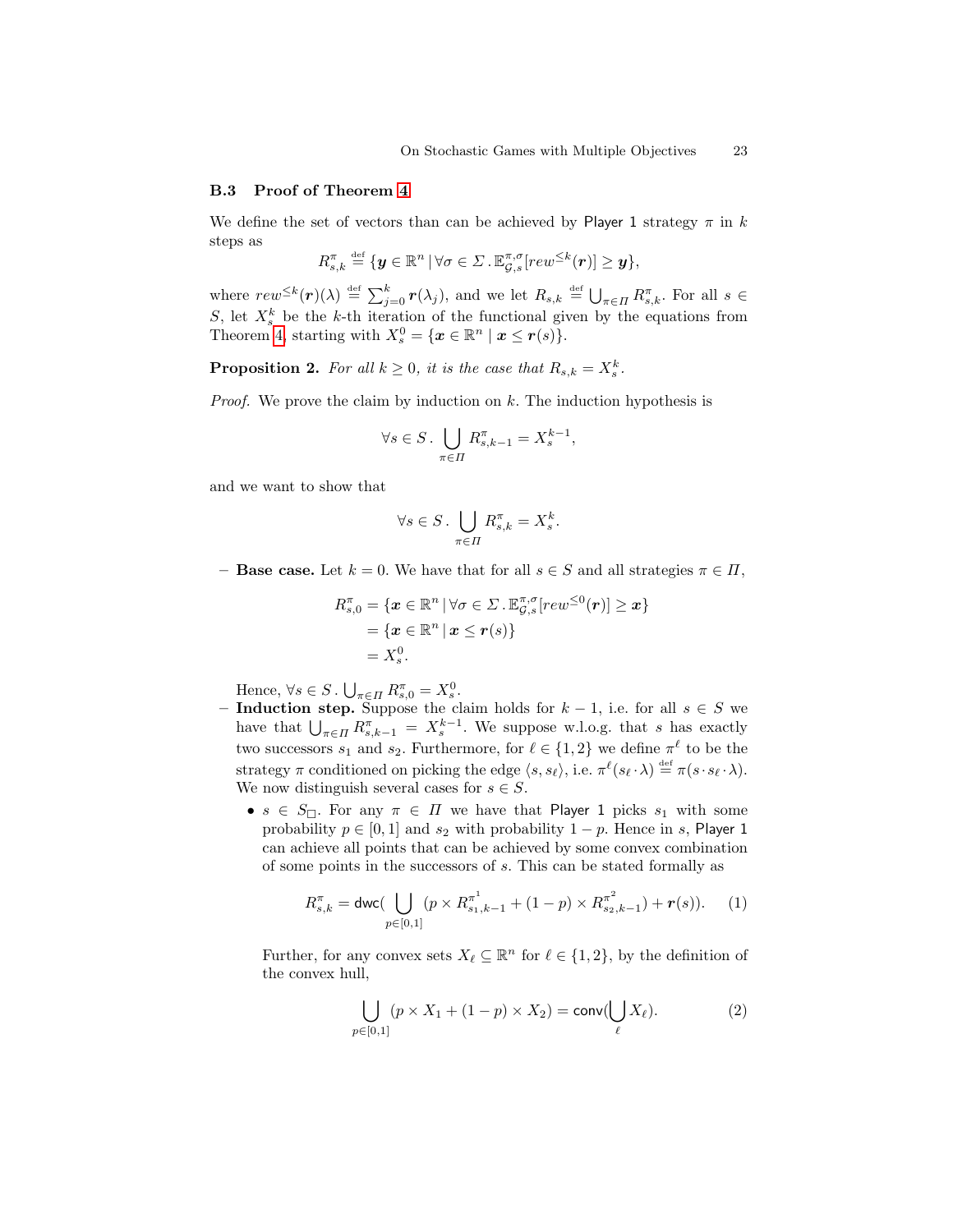Now, from the induction hypothesis and the definition of  $X_s^k$ , we get that

$$
\bigcup_{\pi \in \Pi} R_{s,k}^{\pi}
$$
\n
$$
\stackrel{(1)}{=} \bigcup_{\pi \in \Pi} \text{dwc} \big( \bigcup_{p \in [0,1]} (p \times R_{s_1,k-1}^{\pi^1} + (1-p) \times R_{s_2,k-1}^{\pi^2}) + r(s) \big)
$$
\n
$$
= \text{dwc} \big( \bigcup_{p \in [0,1]} \bigcup_{\pi \in \Pi} (p \times R_{s_1,k-1}^{\pi^1} + (1-p) \times R_{s_2,k-1}^{\pi^2}) + r(s) \big)
$$
\n
$$
= \text{dwc} \big( \bigcup_{p \in [0,1]} (p \times (\bigcup_{\pi \in \Pi} R_{s_1,k-1}^{\pi^1}) + (1-p) \times (\bigcup_{\pi \in \Pi} R_{s_2,k-1}^{\pi^2}) + r(s)) \big)
$$
\n
$$
\stackrel{(2)}{=} \text{dwc} \big( \text{conv} \bigcup_{\ell \in \{1,2\}} \bigcup_{\pi \in \Pi} R_{s_\ell,k-1}^{\pi^\ell} \big) + r(s) \big)
$$
\n
$$
\stackrel{\text{IH}}{=} \text{dwc} \big( \text{conv} \bigcup_{\ell \in \{1,2\}} X_s^{k-1} \big) + r(s) \big)
$$
\n
$$
\stackrel{\text{def}}{=} X_s^k.
$$

•  $s \in S_{\lozenge}$ . For any  $\pi \in \Pi$  we have that Player 2 picks  $s_1$  with some probability  $p \in [0, 1]$  and  $s_2$  with probability  $1 - p$ . Hence in s Player 1 can only achieve points that can be achieved by any convex combination of some points in the successors of s. This can be stated formally as

$$
R_{s,k}^{\pi} = \text{dwc} \big( \bigcap_{p \in [0,1]} (p \times R_{s_1,k-1}^{\pi^1} + (1-p) \times R_{s_2,k-1}^{\pi^2}) + \mathbf{r}(s) \big).
$$
 (3)

Further, for any sets  $X_{\ell} \subseteq \mathbb{R}^n$  for  $\ell \in \{1, 2\},\$ 

<span id="page-23-1"></span><span id="page-23-0"></span>
$$
\bigcap_{p \in [0,1]} (p \times X_1 + (1-p) \times X_2) = \bigcap_{\ell} X_{\ell},
$$
\n(4)

which can be justified as follows:

∗ For any  $x \in \bigcap_{p \in [0,1]} (p \times X_1 + (1-p) \times X_2)$ , let p be either 1 or 0, we obtain that  $x \in X_1$  and  $x \in X_2$  respectively.

∗ For  $x \in X_1 \cap X_2$ , we have that for all  $p \in [0,1]$ ,  $px \in p \times X_1$  and  $(1-p)x$  ∈  $(1-p)$  ×  $X_2$ , so  $x = px + (1-p)x$  ∈  $(p \times X_1 + (1-p) \times X_2)$ . We now show that

<span id="page-23-2"></span>
$$
\bigcup_{\pi \in \Pi} \bigcap_{\ell} R^{\pi^{\ell}}_{s_{\ell}, k-1} = \bigcap_{\ell} \bigcup_{\pi \in \Pi} R^{\pi}_{s_{\ell}, k-1}.
$$
 (5)

- ∗ ⊆. Take  $x \in \bigcap_{\ell \in \{1,2\}} R^{\pi^\ell}_{s_\ell,k-1}$  for some  $\pi \in \Pi$ . Then for any  $\ell \in$  $\{1,2\}, \, \boldsymbol{x} \in R^{\pi^{\ell}}_{s_{\ell},k-1} \subseteq \bigcup_{\pi \in \Pi} R^{\pi}_{s_{\ell},k-1}$ . Hence  $\boldsymbol{x} \in \bigcap_{\ell} \bigcup_{\pi \in \Pi} R^{\pi}_{s_{\ell},k-1}$ .
- ∗ ⊇. Take  $\boldsymbol{x} \in \bigcap_{\ell}^{\infty} \bigcup_{\pi \in \Pi} R_{s_{\ell},k-1}^{\pi}$ . Therefore, for each  $\ell \in \{1,2\}$  have a strategy  $\pi_{\ell}$  such that  $\mathbf{x} \in R^{\pi_{\ell}}_{s_{\ell},k-1}$ . We construct a strategy  $\pi$  from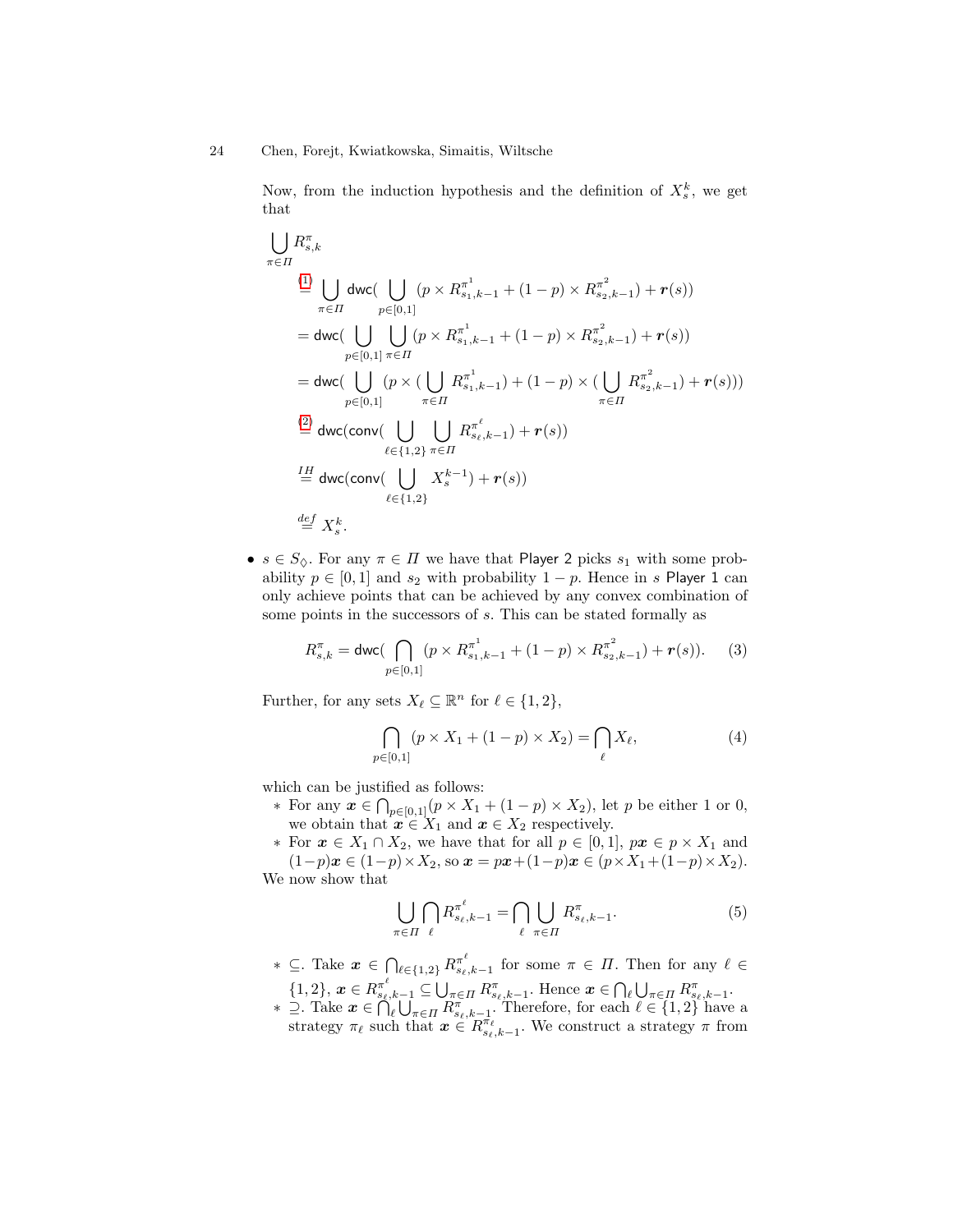$\pi_1$  and  $\pi_2$  as follows:  $\pi(s \cdot s_\ell \cdot \lambda) \stackrel{\text{def}}{=} \pi_\ell(s_\ell \cdot \lambda)$  for all  $\ell$ . Then  $\pi^\ell = \pi_\ell$ , and hence  $R^{\pi^{\ell}}_{s_{\ell},k-1} = R^{\pi_{\ell}}_{s_{\ell},k-1}$ . Therefore, we have that  $\pi$  satisfies  $\boldsymbol{x} \in \bigcap_{\ell \in \{1,2\}} R^{\pi^\ell}_{s_\ell,k-1}$  and hence  $\boldsymbol{x} \in \bigcup_{\pi \in \Pi} \bigcap_{\ell} R^{\pi^\ell}_{s_\ell,k-1}$ .

Now, from the induction hypothesis and the definition of  $X_s^k$ , we get that

$$
\bigcup_{\pi \in \Pi} R_{s,k}^{\pi} \stackrel{(3),(4)}{=} \bigcup_{\pi \in \Pi} \text{dwc}(\bigcap_{\ell} R_{s_{\ell},k-1}^{\pi^{\ell}} + \mathbf{r}(s))
$$
\n
$$
= \text{dwc}(\bigcup_{\pi \in \Pi} \bigcap_{\ell} R_{s_{\ell},k-1}^{\pi} + \mathbf{r}(s))
$$
\n
$$
\stackrel{(5)}{=} \text{dwc}(\bigcap_{\ell} \bigcup_{\pi \in \Pi} R_{s_{\ell},k-1}^{\pi} + \mathbf{r}(s))
$$
\n
$$
\stackrel{IH}{=} \text{dwc}(\bigcap_{\ell} (X_s^{k-1} + \mathbf{r}(s)))
$$
\n
$$
\stackrel{def}{=} X_s^k.
$$

•  $s \in S_{\bigcirc}$ . We have that  $s_{\ell}$  is picked with probability  $\Delta(\langle s, s_{\ell} \rangle)$ . Hence in s Player 1 can achieve all points that can be achieved by the convex combination with coefficients  $\Delta(\langle s, s_\ell \rangle)$  of some points in the successors of s. This can be stated formally as

<span id="page-24-0"></span>
$$
R_{s,k}^{\pi} = \text{dwc}(\Delta(\langle s, s_1 \rangle) \times R_{s_1,k-1}^{\pi^1} + \Delta(\langle s, s_2 \rangle) \times R_{s_2,k-1}^{\pi^2} + \mathbf{r}(s)). \tag{6}
$$

Now, from the induction hypothesis and the definition of  $X_s^k$ , we get that

$$
\bigcup_{\pi \in \Pi} R_{s,k}^{\pi}
$$
\n
$$
\stackrel{\text{(6)}}{=} \bigcup_{\pi \in \Pi} \text{dwc}((\Delta(\langle s, s_1 \rangle) \times R_{s_1,k-1}^{\pi^1} + \Delta(\langle s, s_2 \rangle) \times R_{s_2,k-1}^{\pi^2}) + r(s))
$$
\n
$$
= \text{dwc}(\bigcup_{\pi \in \Pi} (\Delta(\langle s, s_1 \rangle) \times R_{s_1,k-1}^{\pi^1} + \Delta(\langle s, s_2 \rangle) \times R_{s_2,k-1}^{\pi^2}) + r(s))
$$
\n
$$
= \text{dwc}(\Delta(\langle s, s_1 \rangle) \times \bigcup_{\pi \in \Pi} R_{s_1,k-1}^{\pi^1} + \Delta(\langle s, s_2 \rangle) \times \bigcup_{\pi \in \Pi} R_{s_2,k-1}^{\pi^2} + r(s))
$$
\n
$$
\stackrel{\text{IH}}{=} \text{dwc}(\Delta(\langle s, s_1 \rangle) \times X_{s_1}^{k-1} + \Delta(\langle s, s_2 \rangle) \times X_{s_2}^{k-1} + r(s))
$$
\n
$$
\stackrel{\text{def}}{=} X_s^k.
$$

**Proposition 3.** Given a game  $\mathcal{G}$ , an n-dimensional reward function  $\mathbf{r}$ , and  $\varepsilon > 0$ , after  $k = |S| + \lceil |S| \cdot \frac{\ln(\varepsilon \cdot (n \cdot M)^{-1})}{\ln(1-\delta)}$  $\frac{\ln\left(n\cdot\left(n+M\right)-1\right)}{\ln\left(1-\delta\right)}$  iterations of the functional F from Theorem [4,](#page-8-1) for any state  $s \in S$ , the set  $X_s^k$  is an  $\varepsilon$ -approximation of the Pareto set for **r** of achievable points at state s, where  $M = |S| \cdot \frac{\max_{s \in S, i} |r(s)|}{\delta}$  for  $\delta = p_{\min}^{|S|}$  and  $p_{\min}$  being the smallest positive probability in G.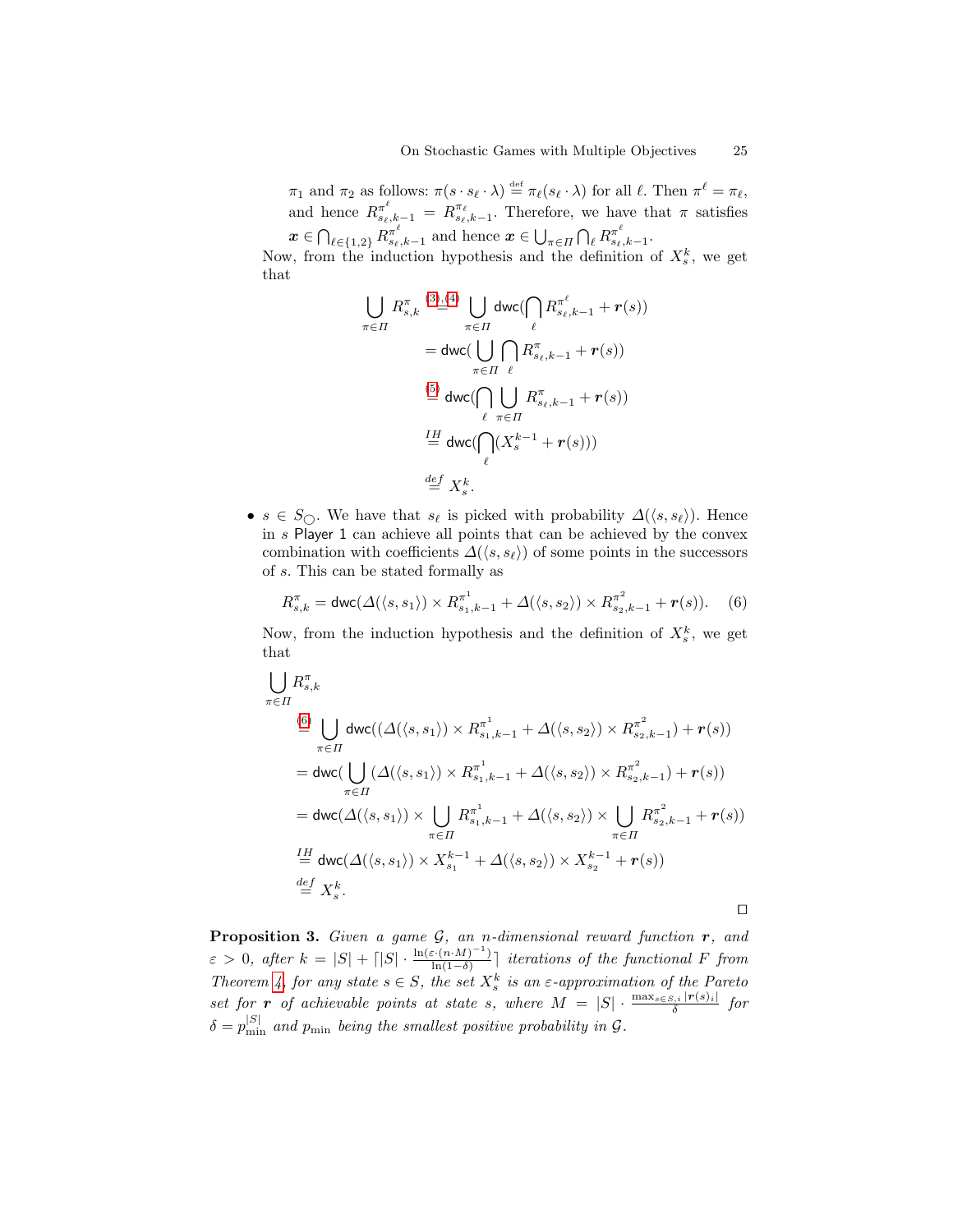*Proof.* From Proposition [2](#page-22-1) we know that  $X_s^k = R_{s,k}$  for all k, i.e. the Pareto set of points achievable by Player 1 in  $k$  steps is computed by  $k$  iterations of  $F$ .

From the stopping game assumption we know that after  $|S|$  steps, the game has terminated with probability at least  $\delta = p_{\min}^{|S|}$ , where  $p_{\min}$  is the minimum positive probability in  $G$ . Hence, the maximum change to any dimension to any vector in  $X_s^k$  after k steps of the iteration is less than  $M \cdot (1 - \delta)^{\lfloor \frac{k}{|S|} \rfloor}$ , which is also the maximum change that any strategy can make over a strategy that is optimal for k steps.

Hence, for  $\varepsilon$ -optimality after k steps, we need to pick a k such that  $\varepsilon >$  $n \cdot M \cdot (1-\delta)^{\lfloor \frac{k}{|S|} \rfloor}$ . The factor n is because  $\varepsilon$ -optimality requires that the strategy achieves a point that is  $\varepsilon$ -close in each of the *n* dimensions individually. We get that

$$
\varepsilon > n \cdot M \cdot (1 - \delta)^{\lfloor \frac{k}{|S|} \rfloor} \Leftrightarrow \ln(\varepsilon) > \ln(n \cdot M) + \left\lfloor \frac{k}{|S|} \right\rfloor \cdot \ln(1 - \delta)
$$

$$
\Leftrightarrow \frac{\ln(\varepsilon \cdot (n \cdot M)^{-1})}{\ln(1 - \delta)} < \left\lfloor \frac{k}{|S|} \right\rfloor
$$

$$
\Leftrightarrow \frac{\ln(\varepsilon \cdot (n \cdot M)^{-1})}{\ln(1 - \delta)} < \frac{k}{|S|} - 1
$$

$$
\Leftrightarrow |S| + |S| \cdot \frac{\ln(\varepsilon \cdot (n \cdot M)^{-1})}{\ln(1 - \delta)} < k
$$

Set  $k = |S| + \lceil |S| \cdot \frac{\ln(\varepsilon \cdot (n \cdot M)^{-1})}{\ln(1 - \delta)}$  $\frac{\ln(n-M)-1}{\ln(1-\delta)}$ . Note that the Pareto set for  $\varphi$  at state s is defined by

$$
R_s = \{ \mathbf{y} \in \mathbb{R}^n \, | \, \exists \pi \in \Pi \, . \, \forall \sigma \in \Sigma \, . \, \mathbb{E}^{\pi,\sigma}_{\mathcal{G},s}[rew(\mathbf{r})] \geq \mathbf{y} \},
$$

which is the set whose approximation we aim to compute. We have the following:

- For any point  $x \in R_s$  there is (by definition) a strategy  $\pi$  which achieves  $x$ , i.e. for all  $\sigma$  we have  $\mathbb{E}_{\mathcal{G},s}^{\pi,\sigma}[rew(\mathbf{r})] \geq x$ . Above we argued that we can find a Player 1 strategy  $\pi$  that after k steps achieves a point that differs from  $x$ by at most  $\varepsilon$  in each dimension. Hence, there is a Player 1 strategy  $\pi$  such that for all Player 2 strategies  $\sigma$  we have that  $\mathbb{E}_{\mathcal{G},s}^{\pi,\sigma}[rew^{\leq k}(r)] \geq x-\varepsilon$ , which means that  $\boldsymbol{x} - \varepsilon \in R_{s,k} = X_s^k$ .
- means that  $x \varepsilon \in R_{s,k} = A_s$ .<br>
 For any point  $x \in X_s^k = R_{s,k}$ , let  $\pi$  be the strategy that ensures  $x$  is achieved in k steps, i.e. for all  $\sigma$  we have  $\mathbb{E}_{\mathcal{G},s}^{\pi,\sigma}[rew^{\leq k}(r)] \geq x$ . Again, by the above argument the point x achieved by  $\pi$  in k steps may only change by at most  $\varepsilon$ in each dimension by any other strategy. Hence we have  $\mathbb{E}_{\mathcal{G},s}^{\pi,\sigma}[rew(\boldsymbol{r})] \geq x-\varepsilon$ for all  $\sigma$ , and so  $x - \varepsilon \in R_s$ .

#### C Proofs for Section [4](#page-9-1)

#### <span id="page-25-0"></span>C.1 Nondeterminacy for disjunctive objectives

Theorem 9 (Nondeterminacy). Stochastic games with disjunctive objectives are in general not determined already for two objectives.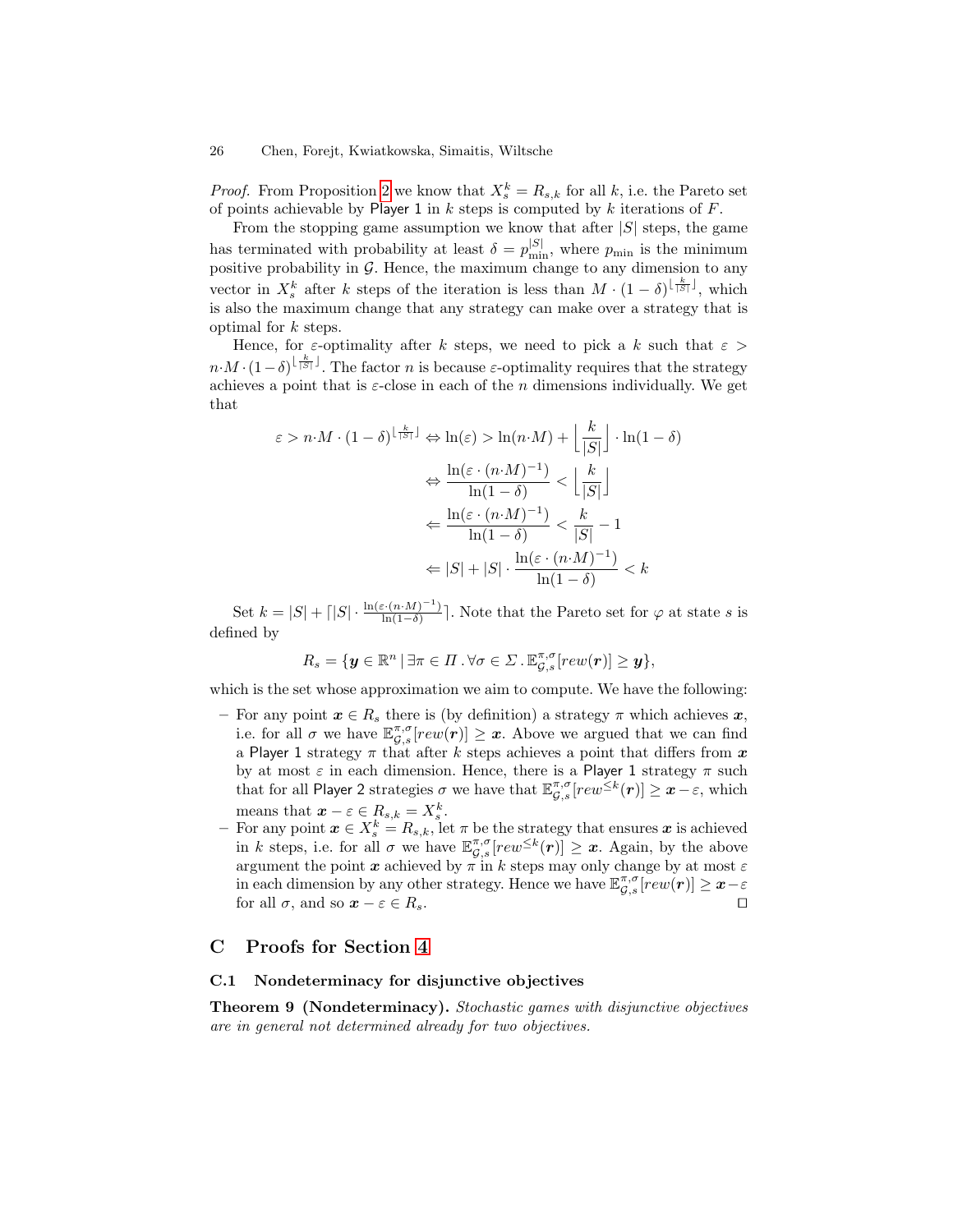*Proof.* Consider the game G with initial state  $s_0$  shown below, where the (reachability) objective for Player 1 is to reach state 1 or 2 with probability at least  $\frac{3}{4}$ .



There does not exist a Player 1 strategy  $\pi$ , which, for any Player 2 strategy  $\sigma$ achieves this objective. To see this, consider the strategy  $\sigma$  for Player 2 given by  $\sigma(s_0s_2) = [\langle s_2, 1 \rangle \mapsto 1 - \eta, \langle s_2, 2 \rangle \mapsto \eta]$ , where  $\eta = \pi(s_0s_1)[\langle s_1, 1 \rangle]$ , i.e., the probability that  $\pi$  selects the edge  $\langle s_1, 1 \rangle$  at  $s_1$ . Note that  $\sigma$  may depend on π. With this Player 2 strategy, Player 1 may reach both objectives with at most probability  $\frac{1}{2}$ , and hence neither of the objectives is satisfied. However, for every Player 2 strategy  $\sigma$ , there exists a Player 1 strategy  $\pi$  (depending on  $\sigma$ ) to win this game, for example  $\pi(s_0s_1)[\langle s_1, 1 \rangle] = 0$  if  $\sigma(s_0s_2)[\langle s_2, 1 \rangle] < \frac{1}{2}$ , and  $\pi(s_0s_1)[\langle s_1, 1 \rangle] = 1$  otherwise. This ensures that the probability to reach one of the targets is at least  $\frac{3}{4}$ . The contract of the contract of the contract  $\Box$ 

#### <span id="page-26-0"></span>C.2 PSPACE-hardness of boolean combinations of objectives

We prove the PSPACE-hardness of the problem of deciding the existence of a winning strategy for Player 1 to achieve a boolean combination of objectives by reduction from satisfiability of quantified boolean formula (QBF), which is known to be PSPACE-complete. Consider QBF with  $n$  variables and  $m$  clauses

$$
\psi = \exists x_1 \forall x_2 \exists x_3 \dots \forall x_n \, . \, c_1 \land c_2 \land \dots \land c_m,
$$

where each  $c_i = (l_1^i \vee l_2^i \vee l_3^i)$  and  $l_j^i \in \{x_1, \neg x_1, \dots, x_n, \neg x_n\}$ . We assume that every clause contains at most one literal for any given variable. The stochastic game that we use in the reduction is shown in Figure [5.](#page-27-0) Consider the following MQ

<span id="page-26-1"></span>
$$
\varphi = \bigwedge_{i=1}^{m} \Diamond C_i \ge \frac{1}{2^{2\cdot n}} \land \tag{7}
$$

$$
\bigwedge_{i=\{1,3,\dots,n-1\}} (\Diamond \{p_i\} \le 0 \lor \Diamond \{n_i\} \le 0)
$$
\n(8)

where set  $C_i$  contains state  $x_j^+$  if clause  $c_i$  of  $\psi$  contains literal  $x_j$ , and state  $x_j^$ if  $c_i$  contains literal  $\neg x_j$ , for all j.

First observe that in order to win the game, Player 1 has to use a deterministic strategy. This is ensured by the conjunction in [\(8\)](#page-26-1), which makes sure that if Player 1 has a winning strategy, then this strategy has to pick either  $p_i$  or  $n_i$  in state  $s_i$  for all i.

We show that  $\psi$  is true if and only if Player 1 has a winning strategy for  $\varphi$ .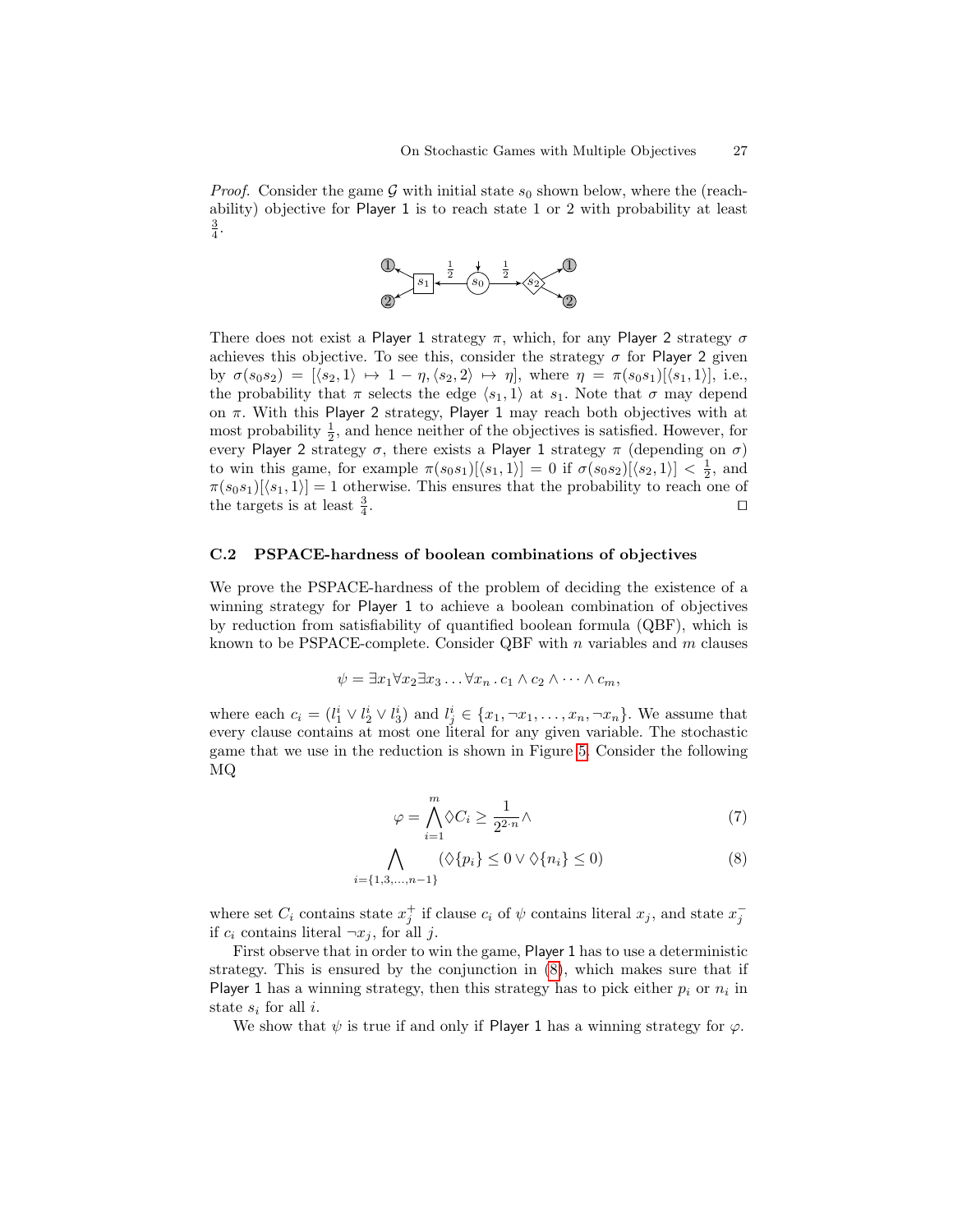<span id="page-27-0"></span>28 Chen, Forejt, Kwiatkowska, Simaitis, Wiltsche



Fig. 5: Game illustrating PSPACE-hardness. Probabilities in stochastic states are uniform.

For the " $\Rightarrow$ " direction, let us assume there are functions  $q_i : \mathbb{B}^{i-1} \to \mathbb{B}$  for  $i \in \{1, 3, \ldots n-1\}$  such that for any  $v_2, v_4, \ldots, v_n \in \mathbb{B}$  the formula  $c_1 \wedge \ldots \wedge c_m$ is satisfied under the assignment  $\nu$  defined inductively by

$$
\nu(x_i) = \begin{cases} q_i(\nu(x_1), \dots, \nu(x_{i-1})) & \text{if } i \in \{1, 3, \dots, n-1\} \\ v_i & \text{if } i \in \{2, 4, \dots, n\} \end{cases}
$$

This can be directly transformed into a Player 1 strategy in the game from Figure [5](#page-27-0) where  $\star_i \in \{p_i, n_i\}, b(p_i) = 1$  and  $b(n_i) = 0$ :

$$
\pi(x_1 \star_1 \ldots x_{i-1} \star_{i-1}) = \begin{cases} p_i & \text{if } q_i(b(\star_1), \ldots, b(\star_{i-1})) = 1 \\ n_i & \text{otherwise.} \end{cases}
$$

Let  $\sigma$  be an arbitrary strategy for Player 2. Let us consider a path  $x_1 \star_1 \ldots x_n \star_n$ such that, for every  $i \in \{1, 3, \ldots n-1\}$  we have  $\pi(x_1 \star_1 \ldots x_i) = \star_i$ , and for every  $i \in \{2, 4, \ldots n\}$  we have  $\sigma(x_1 \star_1 \ldots x_i)(\star_i) \geq 0.5$ . Note that such a path always exsits since Player 2 has exactly two choices in every state it controls. By the properties of the functions  $q_i$  and by the construction of  $\pi$  we have that the valuation  $\mu$  which to  $x_i$  assigns  $b(\star_i)$  satisfies every  $c_1 \wedge \ldots \wedge c_m$ . Fix  $c_j$  for  $1 \leq j \leq m$ , there must be a literal which makes  $c_j$  satisfied under  $\mu$ , let  $x_k$  be such a variable. By the definition of the game we have that the state  $x_k^+$  (resp.  $x_k^-$ ) is in the set  $C_j$  if  $c_j$  contains  $x_k$  (resp.  $\neg x_k$ ). Thus,  $C_j$  is reached at least with probability

$$
\left(\prod_{i=1}^k \frac{1}{2}\right) \cdot \left(\prod_{i \in \{2,4,\ldots e(k)\}} \sigma(x_1 \star_1 \ldots x_i)(\star_i)\right) \quad \geq \quad \frac{1}{2^{2 \cdot k}} \geq \quad \frac{1}{2^{2 \cdot n}}
$$

which is the probability of the path  $x_1 \star_1 \ldots x_k p_k x_k^+$  (resp.  $x_1 \star_1 \ldots x_k n_k x_k^-$ ), where  $e(k) = k$  if k is even and  $e(k) = k - 1$  if k is odd.

The other direction " $\Leftarrow$ " can be proved by directly constructing assignment functions  $q_i$  and  $q'_i$  from the winning strategy  $\pi$  for Player 1. This can be achieved because the winning strategy must be deterministic, as discussed above.  $\Box$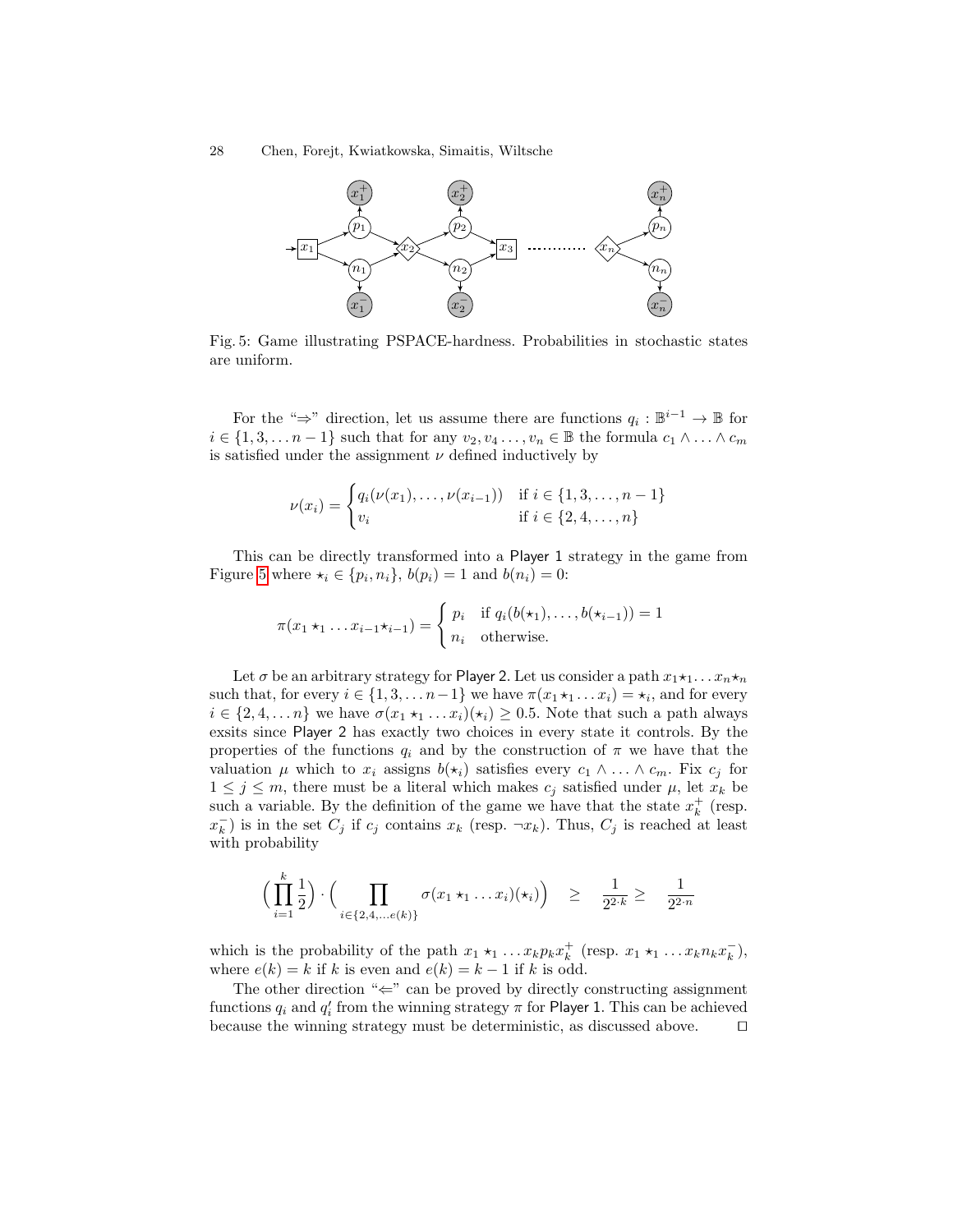<span id="page-28-1"></span>

Fig. 6: Game illustrating NP-hardness. State label " $i, j$ " corresponds to  $v_i^{pos}$ (resp.  $v_i^{neg}$ ) if the *i*th variable in clause  $c_j$  is positive (resp. negative).

#### <span id="page-28-0"></span>C.3 NP-hardness of disjunctive objectives

Lemma 2. The problem of deciding the existence of the winning Player 1 strategy in a stochastic game with a disjunctive objective is NP-hard.

*Proof.* We reduce 3SAT to the problem. Let  $\Psi$  be a 3CNF formula with clauses  $c_1, \ldots, c_n$  and variables  $x_1, \ldots, x_m$ . We construct the game shown in Figure [6,](#page-28-1) where the terminal states are  $v_i^{pos}$  and  $v_i^{neg}$  for all  $1 \le i \le m$ , corresponding to the valuations of the variables. We further construct  $2m$  target sets, each a singleton containing either  $v_i^{pos}$  or  $v_i^{neg}$ . We claim that there is a satisfying assignment to  $\Psi$  if and only if there is a strategy  $\pi$  which reaches at least one of the target sets with probability at least  $q = \frac{1}{m+1} + \frac{1}{m+1} \cdot \frac{1}{n} \cdot \frac{1}{3}$ .

For the " $\Rightarrow$ " direction, given a satisfying assignment  $\mu$ , we define a strategy  $\pi$  that goes go to  $v_i^{pos}$  from  $v_i^{dec}$  if and only if  $\mu(x_i) = 1$  and to  $v_i^{neg}$  otherwise, for all i. Consider any strategy  $\sigma$  for Player 2, and let j be such that  $\sigma$  picks  $u_j$  with probability at least  $\frac{1}{n}$  in  $w_{cl}$  (such j surely exists). There must be a literal in  $c_i$  which is satisfied under  $\mu$ . Let  $x_i$  be a variable in this literal. If the literal is of the form  $x_i$ , then we get that the state  $v_i^{pos}$  is reached on a path  $w_{in}v_i^{dec}v_i^{pos}$  with probability  $\frac{1}{m+1}$  and on a path  $w_{in}w_{cl}u_jv_i^{pos}$  with probability at least  $\frac{1}{m+1} \cdot \frac{1}{n} \cdot \frac{1}{3}$ , and so the objective is satisfied. Similarly, if the literal is of the form  $\neg x_i$ , we get the same line of argument, replacing  $v_i^{pos}$  with  $v_i^{neg}$ .

For the " $\Leftarrow$ " direction, we assume that  $\pi$  is memoryless deterministic (see The-orem [7\)](#page-10-1). Define a valuation  $\mu$  by  $\mu(x_i) = 1$  if and only if  $v_i^{pos}$  is reached from  $v_i^{dec}$ . Let  $c_j$  be an arbitrary clause in  $\Psi$ , and consider a strategy  $\sigma$  which goes deterministically to  $u_j$  in  $w_{cl}$ . There must be a target set T satisfying  $Pr_{w_{in}}^{\pi,\sigma}(\Diamond T) \geq q$ . Fix one such set T, and suppose that  $T = \{v_i^{pos}\}\$ . This set can be reached by the path  $w_{in}v_i^{dec}v_i^{pos}$  and the paths starting with  $w_{in}w_{cl}$ . Since the first path has probability only  $\frac{1}{m+1}$ , the other paths must have a non-zero probability. But since  $\sigma$  is deterministic and selects  $u_j$ , there must be a path  $w_{in}w_{cl}u_jv_i^{pos}$ , which means that the literal  $x_i$  is in  $c_j$  under  $\mu$ . Since this literal is true under  $\mu$ ,  $c_j$  is satisfied. For  $T = \{v_i^{neg}\}\$  we proceed similarly.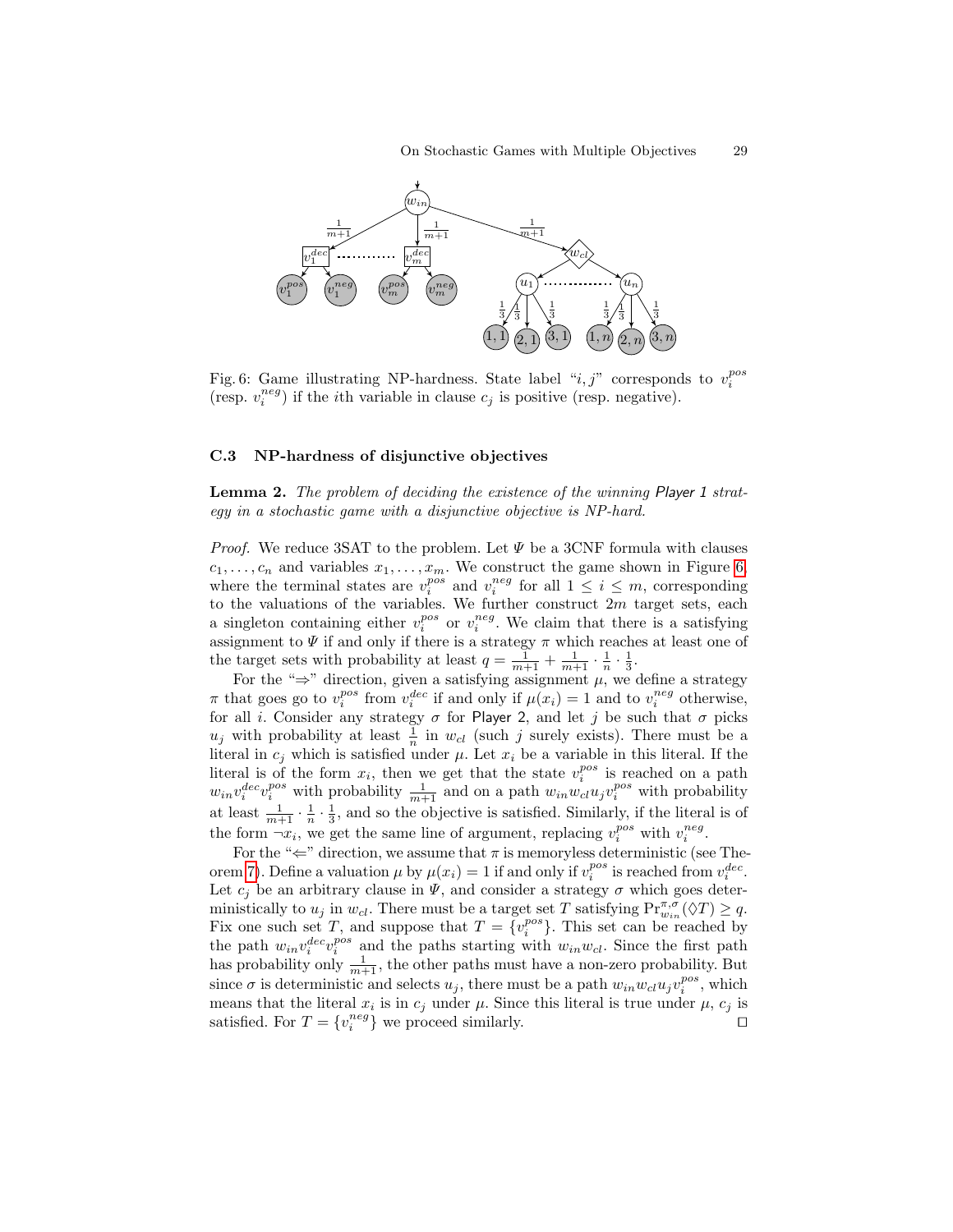#### <span id="page-29-0"></span>C.4 Multiobjective queries in CNF

We present the proof of Theorem [6.](#page-10-0)

By  $q_i$  and  $u_i$  we denote the vectors  $(q_{i,1}, \ldots q_{i,m})$  and  $(u_{i,1}, \ldots u_{i,m})$ . Fix  $\pi \in \Pi$ . For the " $\Rightarrow$ " direction, for all  $1 \leq i \leq n$  define  $R_s^{\pi}[i] \stackrel{\text{def}}{=} {\{y \in \mathbb{R}_{\pm \infty}^m \mid \exists \sigma \in \Pi\}}$  $\Sigma \cdot \mathbb{E}_{\mathcal{G},s}^{\pi,\sigma}[rew(\boldsymbol{q}_i)] = \boldsymbol{y}$ . Fix  $\varepsilon > 0$  and  $1 \leq i \leq n$ . Because  $\pi$  achieves  $\psi$  it must also achieve  $\bigvee_{j=1}^{m} q_{i,j} \geq u_{i,j}$ . Hence, for every  $y \in \text{up}(R_s^{\pi}[i])$  there is a j satisfying  $y_j > u_{i,j} - \frac{\varepsilon}{2}$ , and so  $u_i - \frac{\varepsilon}{2} \notin R_{\delta}^{\pi}[i]$ . By Lemma [1,](#page-10-2) since  $u_i - \varepsilon$  is not in the closure of  $\mathsf{up}(R_s^{\pi}[i])$ , and since  $R_s^{\pi}[i]$  satisfies the conditions of the lemma, we can obtain a vector  $x_i$  for  $\text{up}(R_s^{\pi}[i])$  and  $u_i - \varepsilon$ . Fix any strategy  $\sigma$ . We have  $\mathbb{E}_{\mathcal{G},s}^{\pi,\sigma}[rew(\boldsymbol{q}_i)] \in \mathsf{up}(R_s^{\pi}),$  and it follows that

$$
\mathbb{E}_{\mathcal{G},s}^{\pi,\sigma}[rew(r_i)] = \int_{\lambda \in \Omega_{\mathcal{G},s}} \sum_{k=0}^{\infty} \sum_{j=1}^{m} x_{i,j} \cdot q_{i,j}(\lambda_k) d\text{Pr}_{\mathcal{G},s}^{\pi,\sigma} \stackrel{(*)}{=} \int_{\lambda \in \Omega_{\mathcal{G},s}} \sum_{j=1}^{m} x_{i,j} \cdot \sum_{k=0}^{\infty} q_{i,j}(\lambda_k) d\text{Pr}_{\mathcal{G},s}^{\pi,\sigma}
$$

$$
= \sum_{j=1}^{m} x_{i,j} \cdot \int_{\Omega_{\mathcal{G},s}} \sum_{k=0}^{\infty} q_{i,j} d\text{Pr}_{\mathcal{G},s}^{\pi,\sigma} = \boldsymbol{x}_i \cdot \mathbb{E}_{\mathcal{G},s}^{\pi,\sigma}[rew(\boldsymbol{q}_i)] \geq \boldsymbol{x}_i \cdot (\boldsymbol{u}_i - \varepsilon) = v_i.
$$

The equality marked with (\*) holds because  $\sum_{k=0}^{\infty} \sum_{j=1}^{m} x_{i,j} \cdot q_{i,j}(\lambda_k) = \sum_{j=1}^{m} x_{i,j}$ .  $\sum_{k=0}^{\infty} q_{i,j}(\lambda_k)$  for almost every  $\lambda$ ; this is true because for every j we either have  $\sum_{k=0}^{\infty} q_{i,j}(\lambda_k)$  is strictly greater than  $-\infty$  for almost all  $\lambda$ .

For the " $\Leftarrow$ " direction, for each  $\varepsilon > 0$  we have non-zero vectors  $x_1, \ldots, x_n \in$  $\mathbb{R}^m_{\geq 0}$  such that  $\pi$  achieves  $\varphi$ . Assume for the sake of contradiction that this  $\pi$ does not achieve  $\psi$ . Then there exists a Player 2 strategy  $\sigma$  and an index i such that for all j we have that  $\mathbb{E}_{\mathcal{G},s}^{\pi,\sigma}[rew(q_{i,j})] = u_{i,j} - \tau_i < u_{i,j}$  for some  $\tau_j > 0$ (and possibly  $\tau_j = \infty$ ). Now fix such a strategy  $\sigma$ , a corresponding index i, and let  $\varepsilon = \frac{\min_j \tau_j}{2} < \infty$ . We can pick  $x_i$  such that  $\pi$  achieves  $\varphi$ , and hence  $\mathbb{E}_{\mathcal{G},s}^{\pi,\sigma}[rew(r_i)] \geq \mathbf{\hat{x}}_i \cdot (\mathbf{u}_i - \varepsilon).$  Consequently  $\mathbb{E}_{\mathcal{G},s}^{\pi,\sigma}[rew(r_i)] = \mathbf{x}_i \cdot \mathbb{E}_{\mathcal{G},s}^{\pi,\sigma}[rew(\mathbf{q}_i)]$  by the same argument as above. Thus  $x_i \cdot \mathbb{E}_{\mathcal{G},s}^{\pi,\sigma}[rew(q_i)] \geq x_i \cdot (u_i - \varepsilon)$ , and because  $x_i$  is non-zero and has no negative components, there must be a j such that  $\mathbb{E}_{\mathcal{G},s}^{\pi,\sigma}[rew(q_{i,j})] \geq u_{i,j} - \varepsilon > u_{u,j} - \tau_j = \mathbb{E}_{\mathcal{G},s}^{\pi,\sigma}[rew(q_{i,j})],$  a contradiction.

#### C.5 Memoryless deterministic strategies for DQs

We present the proof of Theorem [7.](#page-10-1)

Assume that there exists a strategy achieving the DQ  $\varphi = \bigvee_{j=1}^{m} r_j \geq v_j$ . Then by Theorem [6](#page-10-0) we know that for all  $\varepsilon > 0$  there exists a winning strategy  $\pi_{\varepsilon}$  which achieves the single objective  $\phi_{\varepsilon} = \forall \sigma \in \Sigma$ .  $\mathbb{E}^{\pi_{\varepsilon}, \sigma}_{\mathcal{G}, s}[\mathbf{x}_{\varepsilon} \cdot \textit{rew}(\mathbf{r})] \geq \mathbf{x}_{\varepsilon}$ .  $(v - \varepsilon)$  for some  $\mathbf{x}_{\varepsilon} \in \mathbb{R}^m$ . We can assume  $\pi_{\varepsilon}$  is memoryless deterministic (MD), because such strategies suffice to achieve a single-objective expected total reward in stochastic games [\[11\]](#page-12-21). Define a (countable) set  $\Gamma = \{k^{-1} | k \in \mathbb{N}\}\.$  We know that for every  $\varepsilon \in \Gamma$  there exists an MD strategy  $\pi_{\varepsilon}$  achieving  $\phi_{\varepsilon}$ . Because the number of MD strategies if finite, there must exists some  $\pi^*$ , which is MD and winning for infinitely many  $\varepsilon \in \Gamma$ . We prove that this  $\pi^*$  actually achieves  $\phi_{\varepsilon}$ for all  $\varepsilon > 0$ . Assume for a contradiction that there is some  $\delta > 0$  such that

<span id="page-29-1"></span>
$$
\forall \boldsymbol{x}_{\delta} \in \mathbb{R}_{\geq 0}^m \, . \, \exists \sigma \in \Sigma \, . \, \mathbb{E}_{\mathcal{G},s}^{\pi^*,\sigma}[\boldsymbol{x}_{\delta} \cdot \mathit{rew}(\boldsymbol{r})] < \boldsymbol{x}_{\delta} \cdot (\boldsymbol{v} - \delta). \tag{9}
$$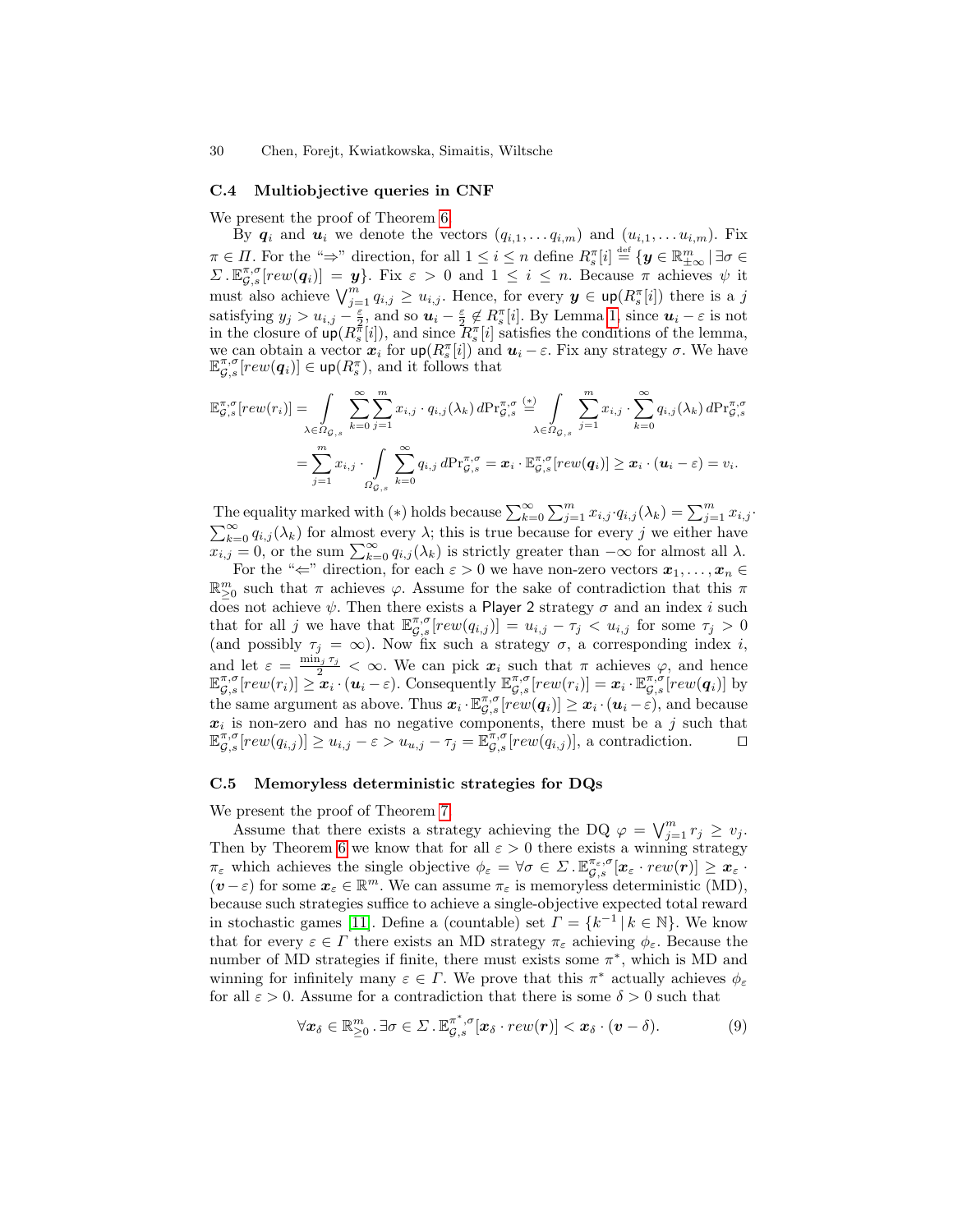Pick  $\varepsilon \in \Gamma$  such that  $\varepsilon < \delta$  and

$$
\exists \boldsymbol{x}_{\varepsilon} \in \mathbb{R}_{\geq 0}^m \ . \ \forall \sigma \in \Sigma \ . \ \mathbb{E}_{\mathcal{G},s}^{\pi^*,\sigma}[\boldsymbol{x}_{\varepsilon} \cdot \mathit{rew}(\boldsymbol{r})] \geq \boldsymbol{x}_{\varepsilon} \cdot (\boldsymbol{v}-\varepsilon).
$$

But  $(\boldsymbol{v} - \varepsilon) > (\boldsymbol{v} - \delta)$ , and hence

$$
\forall \sigma \in \Sigma \,.\, \mathbb{E}_{\mathcal{G},s}^{\pi^*,\sigma}[\boldsymbol{x}_{\varepsilon} \cdot \mathit{rew}(\boldsymbol{r})] > \boldsymbol{x}_{\varepsilon} \cdot (\boldsymbol{v} - \delta),
$$

which contradicts  $(9)$ .

#### <span id="page-30-0"></span>C.6 Extensions of separating hyperplane theorem

**Proof of Lemma [1](#page-10-2)** Let  $I \subseteq \{1, \ldots, m\}$  be the set of indices such that all  $w \in W$  satisfy sgn $(w_i) \leq 0$ . Let U be the closure of  $up(W) \cap \mathbb{R}^m$ .

If  $U = \emptyset$ , then we define x by  $x_i = 0$  if  $i \in I$  and  $x_i = 1$  otherwise. For any  $w \in W$ , we have

$$
\boldsymbol{w} \cdot \boldsymbol{x} = \sum_{i \in I} w_i \cdot x_i + \sum_{i \not\in I} w_i \cdot x_i
$$

where the left summand is 0. We argue that the right summand must be positive. Suppose otherwise, then it must be the case that all  $w_i$  for  $i \notin I$  are real numbers. But then we can replace any  $-\infty$  in w by any real number, and get a vector which by the definition of U lies in U, contradicting the property that  $U = \emptyset$ .

Suppose  $U \neq \emptyset$ . First we argue that U is convex. Let  $a, b \in U$ , and let  $t \in (0,1)$ , we show that  $c := t\vec{a} + (1-t)\vec{b} \in U$ . Let  $\vec{a}, \vec{b}$  be vectors with all components non-negative such that  $\mathbf{a}-\bar{\mathbf{a}}$  and  $\mathbf{b}-\bar{\mathbf{b}}$  are in W. Then by convexity of W the vector

$$
t \cdot (\mathbf{a} - \bar{\mathbf{a}}) + (1 - t) \cdot (\mathbf{b} - \bar{\mathbf{b}}) = \mathbf{c} - (t \cdot \bar{\mathbf{a}} + (1 - t)\bar{\mathbf{b}})
$$

is in W, and since we have  $c - (t \cdot \bar{a} + (1 - t)\bar{b}) \leq c$ , we get that  $c \in U$ .

Let  $\tau > 0$  be the smallest number such that  $z + \tau$  lies in the closure of U. Denote  $\bar{z} := z + \tau$ . By the separating hyperplane theorem [\[14\]](#page-12-22), there is some non-zero vector  $y \in \mathbb{R}^m$ , s.t. for all  $w \in U, w \cdot y \geq \bar{z} \cdot y$ .

We show that the vector  $y$  satisfies the condition [1,](#page-10-3) i.e. that all components of y are non-negative. Assume for the sake of contradiction that for some  $1 \leq j \leq m$ we have  $y_j < 0$ . Let w be any point from U. Let  $d = \mathbf{w} \cdot \mathbf{y} - \bar{\mathbf{z}} \cdot \mathbf{y}$ , and let w' be the vector which is obtained from w by replacing jth coordinate with  $w_j + \frac{d+1}{-y_j}$ . Since  $\frac{d+1}{-y_j}$  is positive and U is upwards closed in  $\mathbb{R}^m_{\pm\infty}$ , we have  $w' \in U$ . So

$$
\mathbf{w}' \cdot \mathbf{y} = \sum_{h} w'_{h} \cdot y_{h} = \frac{d+1}{-y_{j}} \cdot y_{j} + \sum_{h} w_{h} \cdot y_{h}
$$

$$
= -(d+1) + \mathbf{w} \cdot \mathbf{y} = \bar{\mathbf{z}} \cdot \mathbf{y} - 1,
$$

which is a contradiction, since  $\bar{z} \cdot y \leq w' \cdot y$ .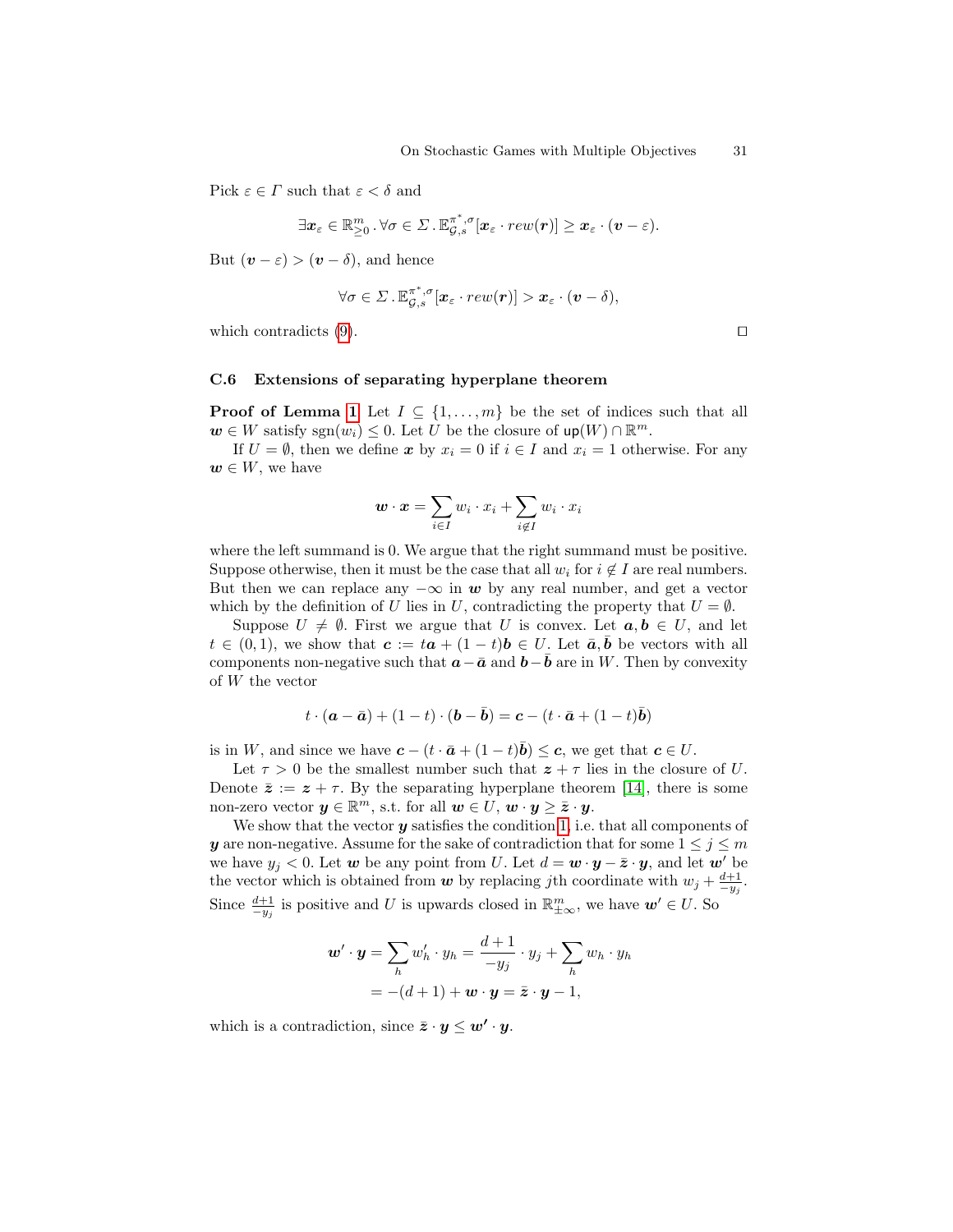Let  $\varepsilon := \bar{\mathbf{z}} \cdot \mathbf{y} - \mathbf{z} \cdot \mathbf{y}$ , we have  $\varepsilon > 0$ . We define x by putting  $x_i = y_i$  for  $i \in I$ , and  $x_i = y_i + \frac{\varepsilon}{\sum_{j=1}^m z_j + 1}$  for  $i \notin I$ . The vector x obviously satisfies the condition [1.](#page-10-3)

We show that x satisfies the condition [2.](#page-10-4) Let  $L \subseteq \{1, \ldots, m\}$  be the set of indices such that  $l \in L$  if and only if there is  $u \in W$  with  $u_l = -\infty$ . Note that  $L \subseteq I$ . Since  $x_l = y_l$  for all  $l \in L$ , it suffices to show that  $y_l = 0$  for all  $l \in L$ . If  $L = \emptyset$ , there is nothing we need to prove. Otherwise, because W is convex, there is a vector  $u \in W$  with  $u_l = -\infty$  for all  $l \in L$ , and so for arbitrary  $\alpha \in \mathbb{R}^m$  the set U contains the vector  $u^{\alpha}$  defined by  $u_l^{\alpha} = u_l$  if  $l \in L$  and  $u_l^{\alpha} = \alpha$ otherwise. Then  $\lim_{\alpha \to -\infty} x \cdot u^{\alpha} = -\infty$  if  $y_l > 0$  for any  $l \in L$ , contradicting that  $y \cdot u^{\alpha} \geq y \cdot z$  for all  $\alpha$ .

Finally, we prove the condition [3.](#page-10-5) Let  $w \in W$ . The product  $w \cdot x$  is defined by the condition [2.](#page-10-4) Also,

$$
\mathbf{w} \cdot \mathbf{x} = \sum_{i \in I} w_i \cdot x_i + \sum_{i \notin I} w_i \cdot x_i
$$
  
\n
$$
= \sum_{i \in I} w_i \cdot y_i + \sum_{i \notin I} w_i \cdot (y_i + \frac{\varepsilon}{|\sum_{j=1}^m z_j| + 1})
$$
  
\n
$$
= \mathbf{w} \cdot \mathbf{y} + \sum_{i \notin I} w_i \cdot \frac{\varepsilon}{|\sum_{j=1}^m z_j| + 1}
$$
  
\n
$$
\geq \mathbf{w} \cdot \mathbf{y} \geq \overline{z} \cdot \mathbf{y} = z \cdot \mathbf{y} + \varepsilon
$$
  
\n
$$
= \left( \sum_{i \in I} z_i \cdot x_i + \sum_{i \notin I} z_i \cdot (x_i - \frac{\varepsilon}{|\sum_{j=1}^m z_j| + 1}) \right) + \varepsilon
$$
  
\n
$$
= z \cdot \mathbf{x} - \left( \sum_{i \notin I} z_i \frac{\varepsilon}{|\sum_{j=1}^m z_j| + 1} \right) + \varepsilon
$$
  
\n
$$
\geq z \cdot \mathbf{x}.
$$

where the first inequality follows because all  $w_i$  are positive for  $i \notin I$ .

Extension of Lemma [1](#page-10-2) to boundary points By a modification of the proof of Lemma [1](#page-10-2) we can obtain the following lemma, which establishes an existence of separating hyperplanes for points on a boundary of some set in Euclidean space.

<span id="page-31-0"></span>**Lemma 3.** Let  $W \subseteq \mathbb{R}^m$  be a convex set satisfying that for all j, whenever  $x \in W$  and  $sgn(x_j) \geq 0$  (resp.  $sgn(x_j) \leq 0$ ), then  $sgn(y_j) \geq 0$  (resp.  $sgn(y_j) \leq 0$ ) for all  $y \in W$ . Let  $z \in \mathbb{R}^m$  be a point which does not lie in the interior of  $up(W)$ . Then there is a non-zero vector  $\boldsymbol{x} \in \mathbb{R}^m$  such that the following conditions hold:

1'. for all  $1 \leq j \leq m$  we have  $x_j \geq 0$ ; 3'. for all  $w \in W$  we have  $w \cdot x \geq z \cdot x$ .

Proof. We can obtain the proof by the following modifications of the proof of Lemma [1:](#page-10-2) Since z possibly lies on the boundary of  $up(W)$ , we might get  $\tau = 0$